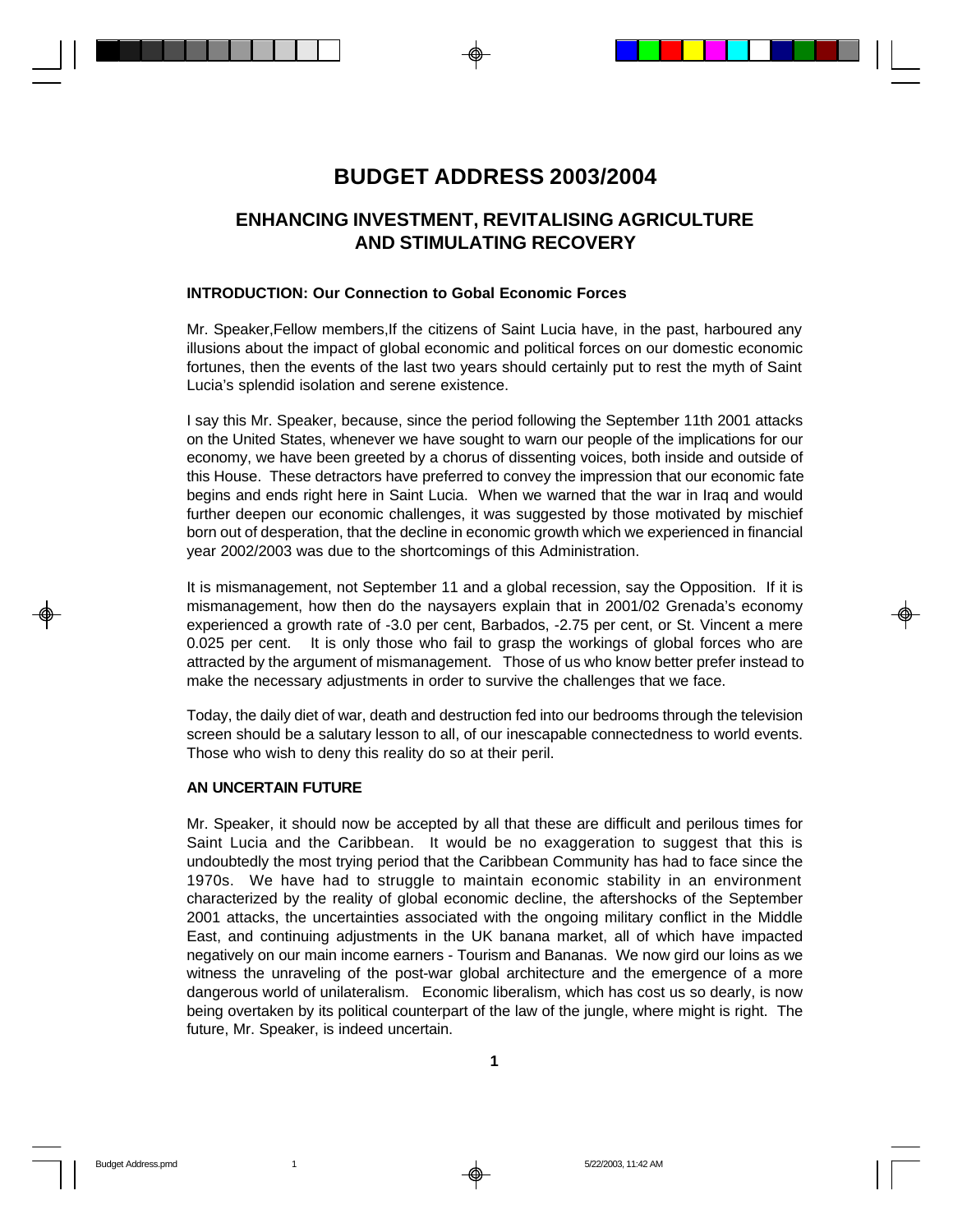#### **FROM RECESSION TO RECOVERY**

But, Mr. Speaker, despite the best efforts of those who conveniently forget that Saint Lucia is a small island buffeted by a global sea, this Government is proud of its record of achievement in this period of uncertainty. Indeed, Mr. Speaker, we do not share the pessimism of those who greet with jubilation every forecast of economic difficulty, whether domestic, regional or global, in the vain hope that this will somehow reverse their political fortunes. Instead Mr. Speaker, we are proud that as a Government we have, in a few short years, carved a proud legacy of modernizing the social institutions and physical infrastructure of this country in the midst of tough global economic challenges. Our ability to maintain a steady public sector investment programme has astonished many. Our work, Mr. Speaker, will not be deterred.

The 2003/2004 budget which I am proud to present to this Honourable House is intended to build on this legacy. Its principal objective is to ADVANCE INFRASTRUCTURAL DEVELOPMENT while continuing on the path of ECONOMIC RECOVERY. This budget marks the early steps in the recovery process, as the declines precipitated by world recession, debilitating drought and the September 11, 2001 attacks have been arrested. As has become customary, this presentation marks the culmination of a democratic exercise of consultation with a wide cross-section of civil society. As a result, Mr. Speaker, I am confident that the statement which follows will represent the collective response of the people of Saint Lucia to the global economic challenges facing us and will be an indication of our collective commitment to survival and progress. We must not fear adversity; we must triumph over it.

#### **PERFORMANCE OF DOMESTIC ECONOMY**

During the last year, the Saint Lucian economy witnessed a marginal recovery, reflected in a real GDP growth rate of 0.1 per cent. Though small, this growth rate is of tremendous significance, following the 4.6 per cent contraction in the previous year. Moreover, Mr. Speaker, one needs to appreciate the significance of this development in the context of the global economic downturn and against the backdrop of major international trends and events, not least of which are the impartiality of the globalization movement, upheavals in the international financial system, the rise of terrorism and concerns about personal security, of which we are all very familiar.

The performance of the Saint Lucian economy was influenced by a recovery in banana output, expansion in output of the manufacturing and communications, sectors and modest recovery in tourism arrivals. However, the increase in activity in tourism was offset by the prevalence of heavy discounting within the industry.

#### **ARICULTURE**

Mr. Speaker, output in the agriculture sector, which contracted by 22.6 per cent in 2001, contracted slightly by only 1 per cent in 2002. Reflected in this performance, is growth of 36.7 per cent in value added in the Banana Industry. Banana exports increased by 41.5 per cent to 48,160 tonnes, due to the positive impact of restructuring initiatives in the industry. This recovery would have been even greater had it not been for the passage of Tropical Storm Lili.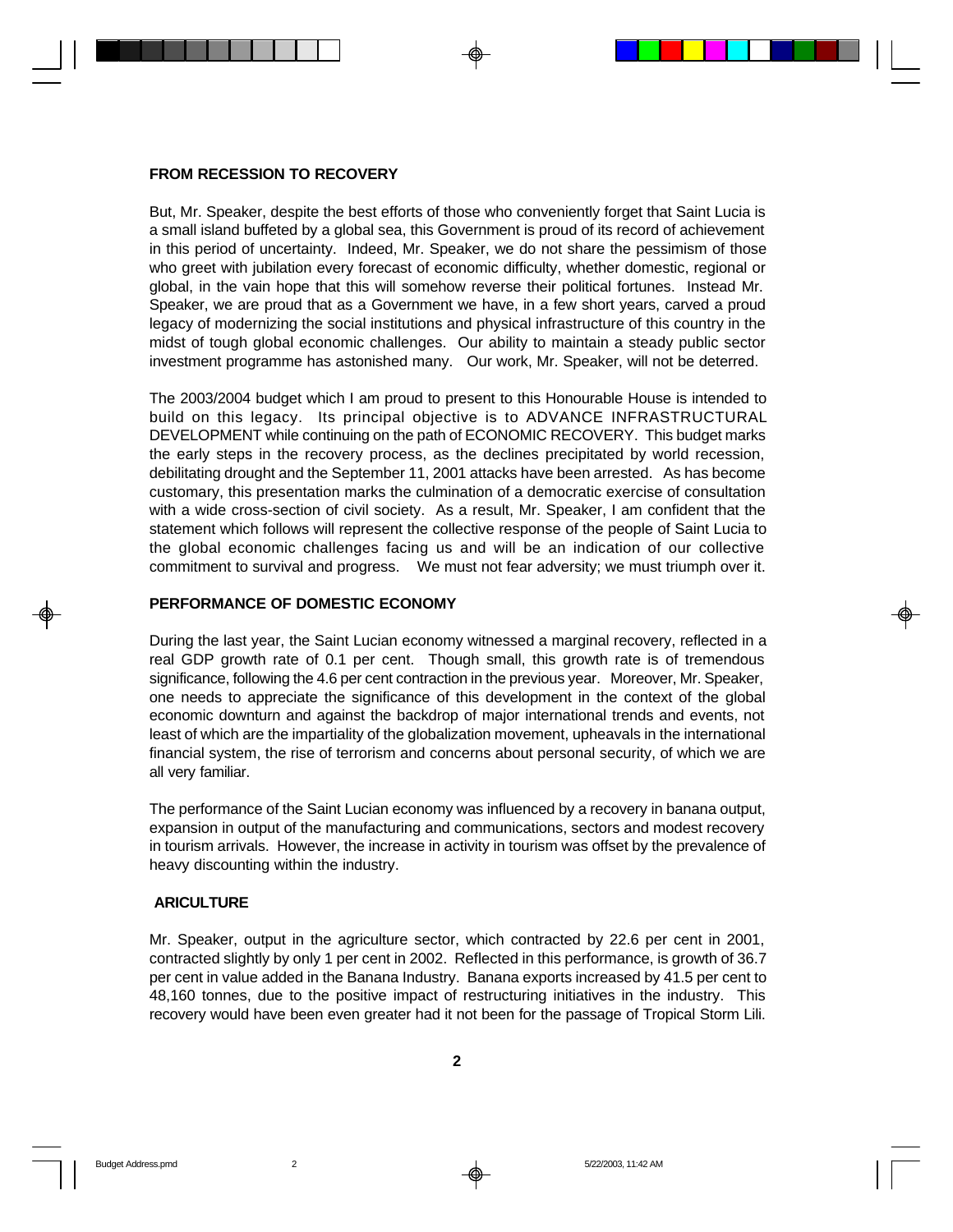Despite the improvement in output and the restructuring of the industry, the Banana Industry is still faced with the major challenge of liberalization of the market in 2008. The survival of the Banana Industry beyond 2008 will depend entirely on our ability to produce and market a top grade, world-class fruit at a high level of efficiency.

Non-banana production is a significant component of the agricultural sector's contribution to Gross Domestic Product. During the last calendar year Mr. Speaker, activity in the livestock sub-sector increased by approximately 5 per cent, while there was a decline in output in the fisheries sector.

#### **TOURISM**

Against the backdrop of weak demand for travel, the tourism industry began to show signs of recovery over the sharp downturn experienced in 2001. Following an unprecedented 7.3 per cent slump last year, there was a 1.3 per cent rebound in arrivals to 253,463, just over the 1998 level. The comparatively sharp decline recorded in the first quarter was more than offset by strong increases in the third and fourth quarters. This was the result of a lessening of the negative impact of the 9/11 terrorist attacks on the demand for travel, coupled with generally improved economic conditions in source markets. This boost in arrivals was also aided by more aggressive marketing in key markets.

These positive factors notwithstanding, price competition from other destinations, including regional ones, continued to pose the most significant challenge for the island's marketing as a stay over tourist destination. Indications are that the real tourism output, as measured by value added in the hotel and restaurant sectors, slipped by 0.6 per cent. This demonstrates that we have virtually stemmed the sharp contraction of 10.6 per cent experienced in 2001. However, Mr. Speaker, tourism continued to contribute significantly to the economy, accounting for 12.5 per cent of total GDP, which represents the largest contribution by any sector.

With regard to the cruise sector Mr. Speaker, ship arrivals slumped by 21 per cent, from 378 in 2001 to 245 for 2002. Many cruise ship companies decided to re-programme vessel itineraries closer to the United States and Central America in response to concerns about safety. Arrivals fell consistently throughout the past year, with sharp drops in April, July, August and November. Cruise arrivals totalled 387,180 in 2002, slowing from the more robust gains of the past and below the 500,000 mark, achieved in 2001.

### **MANUFACTURING**

Mr. Speaker, I am pleased to announce that tremendous strides have been made in the manufacturing sector during the last year. Activity in that sector increased by 5.0 per cent compared to a decline of the same magnitude in 2001. This is evidence that the current regime of fiscal incentives, technical assistance grants and Consumption Tax rebates have produced much needed dividends in this difficult environment.

The value of food and beverage items produced increased by 17 per cent to \$59.7 million. Despite this significant increase, the export of these commodities to the regional market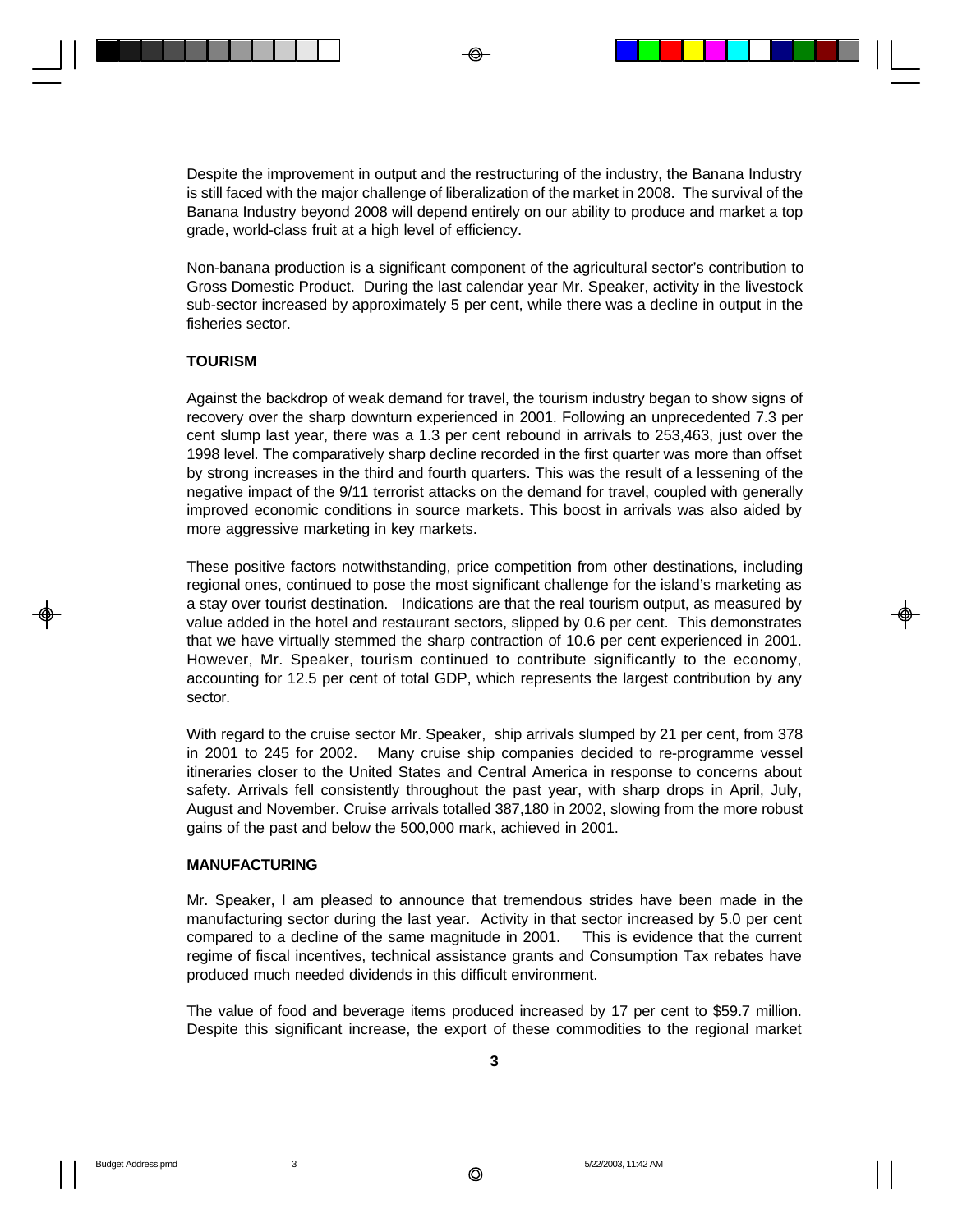remained weak. Demand in regional economies slackened, as they too faced the full effects of the global recession. In 2002, output of paper and paper derivatives increased by 28.2 per cent, reflecting the recovery in banana output. The production of electrical components increased by 47.4 per cent to \$25.8 million, while furniture manufacture increased by 39.7 per cent to \$2.7 million. Declines were recorded in the production of copra and its derivatives, and textile and apparel.

### **CONSTRUCTION ACTIVITY**

Construction activity increased during the year 2002. Applications or building permits increased by 12.8 per cent to 503. It should be noted that the increase was mainly due to applications for building for commercial purposes, as residential related applications declined.

 During the last calendar year Mr. Speaker, outstanding credit to the construction sector grew by 10.6 per cent to \$110.9 million, consistent with the rise in the number of building permit applications. Also consistent with the increase in applications for commercial buildings, 57.7 per cent of credit to the construction sector was targeted at the commercial sector. This boost in commercial construction can be attributed to government's policy of facilitating businesses in improving the physical image of the City of Castries and other urban areas by allowing them duty free concessions on building materials and a tax write-off for expenditure related to the renovation of commercial buildings.

The Central Government Capital Works Program was driven by the commencement of work on the Road Development Program, continuation of the Northern Water Supply Improvement Project, the Basic Education Project, and the Bordelais Correctional Facility. Under the Basic Education Program, construction work is ongoing on the Ciceron Technology Institute and the Union Primary School.

#### **SERVICE SECTOR**

Mr. Speaker, the service sector has been identified as the sector that will provide the impetus for the future development of this country. Despite sluggish economic performance, activity in the banking and insurance sector increased by 1.2 per cent. Value added in the communications sector increased by 7.5 per cent. Declines were noted in the wholesale and retail trade (3.3 per cent) and electricity and water services (0.16 per cent).

### **FINANCIAL SERVICES SECTOR**

Mr. Speaker, the International Financial Services Sector continues to grow at a steady but cautious rate. This pattern is the result of deliberate policy, as St. Lucia has seen the consequences of robust but uncontrolled growth elsewhere in the region. Our cautious and thorough approach has helped us to avoid the scandals and pitfalls that have blackened the reputations of so many other jurisdictions.

To date, a total of eight hundred and forty-eight (848) International Business Companies have been registered. Of this total, four hundred and thirty-six (436) were registered during this financial year.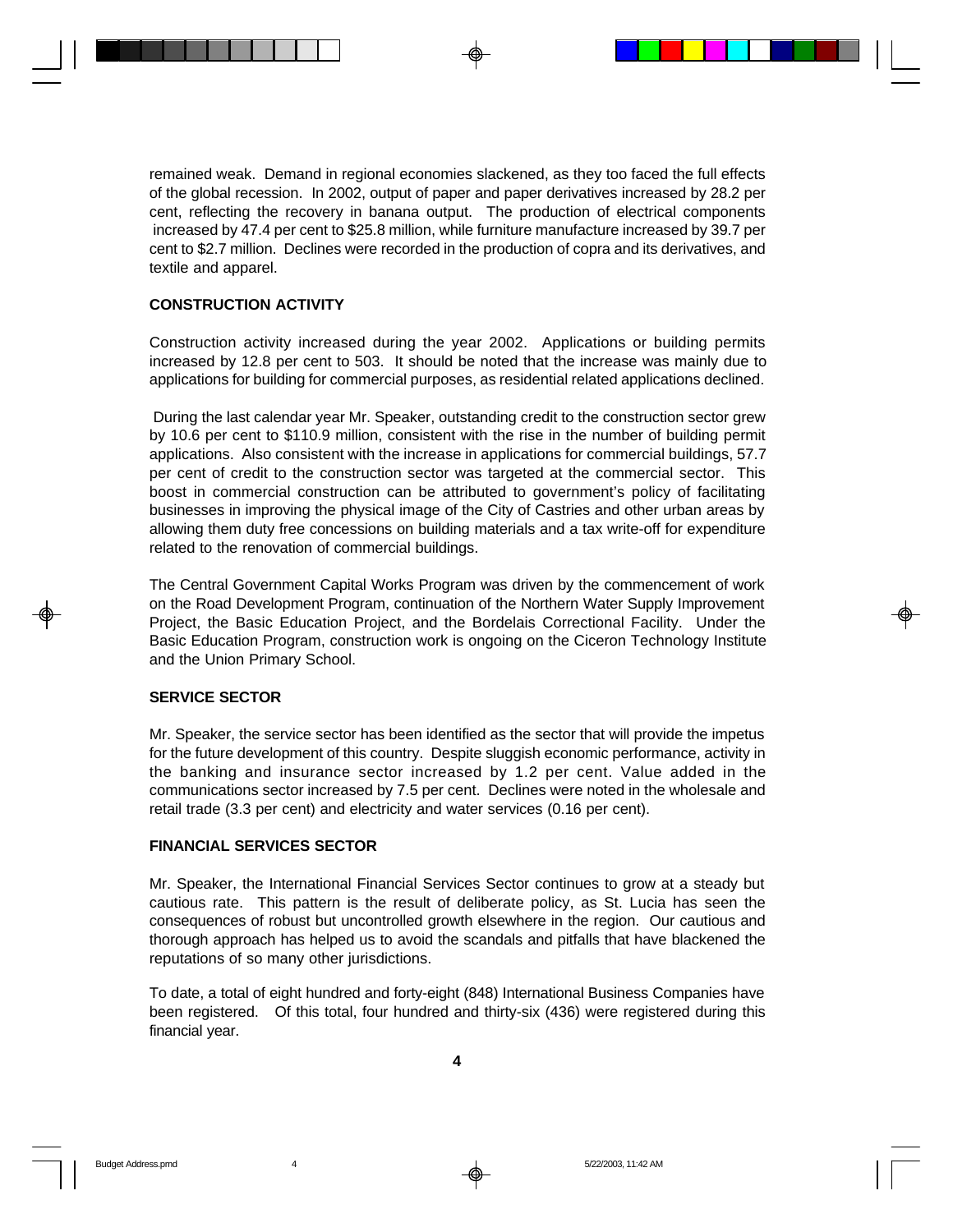A total of nine (9) International Insurance Companies have been licensed. As Captive Insurance Companies, they call for less regulation and present fewer risks for the jurisdiction. In addition, the Financial Services Supervision Unit has registered its first Private International Mutual Fund. Thirteen (13) International Trust Companies have also been registered.

So far, we have only one (1) Offshore Bank. However, this should not cause undue concern. Our jurisdiction continues to have its fair share of banking applications, but given the significant risk that banks present, the Financial Services Supervision Unit has been extremely cautious in its approach to granting licences.

#### **MONEY AND PRICES**

Mr. Speaker, I am pleased to report that St. Lucia experienced deflation during the year 2002. Consumer prices declined by 0.2 per cent, due in part to a fall in food prices, weak domestic demand and wage restraint in both the private and public sectors. Of significant impact on the low inflation rate was the Government's deliberate policy to maintain fixed fuel prices to consumers, despite increases in the price of oil on the global market prior to the US-led war in Iraq.

Activity in the financial sector mirrored the pace of economic activity in the real sector. Accordingly, domestic credit grew by a modest 3.6 per cent to \$1,431.81 million. Credit to the business sector increased by 5 per cent, while household credit declined by 3.7 per cent. Broad money supply (M2) increased by 3.1 per cent, reflecting growth in the real sector. Despite the slow pace of economic activity, private sector savings deposits expanded by 13.8 per cent to \$652.33 million. Liquidity in the banking system improved to 91.9 per cent, reflecting faster growth in deposits relative to loans and advances.

The data on the financial sector suggest that there remains substantial capacity for expansion in the real sector. With the available capacity and cheaper cost of funds, the private sector is encouraged to see this as an opportunity to increase investments in the productive sector. Creativity and imagination are keys to the leading role that I know the private sector can take in this initiative.

### **FISCAL OPERATIONS AND PERFORMANCE**

Mr. Speaker, like other sectors in the economy, the performance of central government mirrored the outturn in the real segments of the economy. Due to the deceleration in the rate of growth of activity in the domestic economy, the level of imports and activity in the wholesale and retail sector contracted. Consequently, central government has suffered sub-optimal performance in revenue intake from the three major revenue sources: consumption taxes and excise duties, corporation taxes, and as expected, revenue from personal income tax declined in the face of the removal of some 5,500 persons from the Tax Roll.

Overall however, current revenue of the central government increased by 1.7 per cent to \$457.1 million. Increases were noted in the following revenue categories: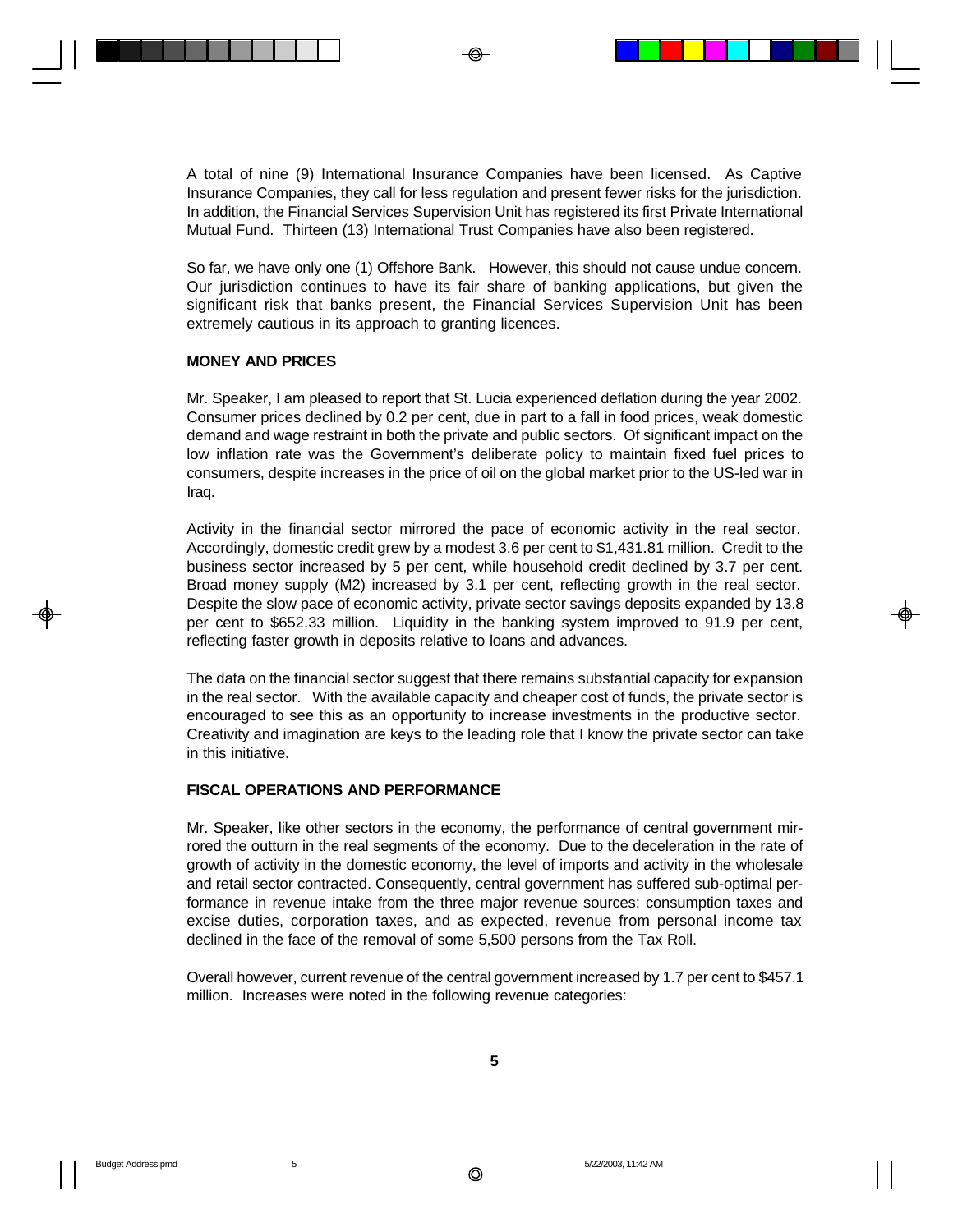- (1) Stamp Duty -\$10.2 million above budget;
- (2) Hotel Accommodation Tax \$1.0 million above budget;
- (3) Import Duty \$6.0 million higher than forecast;
- (4) Service Charge \$1.5 million higher than forecast.

Despite this marginal increase, current revenue as a percent of Gross Domestic Product remained flat at 24.2 per cent when compared to the previous year. In spite of the modest performance in the revenue sector, government has pursued an expansionary fiscal policy in an effort to sustain growth prospects in this country. Consequently, Mr. Speaker, capital expenditure increased by 13.1 per cent in 2002. As a percentage of GDP, capital expenditure increased from 7.5 per cent in 2001/02 to 8.3 per cent in 2002/03.

#### **THE FISCAL CHALLENGE**

Mr. Speaker, in the light of the modest performance of revenue, the expansion of the capital program has come at a cost. It has become necessary for government to borrow to finance the capital program, and it did so largely on the external market. The government's decision to borrow externally was informed by the desire to allow the private sector access to domestic funds to facilitate investment in the local economy.

Moreover, the productive sectors of the economy namely, agriculture, tourism and the distributive trades performed lethargically during the last calendar year, while the private sector, in response to the global economic uncertainties, adopted a very cautious posture with regard to investment, which constricted economic expansion. At the same time, households and individuals accelerated their rate of savings, rather than utilizing their excess funds for consumption purposes.

In this environment of caution and uncertainty, Government must shoulder the primary burden for investment initiatives. While the benefits of debt financing may not be obvious to the casual observer, it is the responsibility of every government to invest and stimulate economic activity in periods of turbulence and uncertainty, as in the current environment. Mr. Speaker, nearly every Government in the region has had to cope with severe fiscal contraction. Let me give two examples. Last year, the Government of Grenada borrowed US\$96.20 or EC\$279.74 million dollars ostensibly to pay off previously contracted higher interest rate commercial debt. Likewise, in the same year the Government of Barbados borrowed BD\$300 million or EC\$ 405 million to "finance activities for which additional borrowing would have been required".

Mr. Speaker, fiscal expansion can be facilitated by a reduction in direct taxes, and an increase in government capital expenditure. This will result in a larger multiplier effect throughout the economy.

We believe that the benefits of the government's policy to spur economic growth by investing in social and infrastructure projects will far outweigh the costs associated with debt financing over the medium to long term. Indeed, Mr. Speaker, stronger economic growth is the lasting solution to the fiscal challenge that confronts us.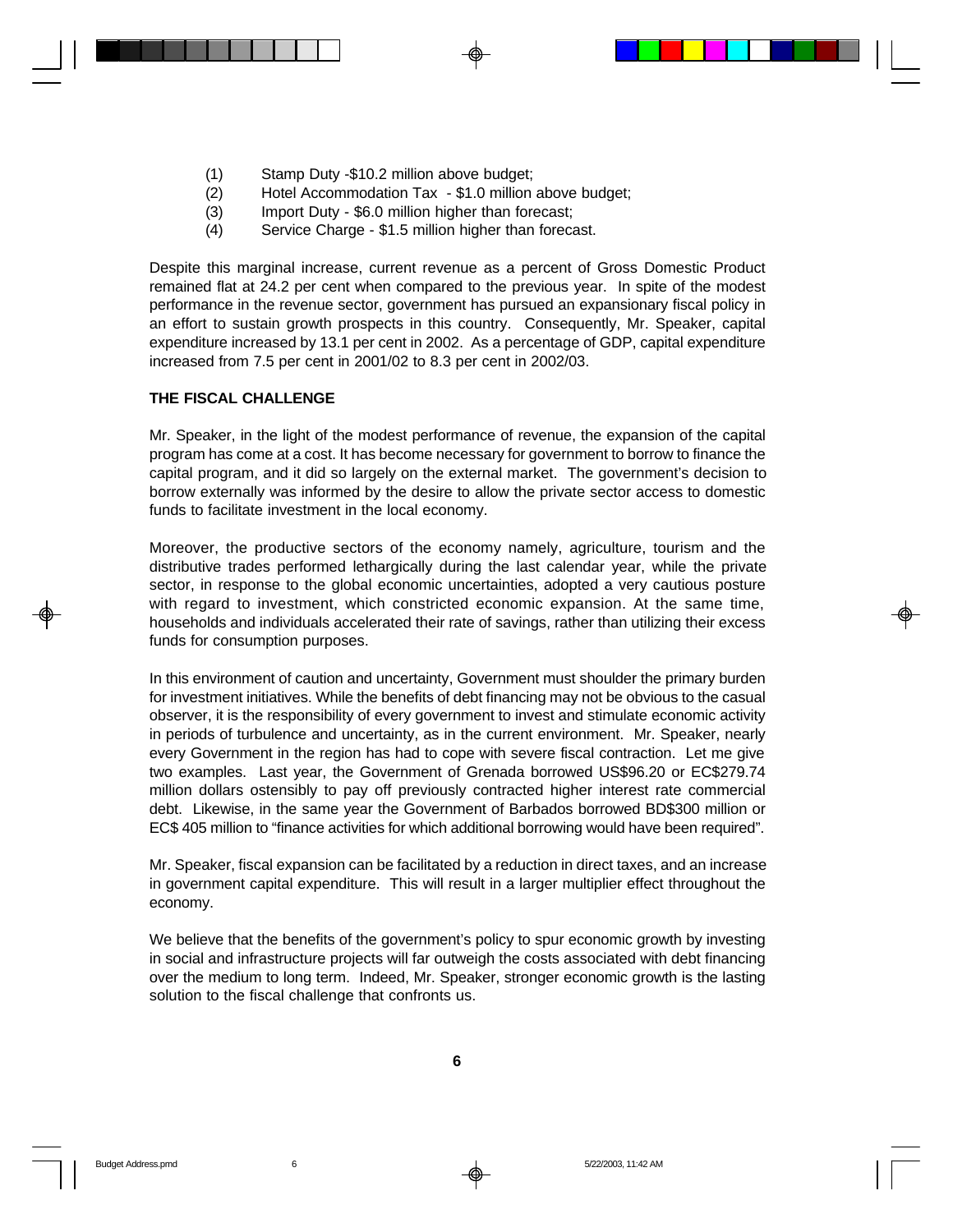#### **FINANCING THE 2003-2004 BUDGET**

Mr. Speaker, against the backdrop of a considerable slowdown in the world economy and the tremendous uncertainty caused by the war, the preparation of this budget was extremely challenging. The management of fiscal policy in such circumstances is extremely demanding. On the one hand, fiscal management has to be used as a counter-cyclical policy tool in order to stimulate the economy, while on the other hand, fiscal management requires the careful management of our public debt in order to ensure the sustainable growth of our economy. Balancing these two objectives is no easy feat and I assure you, Mr. Speaker, it is one of the most difficult challenges of economic management. This budget seeks to provide the optimal combination of tax, expenditure and debt policies that will stimulate the economy.

Our approach to the budget this year, Mr. Speaker, involves three key elements:

- (1) Firstly, a deceleration in growth in recurrent expenditure.
- (2) Secondly, an expansion in the capital investment programme in order to stimulate growth, enhance competitiveness and accelerate structural transformation in the economy.
- (3) Thirdly, the introduction of new revenue measures to yield an additional \$26.04 million. These new measures would assist in paying for the important projects and programmes of the Government, which shall be elucidated later.

Mr. Speaker, with your indulgence, I shall proceed to the details of the Budget Estimates for fiscal year 2003/04. Total planned expenditure, that is recurrent and capital expenditure, amounts to \$861.3 million, 10.3 percent higher than the previous fiscal year. This year, the planned capital programme, which is targeted at facilitating growth and poverty alleviation, is 21.1 per cent higher than the previous year.

The planned level of Recurrent Expenditure, exclusive of debt amortization, is \$478.6 million and accounts for 55.6 per cent of total planned expenditure, 3.9 per cent higher than in the previous fiscal year.

In an effort to provide added impetus to the incipient growth recorded in 2002, the planned capital investment programme of government is \$348.8 million or about 40.5 per cent of total planned expenditure.

The forecast for debt amortization is \$33.9 million, representing 3.9 per cent of total budgeted expenditure, slightly lower than the 4.1 per cent recorded in fiscal year 2002/03.

#### FINANCING THE BUDGET

The planned budgetary outlay of \$861.3 million is to be financed from the following sources:

(1) Recurrent Revenue of \$477.1 million;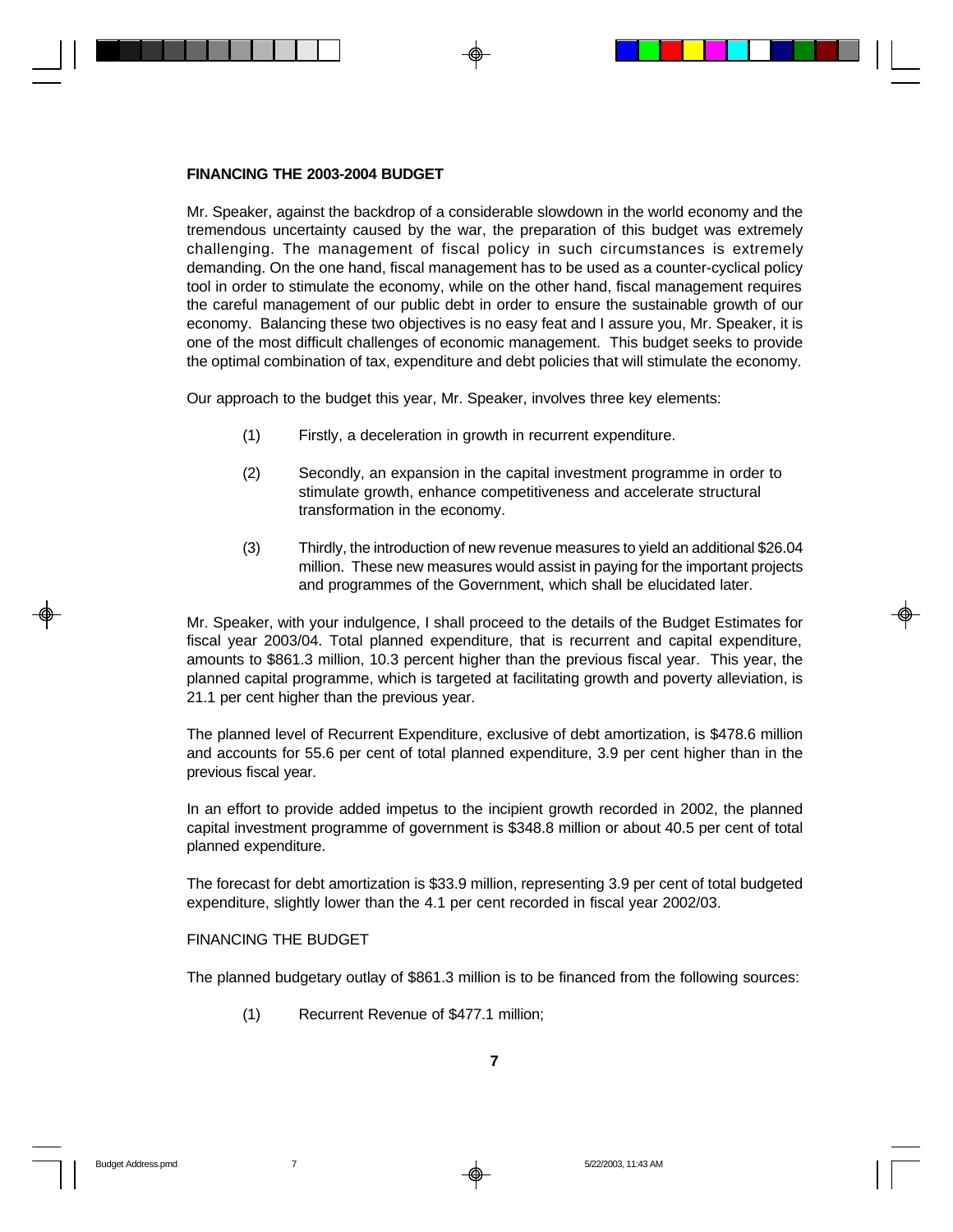- (2) Capital revenue of \$6.5 million;
- (3) Grant funds of \$60.7 million, of which \$44.4 million is from EU sources;
- (4) Bond funds of \$91.0 million, of which \$13.5 million represents a surplus from the previous fiscal year;
- (5) Treasury Bills of \$22 million; and
- (6) Other Loan funds, mainly from multilateral donors and largely secured prior to this Budget, amounting to \$204.0 million.

Total recurrent expenditure, inclusive of debt amortization, of \$512.6 million is more than fully financed from recurrent revenue, the surplus of \$13.5 million from bonds in the previous fiscal year and \$22.0 million from treasury bills. An additional \$6.5 million from capital revenue, coupled with a small surplus, brings the total amount available for funding the capital expenditure programme to \$6.56 million.

As indicated above, total recurrent revenue is estimated at \$477.1 million in 2003/04. This represents a marginal increase of 1.0 per cent over the previous year and 4.2 per cent higher than the year-end preliminary outturn in 2002/03. The projected improved performance reflects in part, the acceleration in recovery of the economy and, to a lesser extent, the new revenue measures.

Tax revenue is projected at \$410.1 million or around 86.0 per cent of total revenue. This represents an increase of 1.1 percentage points over the budgeted figure last year. Non-tax revenue, which includes licence fees, user charges, and fines, is estimated at approximately \$67.0 million or about 14 per cent of total revenue.

The major area of tax revenue that is forecast to increase is taxes on international trade and transactions. This category of taxes moves from a budgeted figure of \$222.1 million in 2002/03 to \$235.6 million. In contrast, the budgeted figure of taxes on income and profits moves downward from \$125.5 million to \$114.3 million over the same period. In retrospect, our forecast last year was a little over-optimistic and did not fully reflect the delayed impact of the recession in 2001.

### **DISTRIBUTION OF EXPENDITURE**

Permit me now, Mr. Speaker, to highlight the distribution of total expenditure, paying particular attention to investment expenditure. Comprehensive details of expenditure by agency, programmes and activities are contained in the Draft Estimates of Expenditure 2003/04.

1. The Economic Services Agencies continue to receive the largest share of total budgeted expenditure. The amount allocated this year to the Economic Services Agencies is \$524.2 million, or 60.9 per cent of total budgeted expenditure. This represents an increase of \$64.6 million or 14.1 percent over the Financial Year 2002/03. Of this amount, capital expenditure accounts for \$273.0 million or 52.1 per cent, while recurrent expenditure's share is \$251.2 million or 47.9 per cent of the total. The Ministry of Finance will receive \$184.9 million or 36.1 per cent, the largest share of the recurrent budget. It is to be noted, however, that approximately \$128.3 million or 25 per cent of the total recurrent budget is earmarked for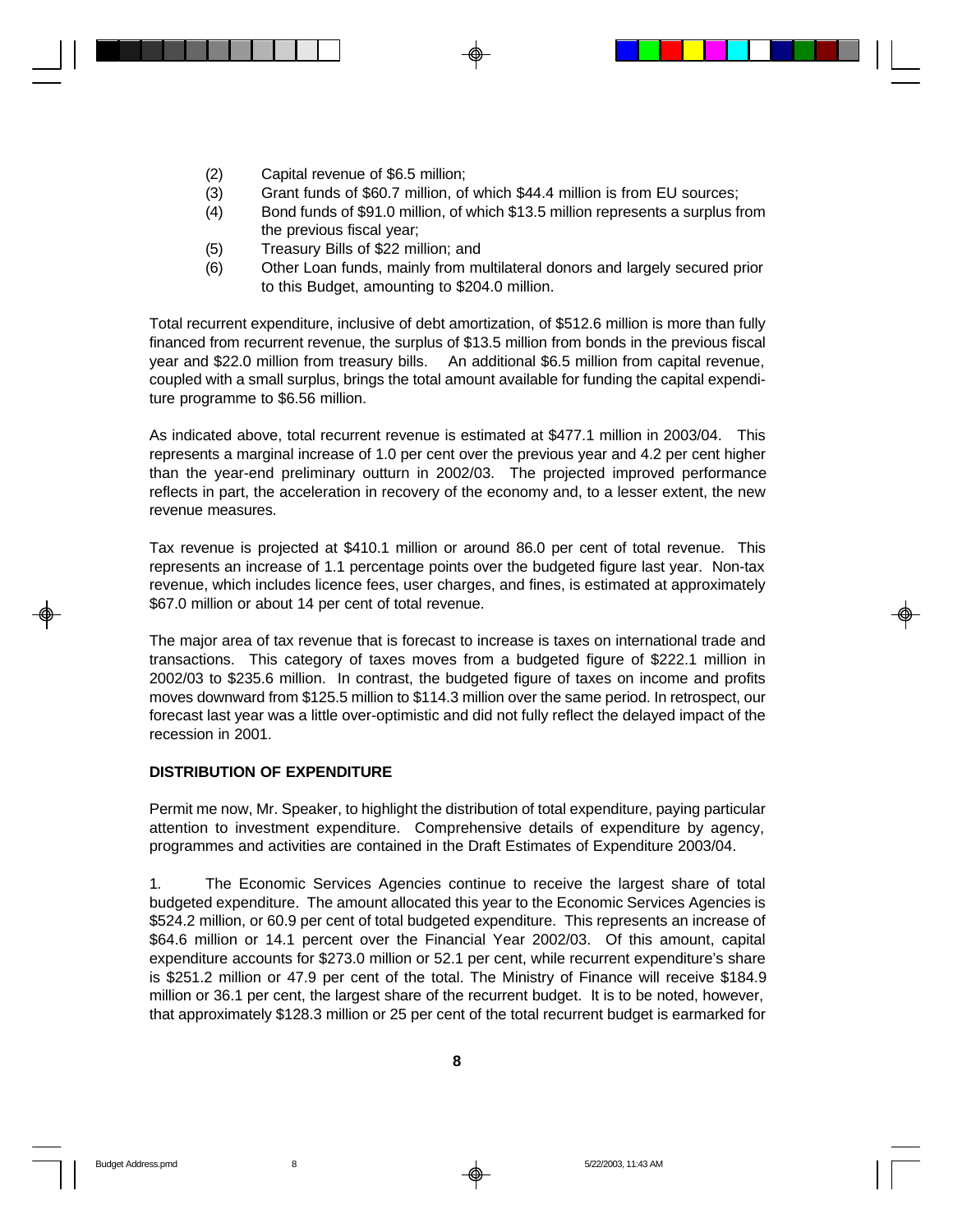debt service payments and retiring benefits. In addition, \$30.1 million or 5.9 percent of the total recurrent budget is allocated for contingency and reserve funds.

Mr. Speaker, as I mentioned above, the objective of this budget is to accelerate the recovery in economic activity, and it is therefore no surprise that the lion's share of the increase in budgeted expenditure is allocated to the Economic Services Agencies. I propose to allocate to the Ministry of Communications, Works, Transport and Public Utilities a sum of \$119.8 million for capital expenditure, an increase of \$48.8 million over last year's budgeted amount of \$71.0 million. Of this amount, road infrastructure accounts for \$101.4 million. This is one of the largest amounts ever allocated to road infrastructure and reflects this Government's commitment to road improvement and rehabilitation. By any measure of comparison, this is a very significant increase. The major projects to be funded this year include the ongoing Road Development Programme, the Tertiary Roads Rehabilitation Project, which is to be funded by the French Government, and the Castries Gros Islet Highway Improvement, which is to be funded by the Kuwait Fund for Arab Economic Development.

I propose to allocate an amount of \$77.7 million to the capital programme of the Ministry of Physical Development, Environment and Housing, an increase of \$13 million over the previous year. The projects and programmes targeted this year are all ongoing and include the CDB funded Water Sector Reform/Fifth Water Supply Project, the Shelter Development Programme, PROUD, the Black Mallet/Landslide Response and the World Bank funded OECS Emergency and Disaster Management Project.

In keeping with the need to enhance the competitiveness of the banana sector and to strengthen agricultural diversification, an amount of \$32.0 million is allocated to the capital programme of the Ministry of Agriculture, Forestry and Fisheries, of which grant funding, predominantly from the EU, accounts for \$23.9 million. The banana sector is targeted to receive allocations of \$8.7 million and \$5.9 million for Banana Commercialization and the Banana Emergency Recovery Projects respectively. An allocation of \$6.5 million is earmarked for the Agriculture Development Project, which is to be utilized to strengthen agriculture diversification.

Mr. Speaker, last year I allocated \$20 million for tourism marketing and promotion. This represented an increase of \$5 million over the previous year. This year, I propose to maintain our significant investment in the tourism sector and have allocated \$20.5 million for tourism marketing and promotion.

2. Mr. Speaker, this Government also recognizes the importance of the Social Services Sector. I propose to allocate a total of \$232.0 million to this sector, an increase of \$3.7 million over last year's budgeted expenditure. A total of \$176.5 million is allocated to recurrent expenditure, while \$55.5 million is allocated to capital investment. Recurrent budget allocations of \$109.4 million and \$53.2 million are allocated to the Ministry of Education, Human Resource Development, Youth and Sports and the Ministry of Health, Human Services and Family Affairs, accounting for 21.4 per cent and 10.4 per cent of the total recurrent budget respectively.

In the area of capital expenditure, the Ministry of Education will receive an allocation of \$32.3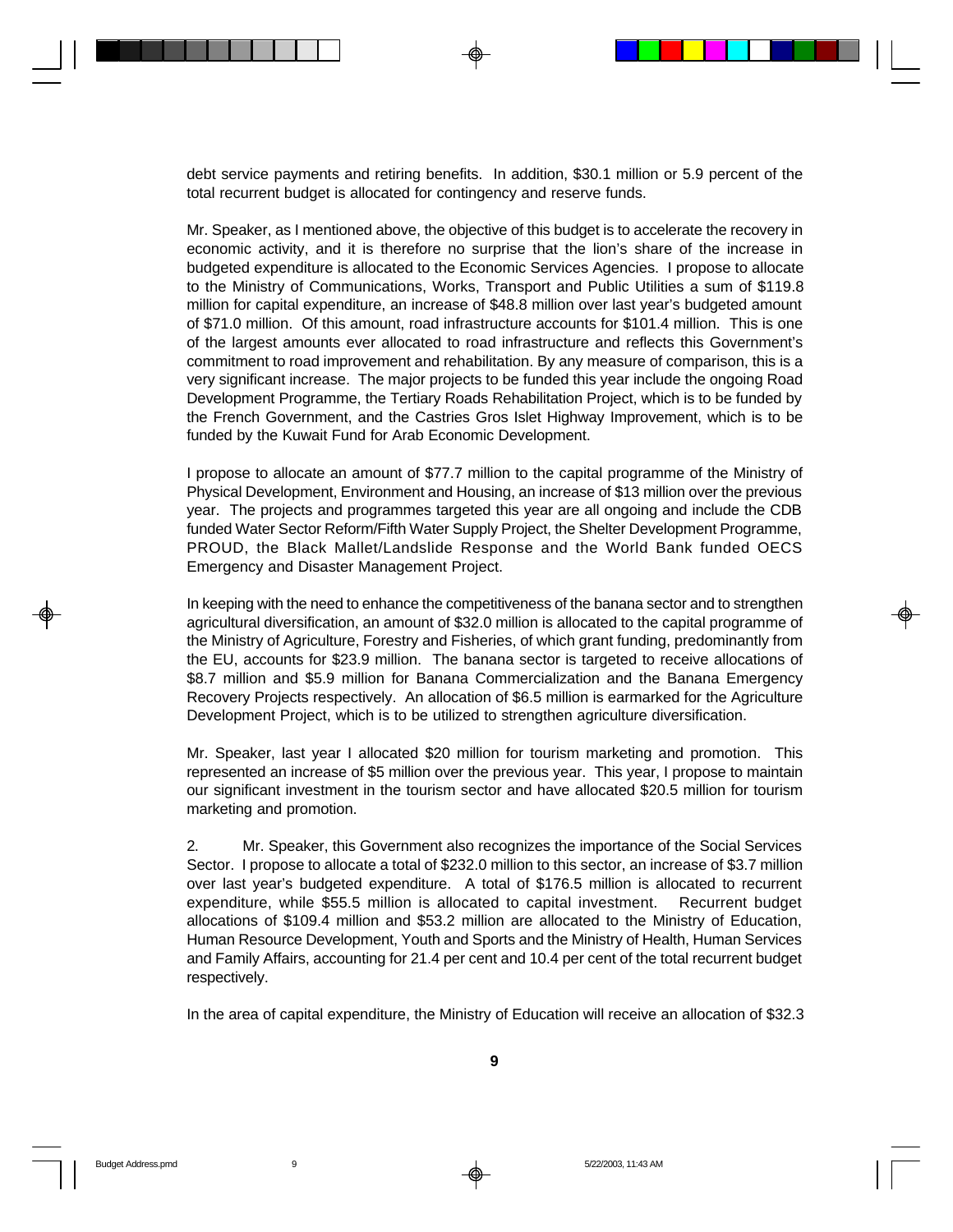million, approximately \$3.1 million more than the allocation in Financial Year 2002/03. The goal of Universal Secondary Education will move closer to realization on completion of the CDB funded Basic Education and the World Bank funded OECS Education Development Projects. This year, amounts of \$7.5 million and \$7.0 million are allocated for these projects. I would also like to announce that a sum of \$9.0 million is allocated to Major Repairs and Rehabilitation of Schools. I shall elaborate on this project later in my presentation. Another project, about which I shall provide further details later, is the Rehabilitation of Health Centres, for which an allocation of approximately \$8.0 million is provided.

In keeping with this Government's strong commitment to reducing poverty, an allocation of \$3.6 million from Special Framework of Assistance (SFA) funds is earmarked for a Rural Employment Programme. This programme is to be administered by the Poverty Reduction Fund (PRF), which shall also receive an allocation of \$1.8 million for other poverty related projects.

3. The Justice Sector, which consists of the Attorney General's Chambers, the Ministries of Justice and Home Affairs and Gender Relations, is to receive an allocation of \$65.9 million, an overall increase of \$3.2 million over the previous year. Mr. Speaker, this Government has injected significant sums of money into this sector over the last six years, in keeping with our objective of reducing crime, modernizing the Saint Lucia Fire Service and establishing a modern correctional facility. We recognize, however, that we need to continue to devote significant resources to this sector in order to deal effectively with the many problems that we have encountered. The recurrent allocations of the Ministry of Home Affairs and Gender Relations and the Ministry of Justice are to be increased by \$4.2 million and \$0.7 million respectively. These increases are required for, inter alia, the increase in operational cost for running the Bordelais Correctional Facility, and lease payments for the new fire and police stations. The major highlight of capital expenditure this year, Mr. Speaker, is an allocation of \$5.9 million, which represents St. Lucia's contribution to the establishment of the Caribbean Court of Justice. The Government of Saint Lucia, like other Caribbean Community States, agreed to finance the operations of the Court from a "one off" loan from the CDB. An allocation of \$2.5 million, representing the final installment, is made for fire fighting vehicles and equipment.

4. I propose, Mr. Speaker to increase the allocation to General Service Agencies by \$9.1 million to \$34.3 million. This increased allocation is targeted mainly at the capital expenditure programme, of which \$6.0 million is earmarked for Private Sector Development, \$3.0 million is to be utilized for the Establishment of a Rural Small Business Credit Facility and \$2.0 million is provided for the establishment of a Low Income Housing Facility. I am pleased to inform Honourable Members that all three capital programmes are EU funded.

5. The Office of the Governor General and the agencies of Parliament, namely, the Legislature, the Service Commissions, the Electoral and Audit Departments, will receive a total allocation of \$4.9 million, marginally lower than the \$5.0 million allocated last year.

Against this background, I will now summarize, for ease of reference, the economic strategy of the Government for this financial year.

**10**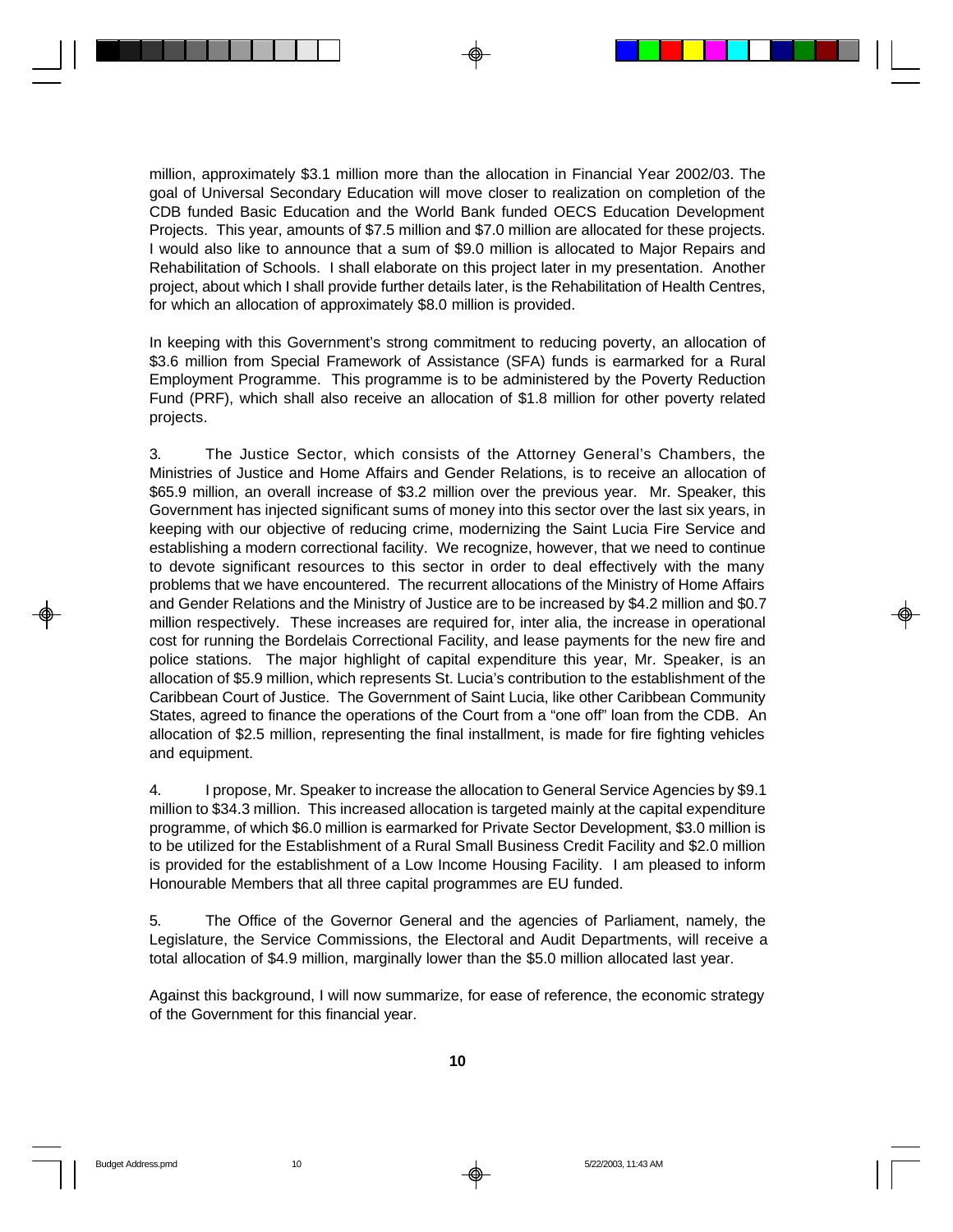### ECONOMIC STRATEGY FOR THE FISCAL YEAR

Mr. Speaker, given the challenges that we face, our economic strategy will be one of recurrent cost containment, directing the resources to stimulate capital investment programmes, maximizing revenue collection, containing inflation and significantly reduced borrowing. Our strategy though, is predicated on the absence of major changes to the current regional and international situation. Should there be an adverse change to the prevailing circumstances, it will be necessary for us to review our strategy to make the necessary adjustments.

Mr. Speaker, growth in recurrent expenditure has averaged over 6 percent over the last four fiscal years. This year, the planned growth in recurrent expenditure over the previous year is 4.0 per cent. To accomplish our objectives in cost containment we will pursue a number of measures. Firstly, we will be closing down the Miami Consulate by September as part of a wider process of adjustment in the overseas Missions of the Ministry of Foreign Affairs. Also, the operations of the Gaming Authority will be suspended and a desk will be established at the Ministry of Tourism to handle queries from potential investors. In addition, we will be continuing the freeze on hiring of public servants to vacant positions, and also containing expenditure on external training.

We intend to re-direct resources to continue the expansionary fiscal stance that we have adopted to stimulate our capital investment programme. We will be concentrating primarily on the construction sector. Our focus will be on housing and road construction, as these are significant employment generating sectors. Our goal will be to spread these employment opportunities island wide. In addition, we will be continuing to devote our resources to the agriculture and tourism sectors and directing resources to the private sector.

We continue to enjoy a low and stable inflation rate and we will endeavour to continue maintaining inflation at the current levels.

Our revenue agencies will continue to receive attention, so that revenue collection may be maximized.

Mr. Speaker, our development strategy required us in recent years to seek authorization to borrow funds largely for the capital investment programme. However, with the exception of funds to be borrowed from the AFD for the Tertiary Road Development Programme and the CDB for Saint Lucia's Economic Recovery Programme, we are confident that sufficient funds have been programmed from previous borrowing to continue our investment thrust for this year.

I wish to reiterate that the strategy that I have just highlighted assumes that international conditions do not materially change. The international situation continues to be unpredictable and we must accommodate some flexibility in our strategy. Honorable Members will be kept abreast of any changes that we may have to make during the fiscal year. We have to be realistic about the future.

#### **PREPARING FOR THE FUTURE**

Mr. Speaker, as Her Excellency advised earlier today in the Throne Speech, Saint Lucia will be caught in a vortex of economic forces of unimaginable consequence.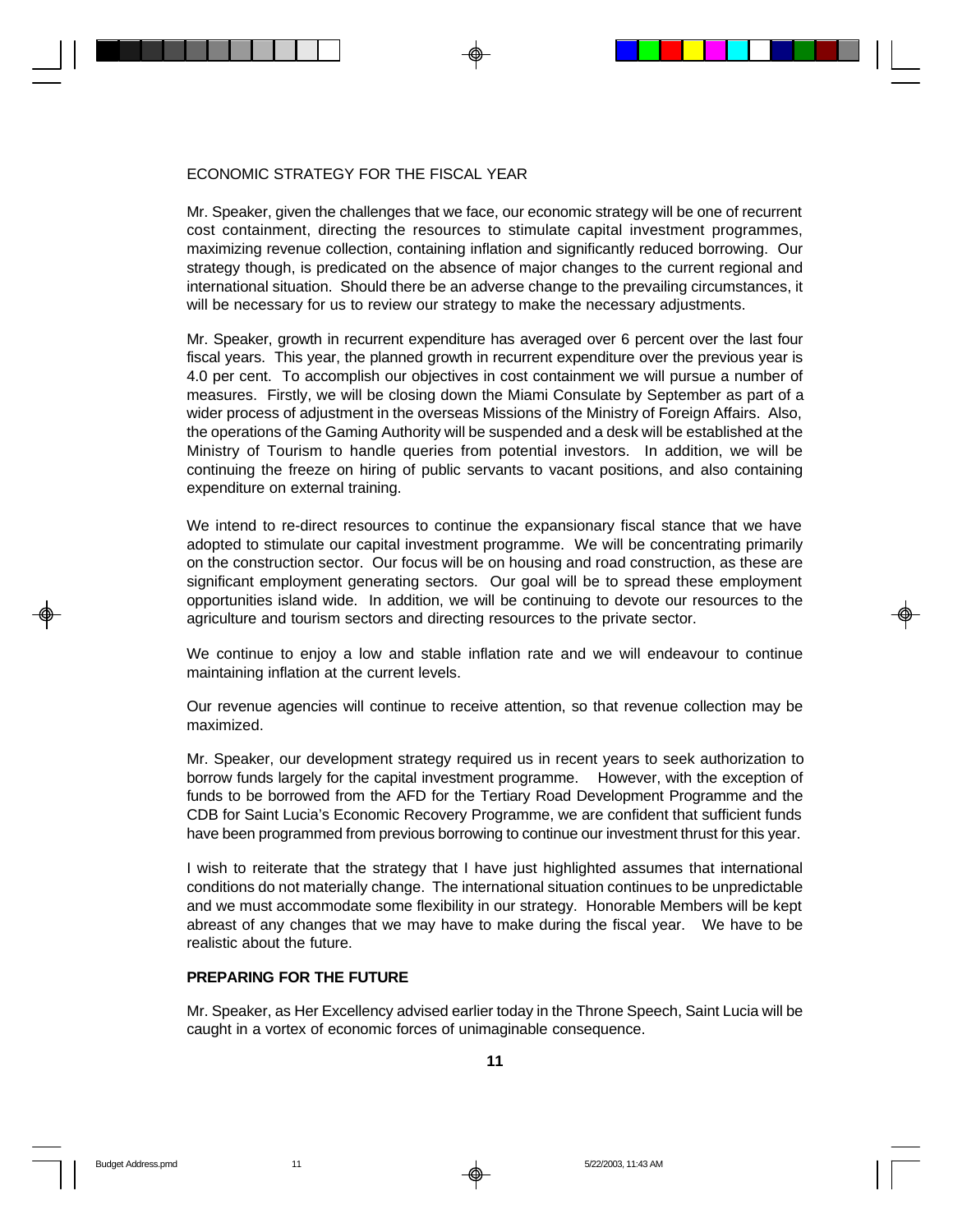We cannot run away from them, neither can we pretend that these forces will spare us. It is time to face up to the realities. We did not face up to the realities in the banana industry and we paid a price. We did not face up to the realities of the WTO and were led blindfolded into it by the UWP administration, and we paid a price.

Every year, we are required to defend before the WTO, concessions to our manufacturers. We have been told that we have seven years to abolish these concessions. The FTAA is upon us. If we join, we will be required to dispense with duties and other related revenue measures on imports. Then, too, there is the approaching Single Market and Economy of the Caribbean Community that will revolutionize the way we do business in the region. The IMF is constantly recommending that concessions and incentives to investors and the private sector be abolished, because of the cost to the economy.

We cannot re-invent the past. For example, it is a disservice to Saint Lucia to suggest that the past glory of the banana industry could be recreated. Just as the glory days of the Sugar Industry in Trinidad, Jamaica, Barbados, Guyana and Saint Kitts are no more, so too is Green Gold no more. Everywhere in the Caribbean, large-scale export agriculture is in its nadir. The days of protectionism are over.

We must stop pretending that these realities do not exist. We must not only change our mindset and our thinking, but we must change the way we do things. We do not have time at our disposal. One of the things we can do is to begin the process of re-designing and reforming our institutions to prepare for the future.

#### ESTABLISHMENT OF REVENUE AUTHORITY

Mr. Speaker, for some time now our two main revenue collecting agencies, the Inland Revenue Department and the Customs and Excise Department, have gone through business process re-engineering exercises which have seen the adoption of modern business practices. The reorganisaton efforts have resulted in the strengthening of the administrative structures, the revision of legislation, the introduction of integrated computer systems, and more focused training programs.

The Inland Revenue Department has recently upgraded its integrated computer programme, SIGTAS, which will result in faster processing of income tax returns, more secure cash handling functions, and fewer technical problems. Soon the Department will be offering web-based services to its customers. The Customs Department is presently preparing for the upgrade of ASYCUDA to "ASYCUDA Plus Plus".

While these improvements are occurring, the operational relationships between the Departments have not been formalized. Thus, the significant synergies that can exist are not realized. For example, both Departments often deal with the same customer. The business person who imports items for sale and processes an entry at the Customs Department is the same person with whom the Inland Revenue Department has to interact when that individual reports the results of the sale of those imported items. There is, therefore, an opportunity for both Departments to share information seamlessly. Further, the clients of both Departments are getting more sophisticated. Therefore, the Departments must find creative ways to keep ahead of the curve.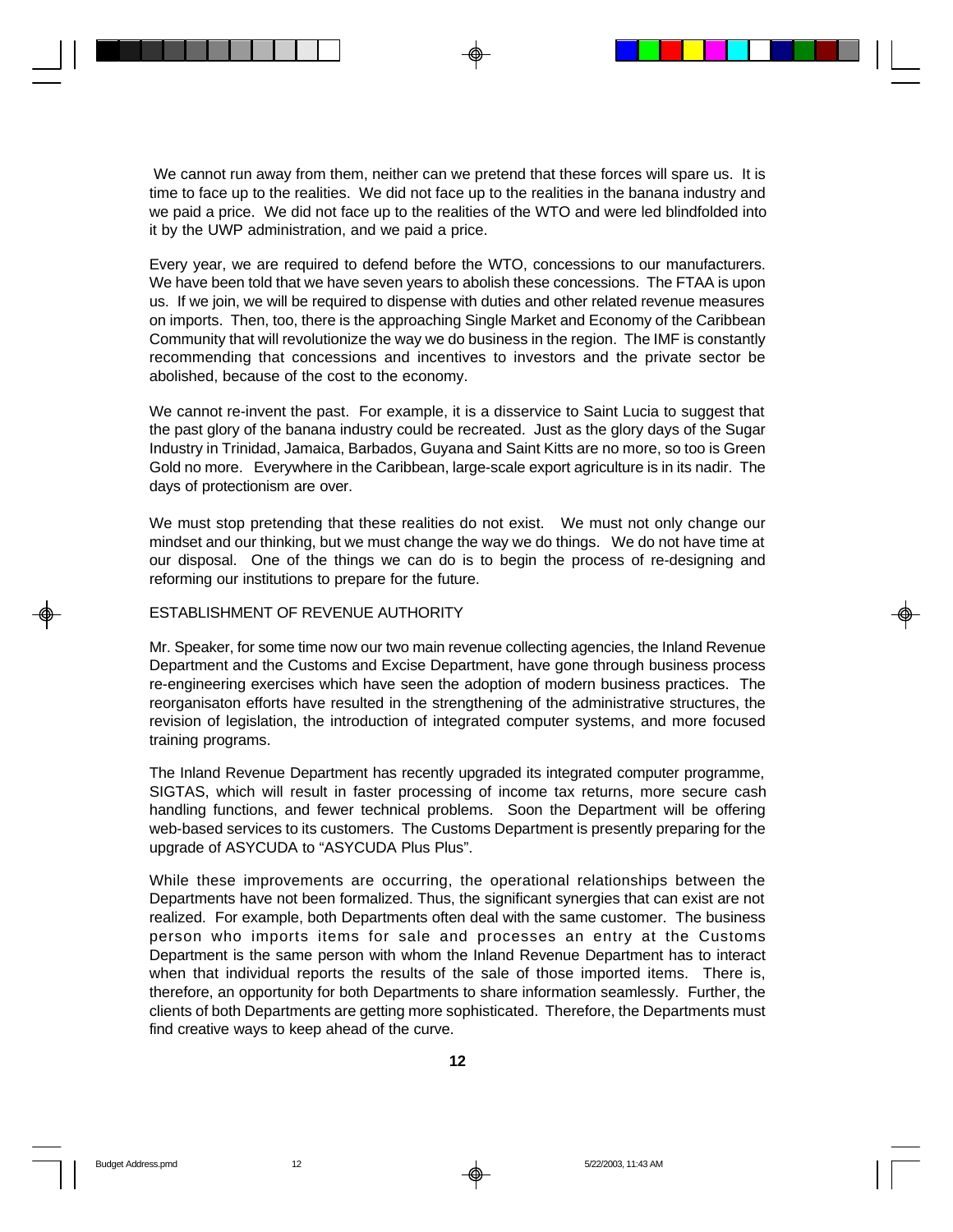As the Departments become more developed in their operations, it is necessary to ensure that administrative procedures are put in place to sustain and enhance the gains that have been achieved. Consequently, Mr. Speaker, I wish to announce that the Government will establish a Revenue Authority, which will become an administrative entity to govern the operations of both the Inland Revenue and Customs Departments.

The concept of a Revenue Authority or Commission is not unique, as such entities exist in quite a few of the countries of the Commonwealth. In the Caribbean, Revenue Authorities already exist in Jamaica and Guyana, while several other countries are contemplating the creation of Revenue Authorities. This initiative is consistent with our Manifesto Pledge to appoint a Revenue Commission to undertake a comprehensive review of the revenue collection units and provide recommendations on the streamlining of operations and improving collection efficiency.

The objectives of the Revenue Authority will be:

- 1. To rationalize the operations of the Customs and Inland Revenue Departments;
- 2. To introduce more professional, efficient and cost-effective management practices;
- 3. To streamline the common services of personnel, training, accounting, development and maintenance of IT systems, document processing and administrative support;
- 4. To increase the effectiveness of technical activities resulting from the synergy of the merged agencies, such as audits and collections.

As you can appreciate Mr. Speaker, we are contemplating the merger of what hitherto were two separate and distinct cultures. The operations of the Customs Department are largely influenced by law enforcement imperatives, while the operations of the Inland Revenue Department are influenced by attestation responsibilities. Therefore, the merging of these two agencies will have to be carefully planned.

I propose, Mr. Speaker, within this year, to set up an interim committee chaired by the Permanent Secretary of the Ministry of Finance and Economic Affairs, and comprising private and public sector officials to look at the administrative, legal and technical arrangements for the establishment of this Revenue Authority.

### **ESTABLISHMENT OF AN INTEGRATED REGULATORY UNIT**

Mr. Speaker, the Government of Saint Lucia proposes to establish an integrated regulatory framework for the financial institutions operating within its jurisdiction. These institutions include banks, trust and insurance companies operating in both the domestic and offshore sectors, credit unions, building and loan societies and money transfer agencies. This approach is consistent with a recommendation of the Monetary Council of the ECCB, which urged that efforts be made to have a framework established by December, 2002.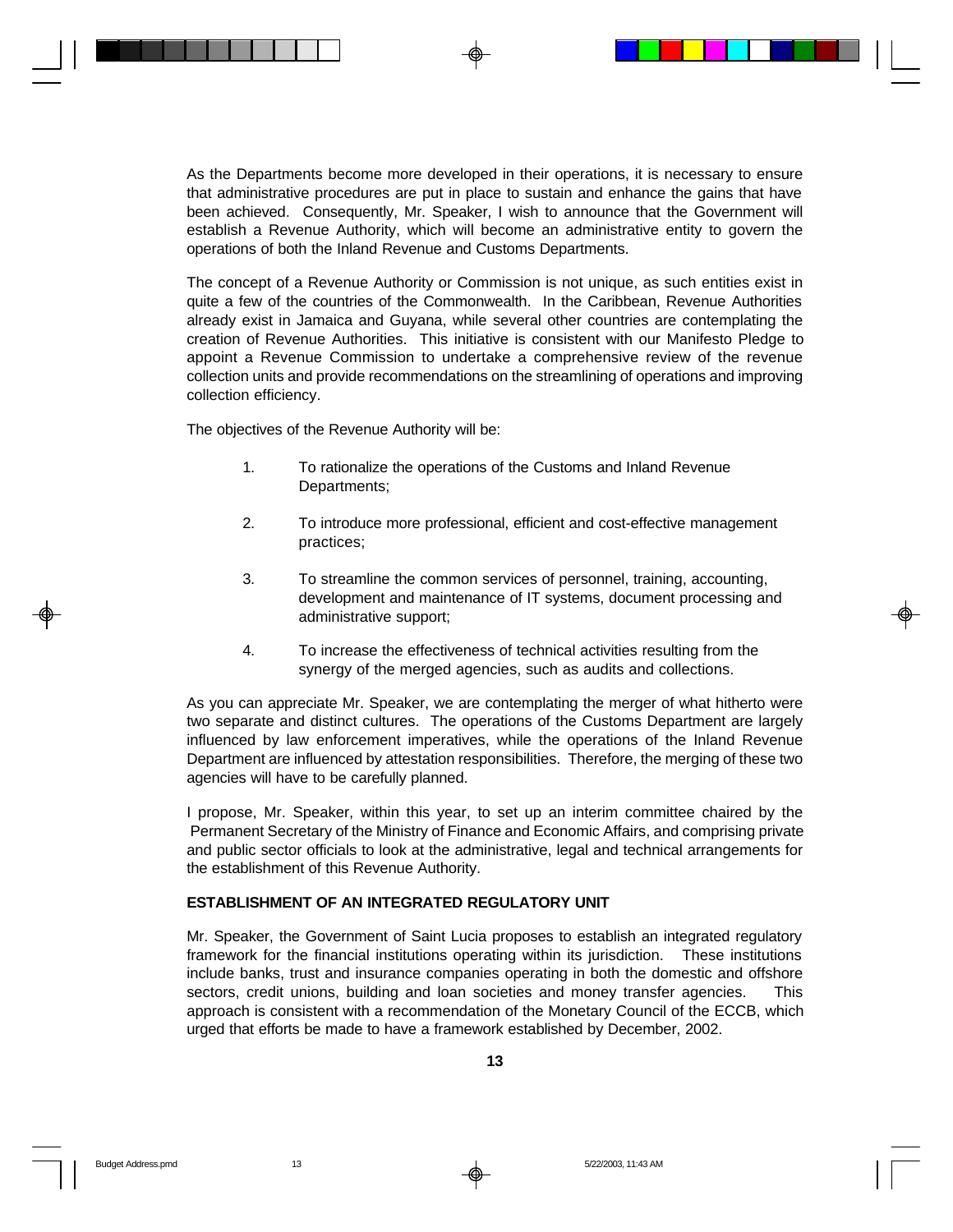The rationale for establishing a Regulatory Unit is compelling as we observe the changing landscape in the financial sector. No longer are banks relying on traditional banking practices to derive income. There is now the introduction of E-banking and telephone banking. We are witnessing mergers and acquisitions in the banking and insurance communities. Insurance companies are beginning to offer non-insurance products and services, while banks are engaging in non-banking business. In some countries of the OECS, Credit Unions have asset bases that are larger than indigenous banks. The establishment of money transfer companies is a relatively recent phenomenon that has introduced challenging regulatory issues.

As a result of these changes, it is necessary to review the way that these institutions are regulated and supervised. It is perhaps time for us to look at the melding of our resources. In many respects there are variances in the quality of our resources in the various regulatory agencies that have been established. For example, in the International Financial Services sector, because of the pressures exerted by international institutions, we have found it necessary to employ specialized expertise. However, this may not necessarily be the case in the domestic regulatory environment.

Consequently, we believe it necessary to review the current regulatory and supervision practices. Therefore, we will be pursuing the establishment of an Integrated Regulatory Unit for the supervision and regulation of financial institutions in the domestic and international financial services sector.

#### **ENERGIZING THE HOUSING SECTOR**

Mr. Speaker, I have often said that this little island belongs to all of us, whether we live in the north or in the south, in the east or the west. Equity must prevail throughout its length and breadth. We cannot afford social or geographic imbalances in our development. That is why housing cannot be for some and not for others. This Government will continue to reach out to the poor, the dispossessed and the marginalized. We have done so with STEP. We have done so with the Poverty Reduction Fund. We have done so with Belfund. We have done so too with PROUD. Now we will do so with Low Income Housing.

#### **LOW – INCOME HOUSING CREDIT FACILITY**

Low-income housing has a central importance in economic and social development. Owning a home improves the quality of life. It builds self-esteem and it affords low-income families an opportunity to enhance their equity base.

Commencing this month, the Government of Saint Lucia will be implementing a Low-income Housing Credit Facility to assist low-income persons in our rural sector to acquire land and build their homes. Under the Low Income Housing Credit Facility, a grant will be provided to persons wishing to borrow money to build their homes or to purchase land. The borrower will, of course, be required to satisfy certain criteria, principally, a specified annual family income.

 This project will result in the establishment of a facility made up of grant resources from the EU, and supported by loans from Financial Institutions. The grant will contribute to land purchase and various services and fees linked to the purchase and construction of homes.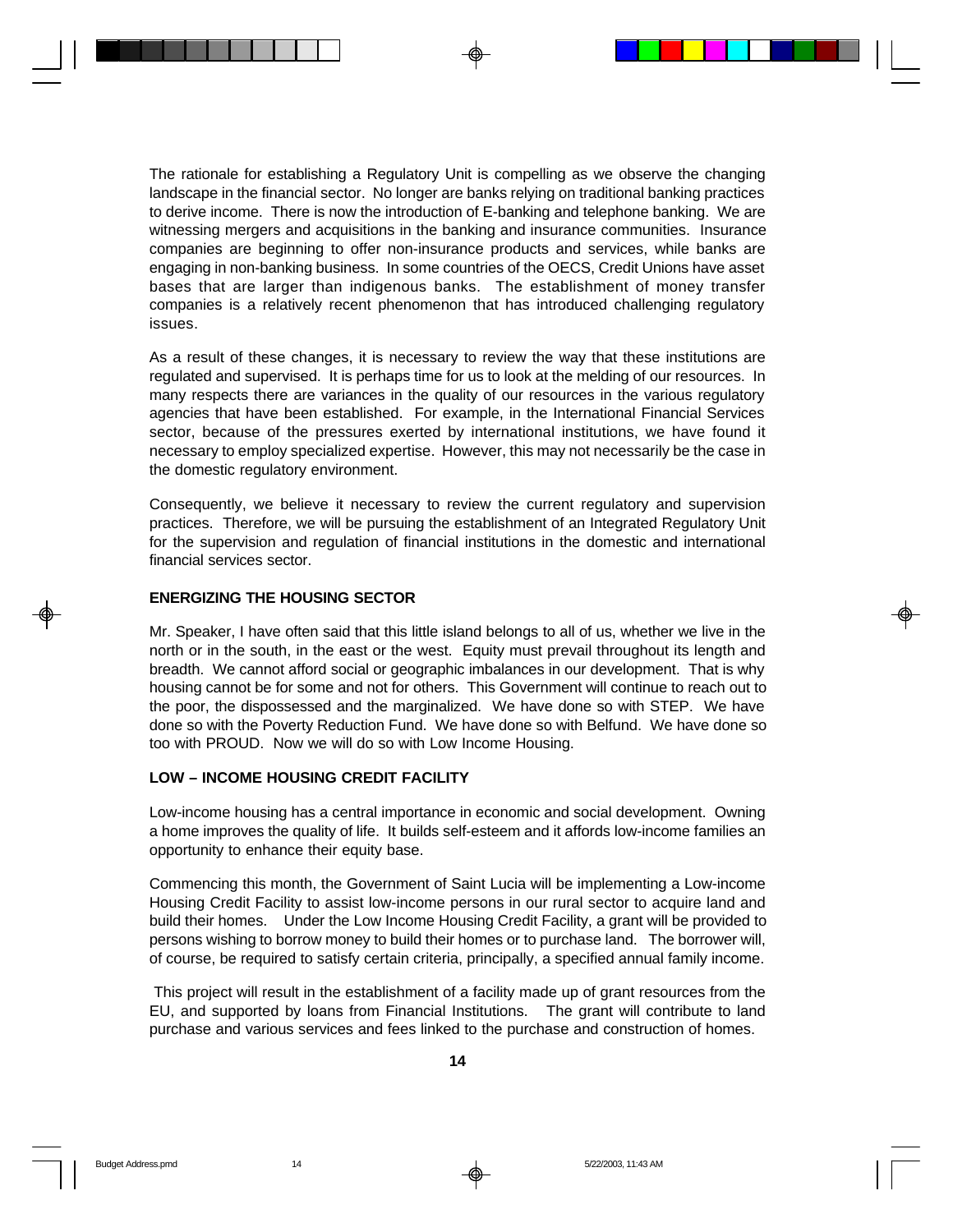Priority will be given to loans for land and to meet the payment of fees related to the construction of low-income houses. The contribution from participating Financial Institutions will be made as a loan to the final borrower and will be subject to the internal regulations and conditions of the lending institution. The facility will enable low-income households in rural areas to become house owners and landowners. Eventually, it will lead to the improvement and/or construction of about 500 houses.

For low-income persons who already have land, the Government will provide a Grant Support of 10 per cent of the loan up to a maximum of EC\$10,000.00 per borrower. The grant may be used, in order of priority, for the payment of the cost of house design, legal and registration fees, retrofitting, payment of yearly insurance premium and partial financing of the acquisition of the land. Again, I wish to emphasize that the Facility establishes a maximum grant of \$10,000.00 per borrower.

For those persons who do not have land, the Government will provide Grant Support of 20 per cent of the loan up to a maximum of \$20,000.00 per borrower. The grant may be used to partially finance the purchase of land, up to a maximum of \$10,000.00 per borrower. The additional \$10,000.00 may be used to facilitate, in order of priority, the payment of the cost of house design, legal fees, retrofitting equipment and the payment of yearly insurance premiums attributed to the building of a house.

Mr. Speaker, the Facility can also assist low-income persons to get loans for the repair and expansion of low income houses.

In the language of the Honourable Member for Laborie/Augier, I wish, to make it "pellucidly clear" to Honourable Members and to potential beneficiaries, that this is a grant. It does not attract interest and it is not repayable.

The Government of Saint Lucia has allocated 7.6 million towards this Low Income Housing Credit Facility and it is expected that approximately 500 low-income persons will benefit from this initiative. In this fiscal year, \$2.0 million will be utilised during the fiscal year. The grants and loans will be administered by approved banks, Credit Unions, the National Research and Development Foundation, and the Saint Lucia Mortgage and Finance Company. The list of banks and financial institutions participating in this programme will be announced by the Office of the National Authorizing Officer in the next few days.

#### **THE CHOC GARDENS DEVELOPMENT**

Mr. Speaker, in the Budget Address of 1999/2000, Honourable Members were presented with a range of proposals to spur investment in the housing sector. These proposals are now in various stages of implementation.

The time is right to give a further boost to the housing sector. There is an acute shortage of housing stock in the Northern Corridor from Gros Islet to Castries. Mortgage rates are at their lowest ever, ranging from 7.99 per cent to 12 per cent.

Moreover, we must continue to do everything possible to reduce unemployment, by boosting activity in the construction sector. Investment in housing will help to provide additional stimulation to the economy.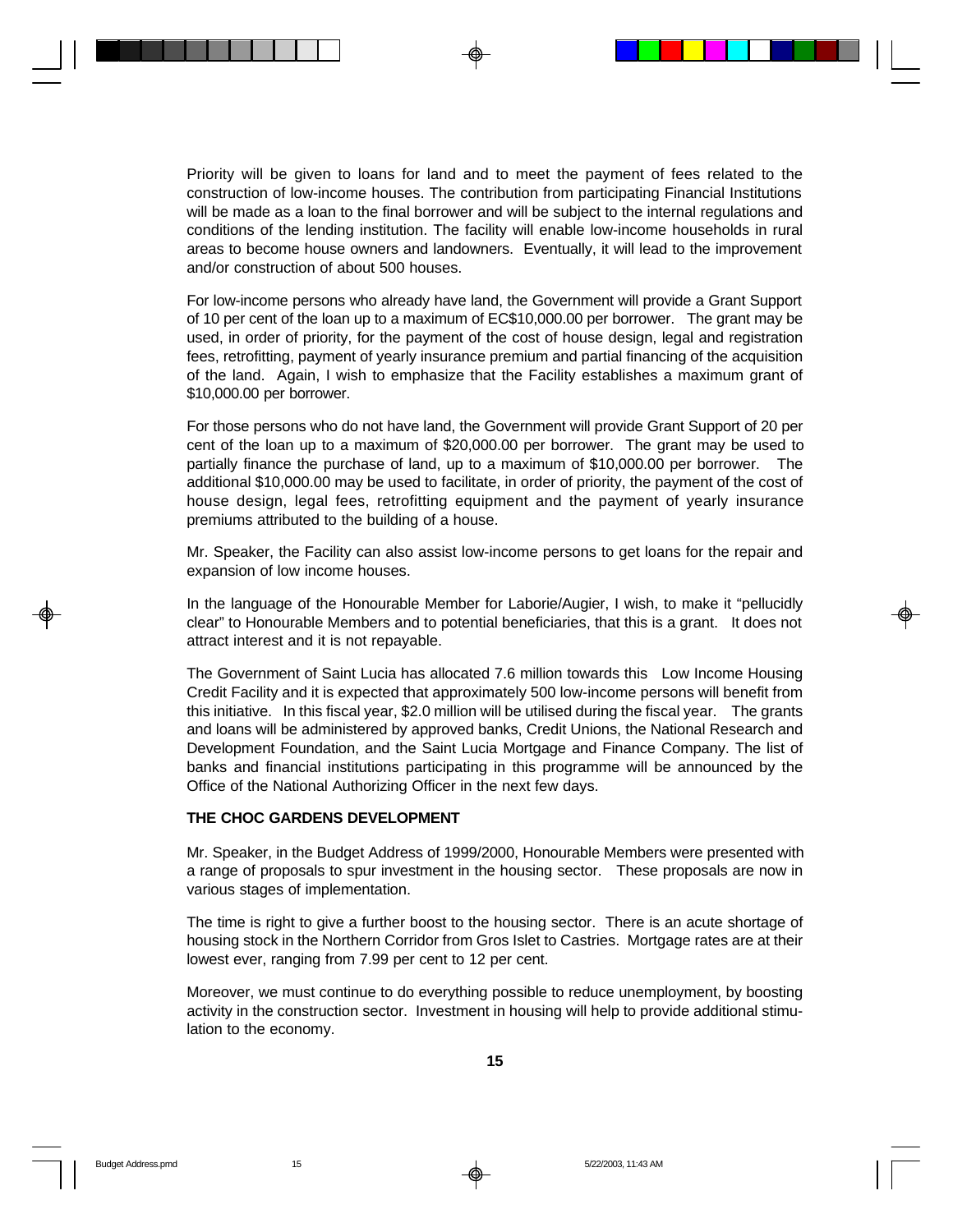The problem which faces the Government is the unavailability of Government-owned lands in the north. In actual fact, the Government of Saint Lucia owns just about 27 per cent of Saint Lucia's total land acreage, exclusive of our forest reserve. It is always a challenge to identify lands in the northern corridor. Usually, Government has to purchase or acquire land from private individuals for housing development.

Once again, Government has to take that route. In that regard, Cabinet has agreed to purchase eighty-nine acres of land from Choc Estates Ltd for the purpose of developing a new housing estate, Choc Gardens. It is estimated that approximately 493 homes can be constructed on lot sizes between 5,000 and 6,000 sq. ft. Of the 89 acres, Cabinet has agreed that fourteen (14) acres will be reserved for Public Officers, hopefully to be developed jointly by them and financed by their Credit Unions, or on their behalf, by the National Housing Corporation. This housing development, Mr. Speaker, will be the single largest housing development ever undertaken in Saint Lucia.

In addition to the Choc Gardens Development, the National Housing Corporation will also be embarking on a new housing project in Black Bay, Vieux Fort. Approximately twenty two acres of land, sub-divided into 126 lots will be developed for sale. In the course of this year, therefore, there should be considerable activity in the housing sector. Indeed, Mr. Speaker, the Government of Saint Lucia has already welcomed the decision of Clico Holdings Ltd, a regional insurance company, to invest \$31 million in a middle income housing development at La Caye, Dennery.

#### **INVESTMENT IN OUR PRIVATE SECTOR**

Mr. Speaker, I want to confirm, or if you prefer, re-confirm this Government's commitment to the development of our Private Sector. I may boldly say that the only Government in the Caribbean Community with a programme that specifically targets the development of the Private Sector is the Government of Saint Lucia. This Government does so through a uniquely Saint Lucian programme, managed by the Office of Private Sector Relations, better known as OPSR.

Allow me, Mr. Speaker, to highlight the accomplishments of the OPSR and to introduce a new three-year programme which will make available \$15.8 million to the overall development of the Private Sector.

### **TECHNICAL ASSISTANCE INITIATIVES**

Consistent with Government's policy of supporting and strengthening the domestic private sector, the OPSR delivered assistance over the past three years valued at \$792,646.81 to 20 companies for product development, diversification, marketing, systems development, and human resources development. This assistance was rendered to large and small firms alike, seeking new export opportunities within the region as well as in Canada and the UK.

A National Information Technology Training Fund was established with \$1.3 million in start-up capital at the Bank of Saint Lucia to make loans available to individuals and businesses interested in pursuing IT training. Two Information Technology companies received assistance to train new and existing employees under the OPSR sponsored National Information Technology Training Fund.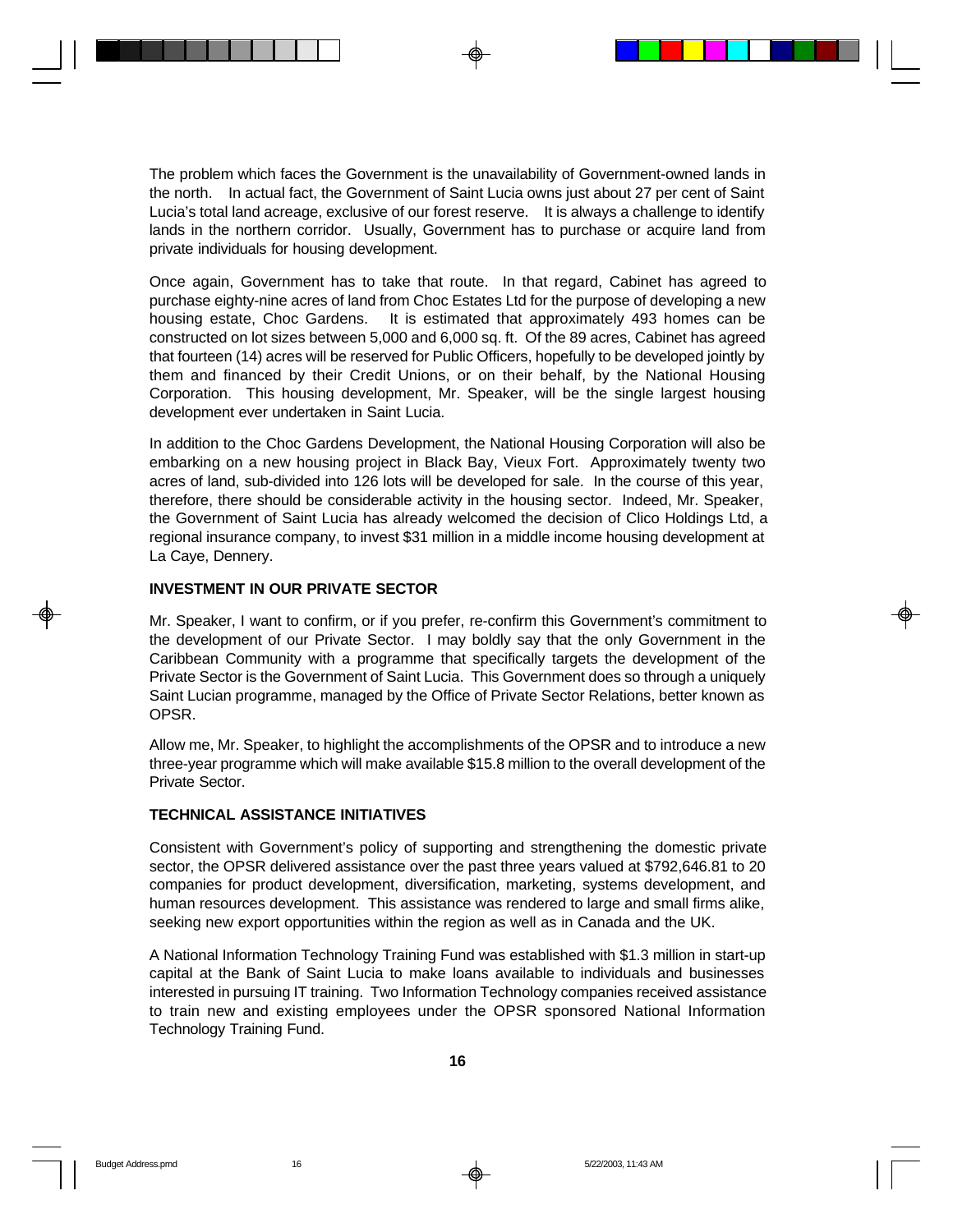With assistance from OPSR, the St Lucia Coconut Growers Association was at last able to pursue product diversification, and in so doing brought new products to the market.

OPSR also delivered support to such business associations as the Chamber of Commerce, the Saint Lucia Hotel and Tourism Association, the Small Business Association, the Employers' Federation, the National Research and Development Foundation, and the Manufacturers' Association, in their efforts to improve their delivery of services to their members and clients. This support amounted to \$898,000.00

These efforts sustained over 600 new jobs and facilitated the training of over 250 persons in business development, Hazard Analysis Critical Control Point (HACCP) principles, quality control and information technology. Taken altogether, the Programme disbursed a total of \$3,336,600.00 to strengthen the private sector.

THE PRIVATE SECTOR DEVELOPMENT PROGRAMME – PHASE II

At the request of the OPSR, the EU conducted an early evaluation of the Programme in consultation with beneficiaries. The result was that this programme received highly favourable reviews on its implementation and management. Consequently, the OPSR was given a mandate to proceed with a second phase, the emphasis of which is more intensive and involves more direct business support services to individual firms. With funding already approved, deposited and in Saint Lucia, the OPSR will now be inviting Saint Lucian companies to participate in a \$15.8 million Business Upgrading Programme, spread over the period 2003 to 2006.

 Under this programme, Saint Lucian businesses will be able to obtain grant funding for the following activities:

- (1) assessments of business needs and commercial viability;
- (2) the design, development and implementation of business plans;
- (3) the training of management and staff;
- (4) product and market development;
- (5) adjustment to meet international trade standards and regulations;
- (6) forging joint ventures/strategic alliances with overseas corporations; and
- (7) accessing external and domestic funding.

Moreover, Saint Lucian consultants will be trained to deliver these business support services, and business associations will be able to obtain assistance to meet the needs of their members.

At the public sector level, technical assistance and training will be provided to relevant Government Ministries in the fields of:

- (1) Procedures and legislation affecting business competitiveness; and
- (2) Preparing and implementing policy reform pertaining to investment promotion, consumer protection, and competition policy.

Mr. Speaker, this year \$6.0 million is being allocated to this programme.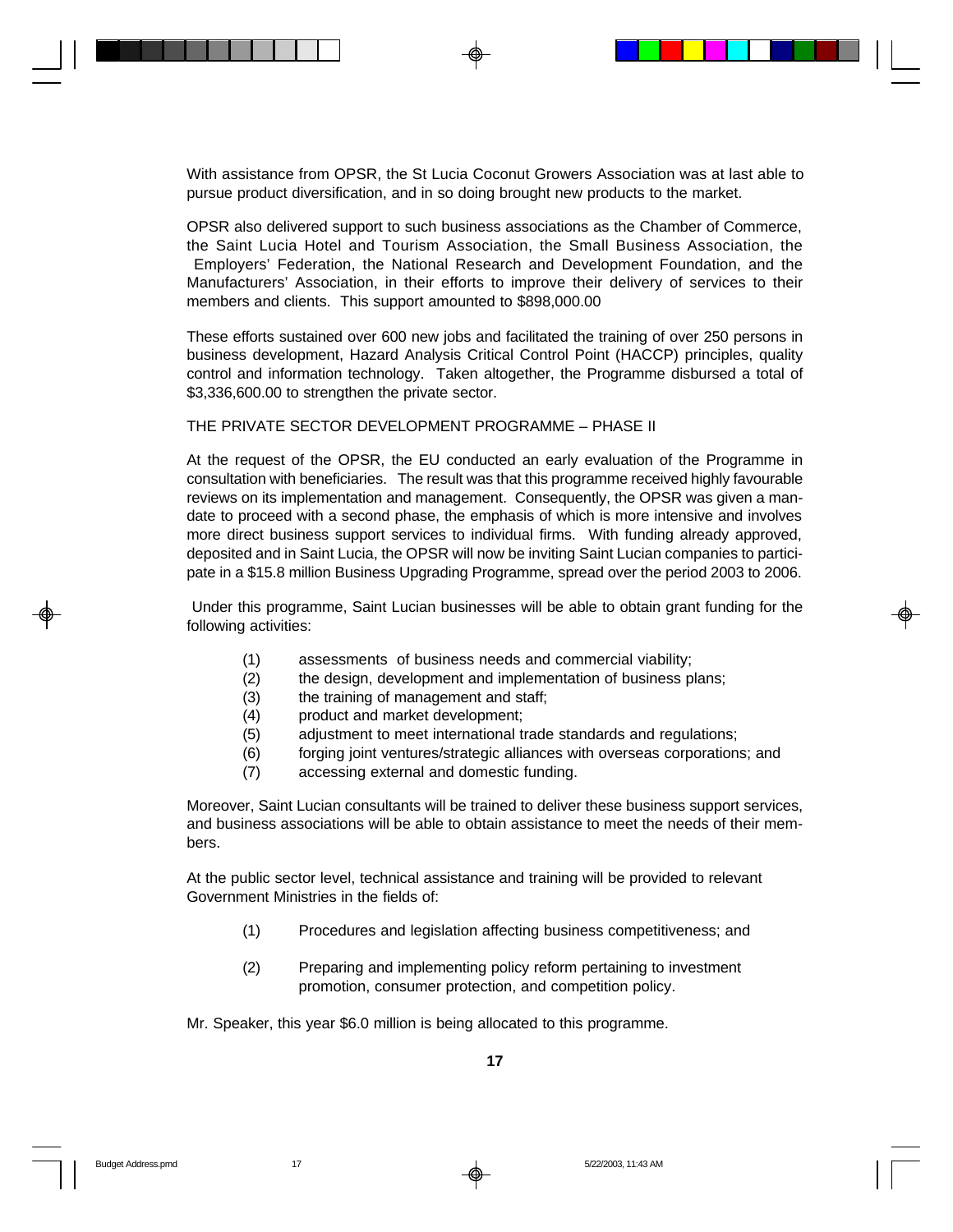#### **RURAL CREDIT FOR SMALL BUSINESS DEVELOPMENT**

Mr. Speaker, this Government emphasizes equity. It is not only concerned about established businesses. It is concerned about embryonic businesses as well.

So, it is with pleasure that I am able to formally announce the establishment of a Rural Credit Facility. This facility is made up of grant resources from EU funds, other resources of participating Financial Institutions and resources from the Government of Saint Lucia. The EU/Government contribution will be disbursed as a grant to the final borrower, with priority given to the financing of various business services linked to the loans for the establishment of viable small and medium businesses. The Financial Institutions' contribution will be made as a loan to the final borrower, subject to its internal regulations and conditions.

 This facility seeks to provide much needed financial support in the form of a grant to help persons establish small and medium businesses and to help strengthen those businesses which have already been established. Through this project, \$25,000.00 in grant funds will be made available per borrower to pay for the services which are part of the business loan. These services include:

- (1) preparation of a business plan;
- (2) preparation of market studies,
- (3) payment of legal and other fees;
- (4) payment of insurance premium;
- (5) payment for accounting services; and
- (6) payment for other business related services.

A key feature of this facility is that \$10,000.00 can be made available to assist banana farmers to access loan funds for on-farm irrigation equipment and other inputs by offsetting the debt which they incurred by way of the EU funded Production Recovery Plan (PRP).

After the various services have been paid for, the grant from this Rural Credit Facility can be used to directly fund required supplies. This Credit Facility will be available at the leading financial institutions, including the various Credit Unions around the island.

The total cost of this grant initiative is \$14 million and it is expected to facilitate approximately 600 businesses. Of this amount, \$3.0 million is allocated in the estimates for this fiscal year.

#### **INVESTMENT IN BLUE CORAL LTD**

Mr. Speaker, the shoddy appearance of the centre of Castries has always drawn concern from locals and visitors alike. In order to encourage businesses in the center of the city to redesign and refurbish their buildings, Government introduced a regime of duty free concessions on building materials. The regime ends on December 31, 2003 and has worked well. New buildings have been constructed and old buildings have been redesigned and renovated. A new appearance is emerging.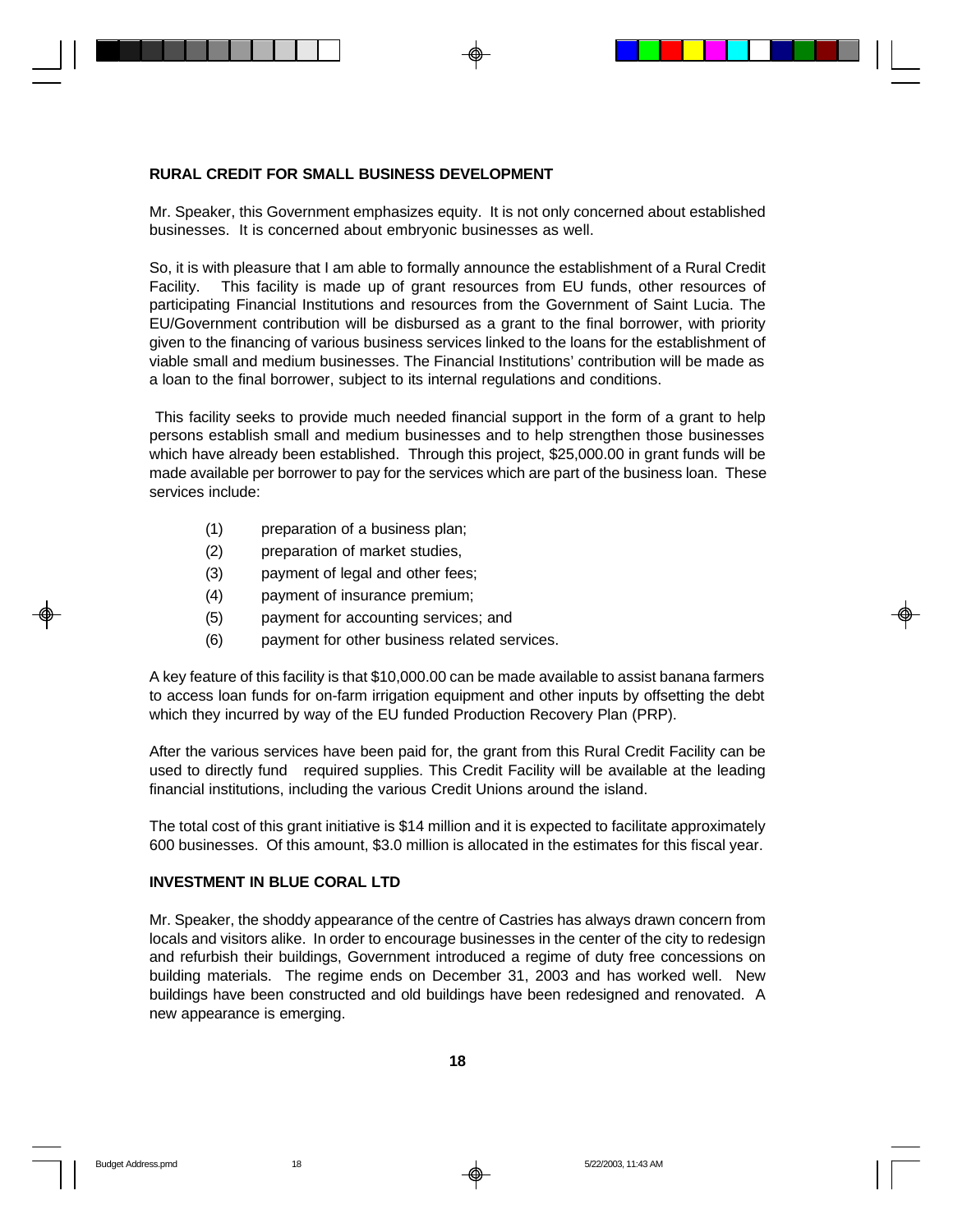Perhaps the most imposing building on Bridge Street is the J.Q. Charles Building. I believe that everyone breathed a sigh of relief at the modest changes to the building over the past weeks. Honourable Members are aware that the firm of J. Q. Charles Ltd is in the middle of restructuring its operations. I am advised that the National Insurance Corporation and the Bank of Saint Lucia purchased the J. Q. Charles Building on Bridge Street. To do this, the parties created a Special Purpose Vehicle (SPV), which will give birth to a new company that I understand is to be called Blue Coral Limited.

As a result of the 2/3 shareholding of the NIC in this special purpose vehicle, Government has agreed to provide certain concessions towards the purchase and the refurbishment of the property. It is expected that the refurbished building will enhance the city center and at the same time provide additional top class office and commercial space for entrepreneurs desirous of participating in commercial activities, particularly, activities related to the tourism sector, such as duty free shopping. This will help the drive to transform Saint Lucia into the premiere shopping destination in the Eastern Caribbean.

It is understood that in time, the public will be given a chance to participate in the ownership of Blue Coral Limited. This will be consistent with Government's policy of encouraging the development of a shareholder democracy in Saint Lucia.

Later in this presentation, I will discuss the proposal to develop the William Peter Boulevard into a promenade to allow for easier access and for closer integration of the city into the tourism industry, particularly the cruise tourism sector. A new look to the J.Q. Charles building will be critical to the new ambience that we seek to establish in the Boulevard. All of this will require firm resolution of the parking issues in the city. This will be done this year. We must end the chaos in the city.

#### INFRASTRUCTURE INVESTMENTS

Mr. Speaker, earlier in my presentation, I pointed out that the Government has opted for a significant increase in capital expenditure this fiscal year. Some of the investment reflects expenditure in previously announced projects. The years of planning are now beginning to yield results.

#### MODERNISATION OF THE ROAD SECTOR

Mr. Speaker, this Government proposes to embark on what is perhaps the most ambitious and comprehensive road development programme ever designed and undertaken in Saint Lucia. The objective is to modernize the road infrastructure of this country.

 The Vieux Fort to Soufriere Highway is now under construction. Sod Turning Ceremonies have been held to signal construction of the Trois Piton/Deglos Road and the Grand Riviere/ Monier/La Croix road. Within the next two weeks, a Sod Turning Ceremony will be held to commence construction of the La Ressource - Deniere Riviere Road and the Richfond-Grande Riviere Road, both in the Dennery North Constituency.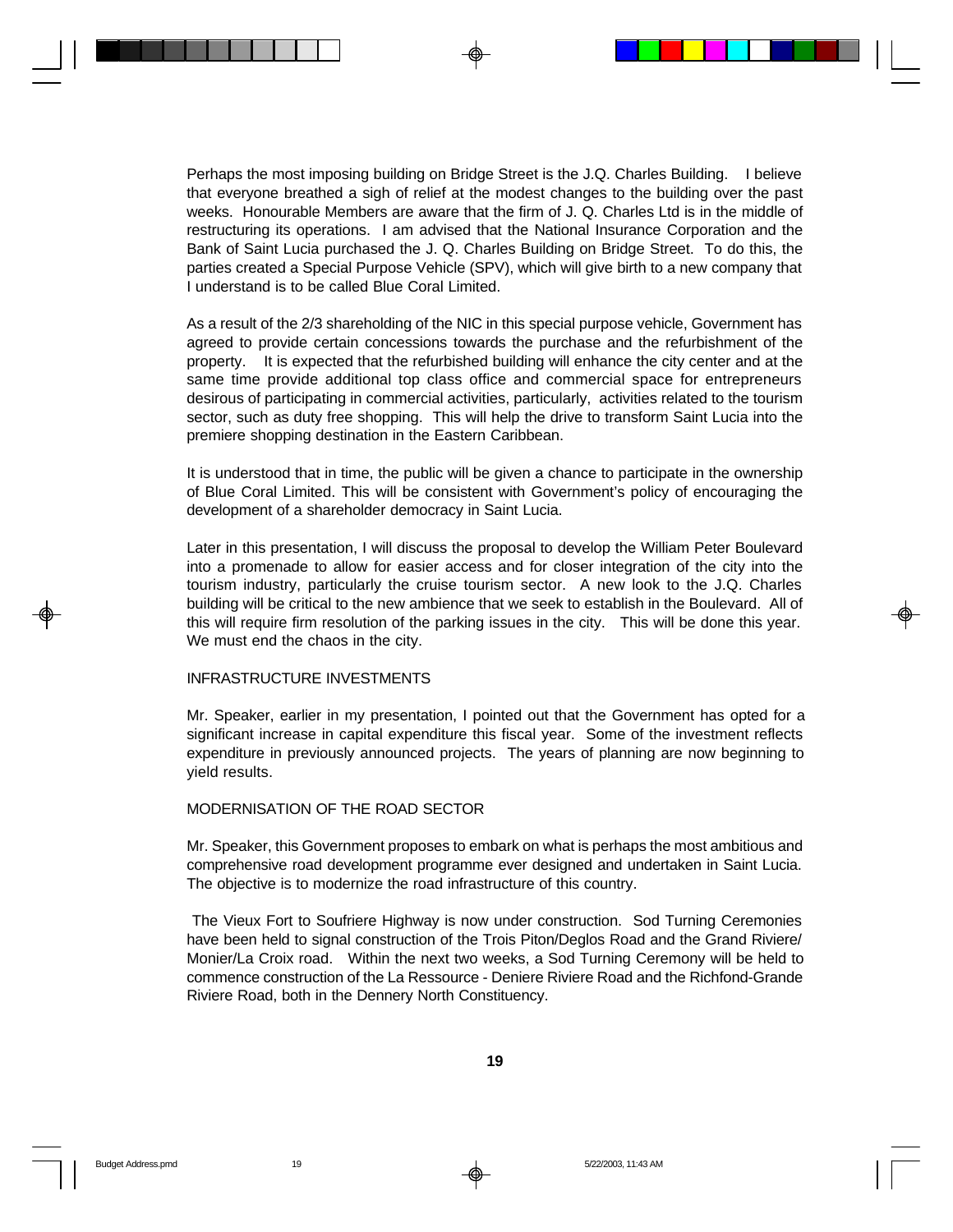Mr. Speaker, this Government has embarked on a multi-faceted approached to maintain, rehabilitate, and modernize the current road network island-wide, all with a view to providing an environment for attracting and facilitating touristic, commercial and residential development throughout the island.

#### **THE ROAD DEVELOPMENT PROGRAMME**

In the Budget Presentation of 2002/2003, I provided Parliament with details of the CDB financed Road Development Programme. The first two phases are underway, while the third phase, mentioned earlier, has just commenced. The fourth phase, which involves there-paving of the highway from Castries to Vieux Fort, will commence later this financial year, hopefully in the fourth quarter of the budgetary cycle. In this phase, styled RDP 4, the section of the highway from the Manoel Street Bridge to Cul-de-Sac and from Cul-de-Sac to the Barre d'Lisle will be re-surfaced. This work is timely, as there is much evidence to indicate that the surface is showing signs of stress and is slowly falling apart.

Honourable Members will note that overall, \$57.9 million is allocated to the Road Development Programme.

#### **TERTIARY ROAD REHABILITATION: THE AFD PROGRAMME**

Mr. Speaker, the Government accepts that the modernization of our road infrastructure must not be confined to our highways. If we are to maximize the potential returns from eco-tourism, then it is necessary that we provide decent access roads to the principal sites of exploration and enjoyment. Unquestionably, too, there has been some deterioration of our tertiary road network over the past decade, and urgent remedial action is necessary. Government has heard the cries, of the farmer in Fond St. Jacques and the motorist in "Cas En Bas".

Financing for these roads could not be secured from the traditional sources such as the Caribbean Development Bank. The Bank places a low priority on financing of roads for eco-tourism. The Government therefore turned to the Agence Francais de Development (AFD), which agreed, after undertaking a consultancy, to provide a loan of \$27 million on extremely generous terms. The terms include a seven year moratorium on the payment of principal and interest, and an interest rate of 4 per cent. These terms are exceedingly generous and are almost unheard of in these times. I wish to formally express the appreciation ofthe Government and people of Saint Lucia to the French Government and indeed, the AFD. They continue to be committed partners to our development.

Under this project, fifty four (54) sections or 130 kilometres of tertiary road will be targeted for rehabilitation over a period of twenty one months, at a total cost of \$33.03 million. The works will be divided into three separate contract packages comprising roads in the (a) North, (b) Central Region and (c) South of the island. Work is expected to commence this financial year, and a sum of \$12.3 million is allocated for the purpose.

Under this programme, some of the roads which will receive attention include: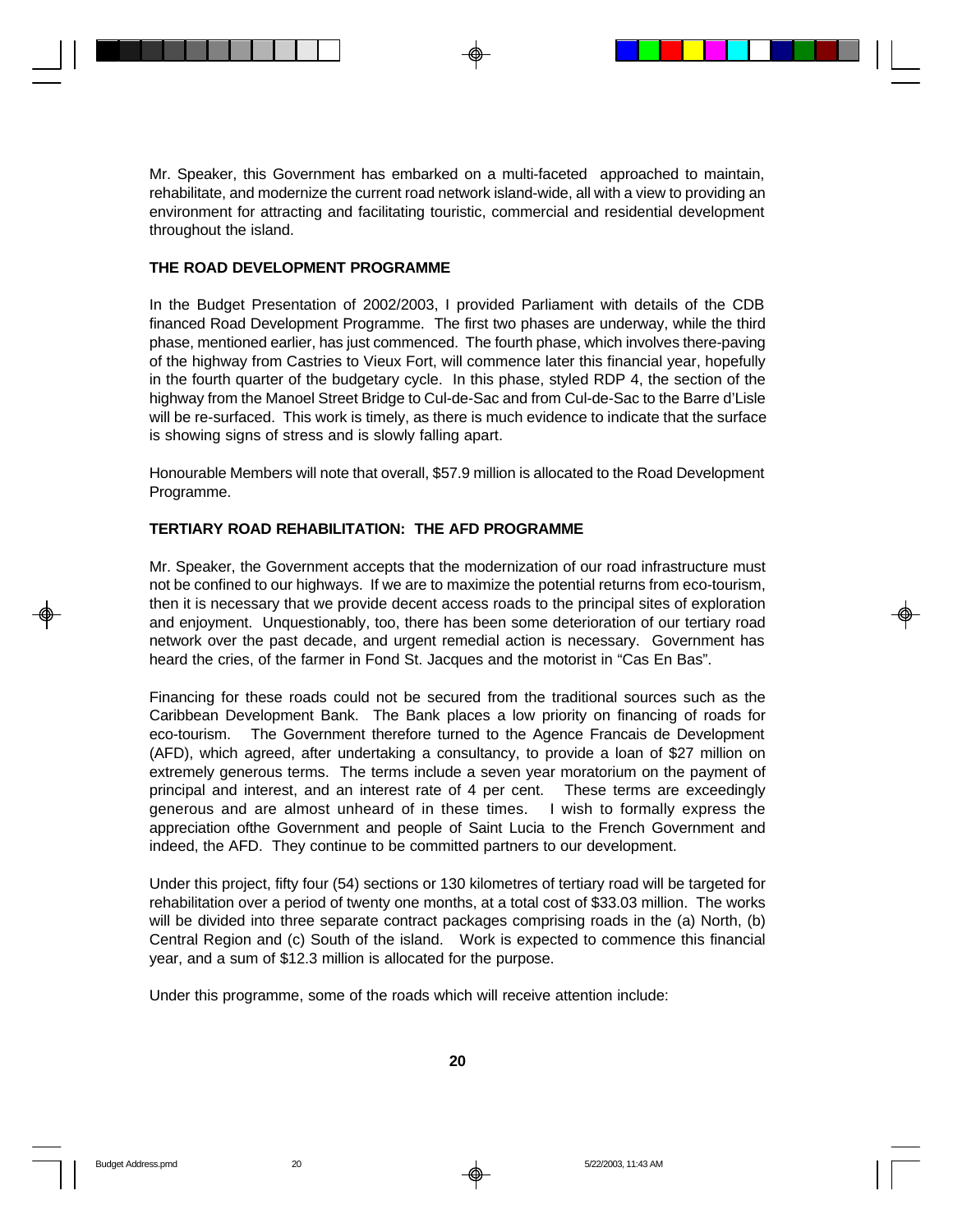|                   | BABONNEAU Fond Assau - ChassinMarquis Estate RoadMarquis - BoguisGarrand - Des<br><b>Barras</b>                                     |  |  |
|-------------------|-------------------------------------------------------------------------------------------------------------------------------------|--|--|
| <b>GROS ISLET</b> | Monchy - DesrameauLa BorneCas-En-BasBois D'Orange - WindjammerEast<br>Winds Road                                                    |  |  |
|                   | <b>FORRESTIERE Guesneau - Forrestiere</b>                                                                                           |  |  |
|                   | ANSE LA RAYE/ CANARIES Venus - MilletCanaries Valley Road Anse La Raye -<br>VenusMillet - Tete CheminBellevedere - Anse La Liberte' |  |  |
| <b>SOUFRIERE</b>  | Fond St. Jacques - MignyChateaubelairEsperance - Raveneau Diamond -<br>Fond St. Jacques                                             |  |  |
| <b>CHOISEUL</b>   | Etangs - Union Vale - DelcerLe Riche - La Pointe - DelcerVictoria - Martin -<br>Mongouge - Le RicheDelcer - Bois Dimde - Raveneau   |  |  |
| <b>LABORIE</b>    | Morne Le Blanc                                                                                                                      |  |  |
|                   | VIEUX FORT NORTH Grace - AugierAugier - CartienGrace - Joyeau - Belle Vue                                                           |  |  |
| <b>VIEUX FORT</b> | Moule-a-Chique                                                                                                                      |  |  |
| <b>MICOUD</b>     | Mahaut - Six LienVolet - Mahaut Mamiku Loop Road Mahaut - Calypso Der<br>Cartier                                                    |  |  |
| <b>DENNERY</b>    | Dennery - St. Joseph-Errard Erard - Deaux Branches Bois Canoe Road                                                                  |  |  |

The complete list of roads under this project appears as Appendix I to this Budgetary Statement.

### **REHABILITATION OF AGRICULTURE AND FEEDER ROADS**

Mr. Speaker, Honourable Members would wish to be updated on the details of the "Agricultural and Economic Feeder Roads Programme" that is currently underway.

The preparatory phases (designs, feasibility studies) are on target. We are expected to begin actual road works by the 1st quarter of the next financial year. Whilst the preliminaries are being finalized, given that these roads have deteriorated significantly, the Government of Saint Lucia through the 2003/2004 Capital Budget, will be allocating a total of \$6.9 million towards the rehabilitation of Agriculture and Feeder Roads. Of that amount, \$3.9 million will be sourced from SFA 2001 and will be spent through the Poverty Reduction Fund, using its labour intensive, community contracting approach. The roads targeted under this programme are identified in Appendix III and IV of this Budget.

#### **CASTRIES GROS ISLET HIGHWAY**

Mr. Speaker, for some time now, the Government has expressed its intention to improve the Castries - Gros Islet Highway to ease congestion and to reduce travel time. Indeed, only a few months ago, Government commenced the rehabilitation of the road from the Gros Islet Highway, through the C.O. Williams yard to Corinth, in order to provide a secondary alternative route.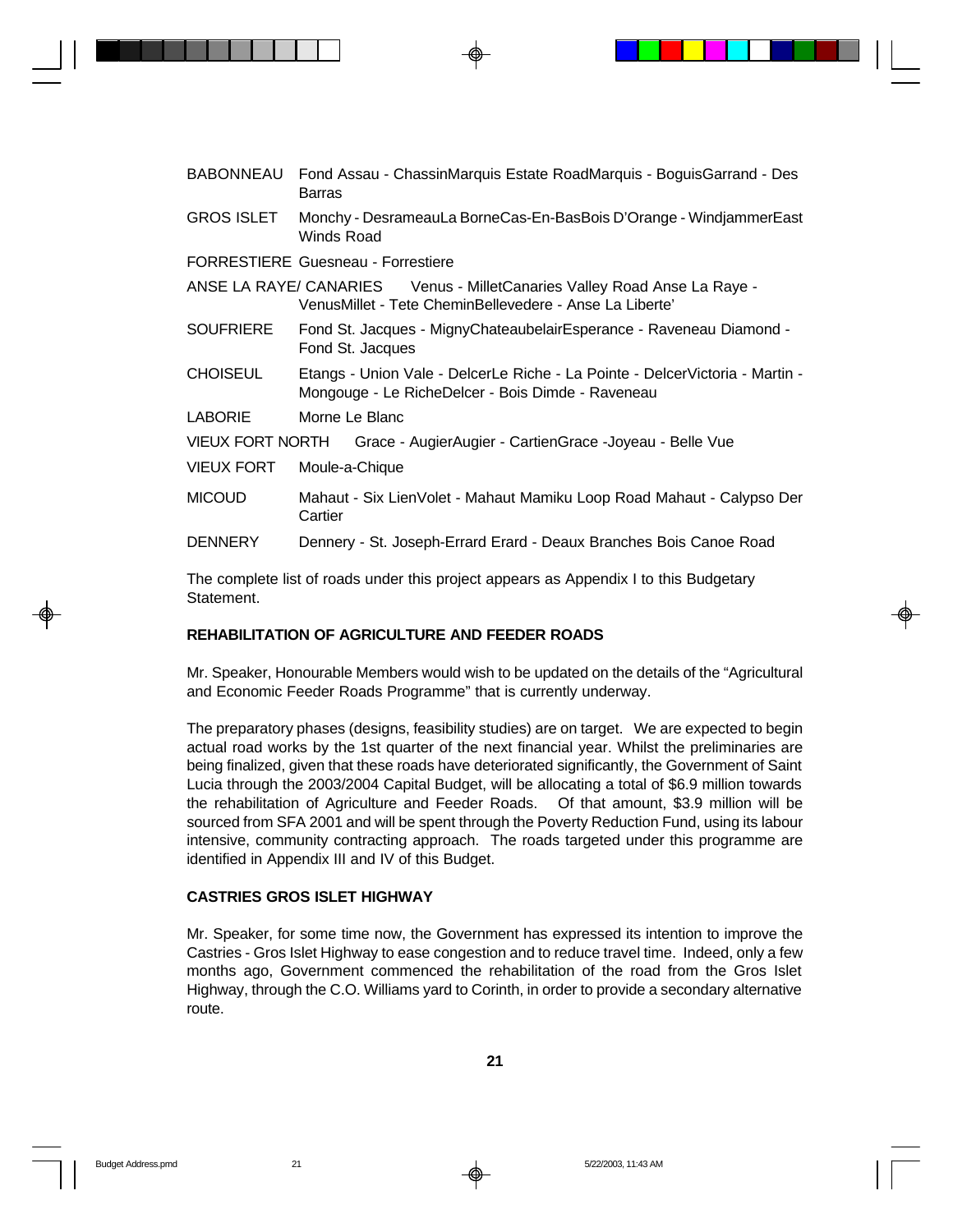By all accounts, construction of improvements along the highway would lead to major delays and, I am sure, acute irritation and flared tempers. Moreover, the cost of effecting the improvement would be phenomenal, with a substantial amount incurred as a result of land acquisition. In view of these factors, Government has decided to phase the project over time and concentrate this financial year on the Choc Bay Interchange. Even this requires substantial work. It includes the construction of a new bridge over the Choc River, a multigrade interchange, re-design of the roads from the Allan Bousquet Highway and the roundabout at the termination of the feeder roads, and all associated lighting, drainage and utilities work.

Construction of the Interchange is crucial, as the new Union Primary School is scheduled to open in September. This school will be the largest Primary School in Saint Lucia and will accommodate 1,000 students. Its presence will add to the traffic congestion in the area. Remedial action is necessary and urgent. The Interchange will be financed from the Kuwait Fund for Arab Economic Development at an estimated cost of \$21.9 million.

#### **URBAN TRANSPORT AND DEVELOPMENT STUDY**

Mr. Speaker, the city of Castries serves as a conduit for motorists travelling to the North and South of the island. In addition, between the hours of 7 am and 6 pm daily, the city of Castries is home to thousands of Saint Lucians who report to work at business houses, government offices and schools, which are all situated within the Castries Basin. The resolution of the central traffic and transportation issues within the city will be vital to the overall success of the "road modernization strategy" which is being implemented by the Government of Saint Lucia.

Accordingly, the Government of Saint Lucia, with the assistance of the Agence Francais de Development (AFD), is in the process of conducting a study aimed at upgrading the transportation network within Castries. An amount of approximately \$250,000 is proposed as a counterpart contribution to a "Castries Basin Transportation Study", aimed at developing an integrated multidisciplinary approach for dealing with the transportation issues which plague the Castries basin.

### **WILLIAM PETER BOULEVARD THOROUGHFARE**

One initiative which will proceed, at least in its design, is the designation of the William Peter Boulevard as a pedestrian thoroughfare, with cobble stone sidewalks and cafés. This is a project which has been championed by the City Council. Obviously, this initiative will require discussion with the City Council, the occupiers of the Boulevard, the Banks in particular, and indeed, our friends on the other side, Her Majesty's Loyal Opposition. After all, the Boulevard is their stage, as the Market Steps is the University of the Labour Party. Meanwhile, LUCELEC and Cable and Wireless should accelerate their respective underground cabling/wiring programmes in the area to facilitate this initiative.

In summary Mr. Speaker, the Government of Saint Lucia has designed and is in the process of implementing a holistic, systematic approach towards modernizing the road sector, with a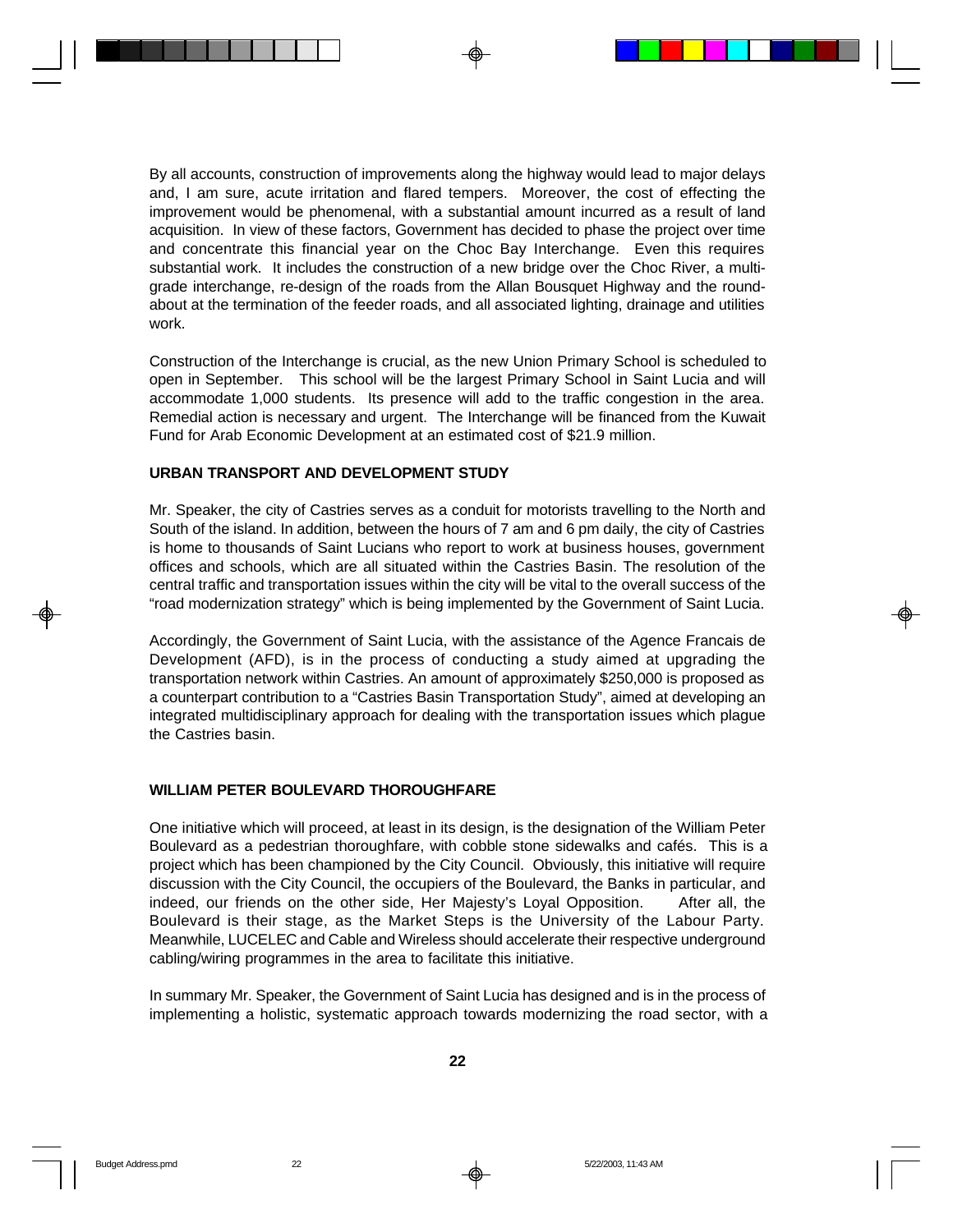view to abating the critical bottlenecks that the road sector faces. You would be hardpressed, Mr. Speaker, to find any period in the history of this nation when so many roads have been targeted for attention in any one year.

## **ENHANCING QUALITY EDUCATION**

Mr. Speaker, for twenty or more years the parents of Saint Lucia have nurtured a long standing dream. They have yearned for the day when the Common Entrance Examination will no longer be the sentence of death for their children's future. They have longed for the day when every child will have the opportunity to enter a secondary school.

Parents of Saint Lucia that day is soon to arrive. The Government of Saint Lucia has successfully negotiated a new loan package with the World Bank for a total of \$13.2 million to bring us to universal secondary education. The project involves the construction of two new secondary schools at Anse La Raye and Gros Islet. Each of these schools will have a capacity for 700 students and will reflect the new standards for secondary schools established by the Ministry of Education. Each school will have an auditorium or multi-purpose hall, canteen, computer lab, learning resource center, science lab, technical workshop, counseling room and staff room.

A study undertaken by the Ministry of Education revealed the major locations where secondary education places were deficient; Anse La Raye and Gros Islet were among the worst. Dennery was another that the location study showed was in dire need of additional secondary places. We have therefore decided Mr. Speaker, that the Grande Riviere Senior Primary School in Dennery will be upgraded to full secondary status. This upgrading will lead to the creation of an additional 280 places. The rehabilitation and upgrading of the Clendon Mason Secondary will also yield 150 additional places and new facilities for that school. A total of 13 existing Secondary Schools will be rehabilitated under this project.

Mr. Speaker, while I have focused on the capital dimension of this project, there is a broader and bigger vision at work. This project is not simply about better physical conditions but also about improving the quality of education. It will also pay attention to teacher development, equipping of schools with specialist equipment, and establishing an innovation fund to promote creativity in schools. The curriculum of our secondary schools will be revised – with the help of the Caribbean Examinations Council – to ensure that all students follow a core curriculum. It will include English, Mathematics, Information Technology, a Foreign Language and Integrated Science, and will provide subsequent career opportunities in the humanities, the sciences, technical areas and the expressive arts for students of different aptitudes.

The other outcomes of this project include:

(1) A new system of continuous assessment at primary level that will ensure that students are promoted to secondary level when they are academically ready. This assessment system will also take into account the involvement of students in sporting and other activities in the school;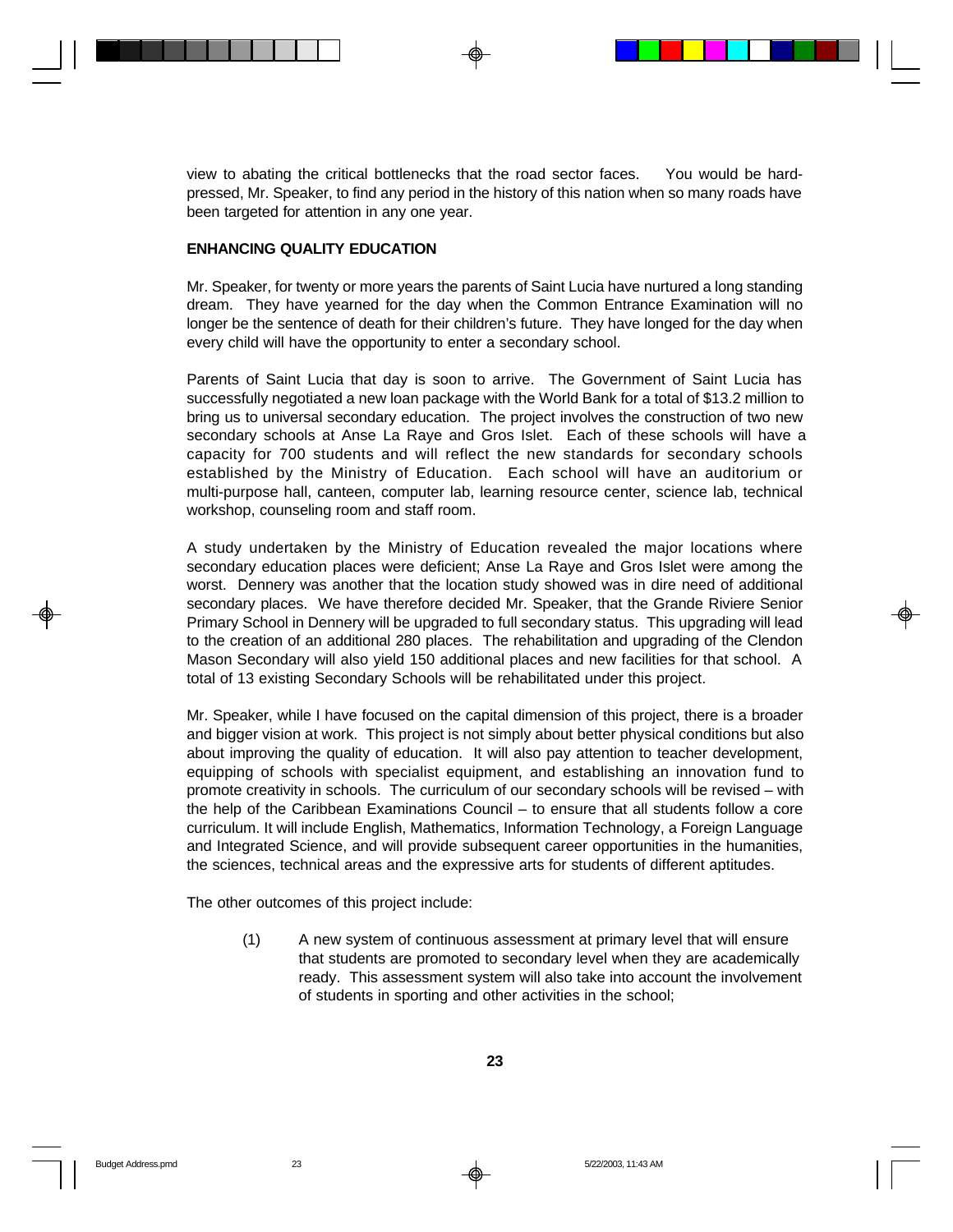- (2) The provision of support services to secondary students (counselling and other welfare support);
- (3) The provision of literacy and numeracy support programs to primary and secondary students;
- (4) Establishment of school development plans.

Mr. Speaker, with this project we are writing a new chapter in the history of education in Saint Lucia. The attainment of universal secondary education is a milestone that signals that a country has reached a particular threshold in its human resource development and its capacity to develop itself.

### **REHABILITATION OF SCHOOLS**

The Government of Saint Lucia has consistently demonstrated its firm commitment to the development of the Education Sector as part of its strategy to enhance the socio-economic development of the country. This sector on average, receives a sizeable share of the national budget and accounts for approximately 25 per cent of the recurrent expenditure.

 The success of this strategy is consistently reflected in the academic performance of our students within all spheres of the education system. It is no secret that the improved quality of our country's human resources contributes to enhancing productivity in every sector of the economy.

However, despite this positive reflection, there are some concerns, which, rest assured, this Government will continue to address. A large number of schools in Saint Lucia are aged, and their physical condition continues to deteriorate rapidly, despite the sustained efforts to maintain and rehabilitate them. Through the "Basic Education Project", 19 primary schools were rehabilitated, and a further 14 were retrofitted under the OECS Disaster Management Project. Moreover, this Government continues to allocate approximately \$1 million annually, to undertake general rehabilitative works island-wide. Much still, has to be done.

Mindful of this, the Government of Saint Lucia, in collaboration with the Caribbean Development Bank (CDB), has devised a multi-faceted approach to addressing this situation. As part of Saint Lucia's "Economic Reconstruction Programme", 11 primary schools will be rehabilitated this financial year at an estimated cost of \$8.9 million, of which the Government of Saint Lucia will contribute \$1 million and the CDB \$7.9 million.

Furthermore, this programme will include some major rehabilitative works, which will be implemented in the following financial year. The relevant details will be announced at a subsequent date.

#### **MOVING TO EFFICIENT, QUALITY HEALTH CARE**

In the words of Nobel Laureate Amartya Sen, health (like education), is among the basic capabilities that give value to human life. As such, the primary objective of our health system is to provide efficient quality health care.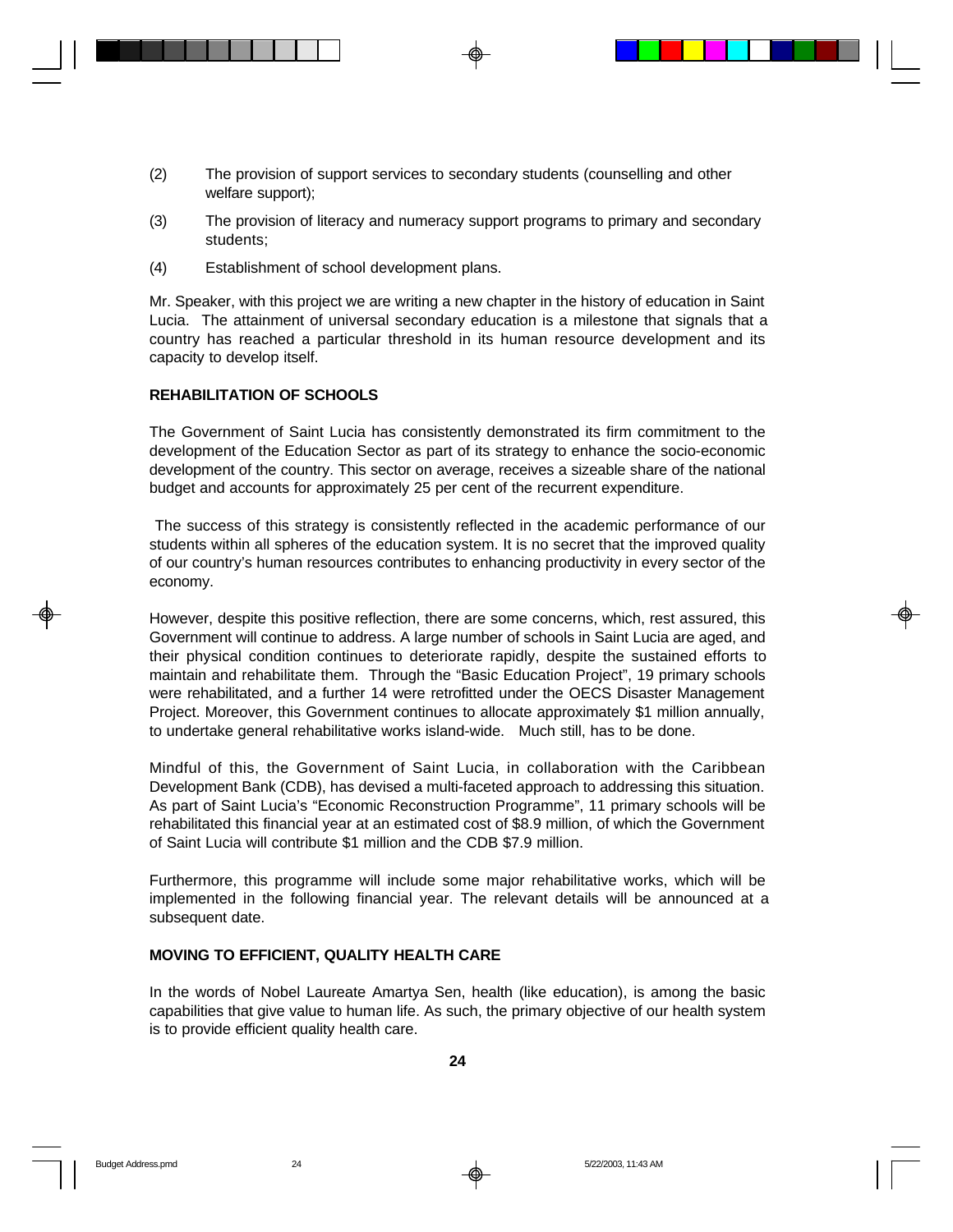A healthy work force is one of the major factors that contribute to increasing economic productivity. The economic costs of avoidable disease as well as the cost of provision of services, when taken together, are staggeringly high and continue to rise with demographic changes as well as population increases. Disease reduces national productivity and annual incomes of society, the lifetime incomes of individuals, and prospects for economic growth. Because disease weighs so heavily on economic development, investment in health is an important component of our overall development strategy.

In the course of this year, work will accelerate on the design of the new psychiatric hospital and the new national hospital. In the case of the new national hospital, Government will engage a Project Technical Advisor to provide technical assistance in the recruitment and supervision of hospital designers, health planners and engineers.

Already, the Government of the Peoples' Republic of China has advanced the initial funds for the design and construction of the psychiatric hospital. At long last, Mr. Speaker, we will humanize the environment in which health care is delivered to our psychiatric patients.

#### **REHABILITATION OF HEALTH CENTRES**

Over the period 1998-2003, the health sector's share of the national budget averaged \$54 million or 8.3 per cent annually. Despite that, budgetary provisions have not been sufficient to maintain existing assets. The provision of primary health services through the health centres is faced with a number of constraints. Sixty-five percent of the centers are in urgent need of rehabilitation or upgrading, because of inadequate maintenance, weak security and in some cases lack of adequate space for accommodation of health personnel in the discharge of their duties. Additionally, the Ministry badly needs vehicles for the transportation of equipment and supplies to health centres.

The Caribbean Development Bank has agreed to finance the refurbishment of fifteen (15) health centers to assist in strengthening the country's human capital base in support of its broad social and economic development agenda. The project is part of Saint Lucia's Economic Reconstruction Programme (ERP), approved by CDB to assist member countries to reposition their economies in the light of the attendant fiscal and structural challenges they currently confront. The rehabilitation of health centres is estimated to cost \$9.471 million, of which approximately \$1.515 million is the Government's counterpart contribution. It is expected that the project will be approved at the CDB Board meeting in July.

The project aims to enhance the efficiency of the physical operations of the health sub-sector, to increase the standard of delivery of health care and to provide vital information to the Ministry of Health, Human Services and Family Affairs on the physical condition of its facilities. This, in turn, will facilitate the completion of a comprehensive current schedule of capital maintenance interventions with the corresponding budgetary proposals.

The major component of the project is Civil Works. Minor repairs, fencing and provision of security bars for the following health centers will be undertaken: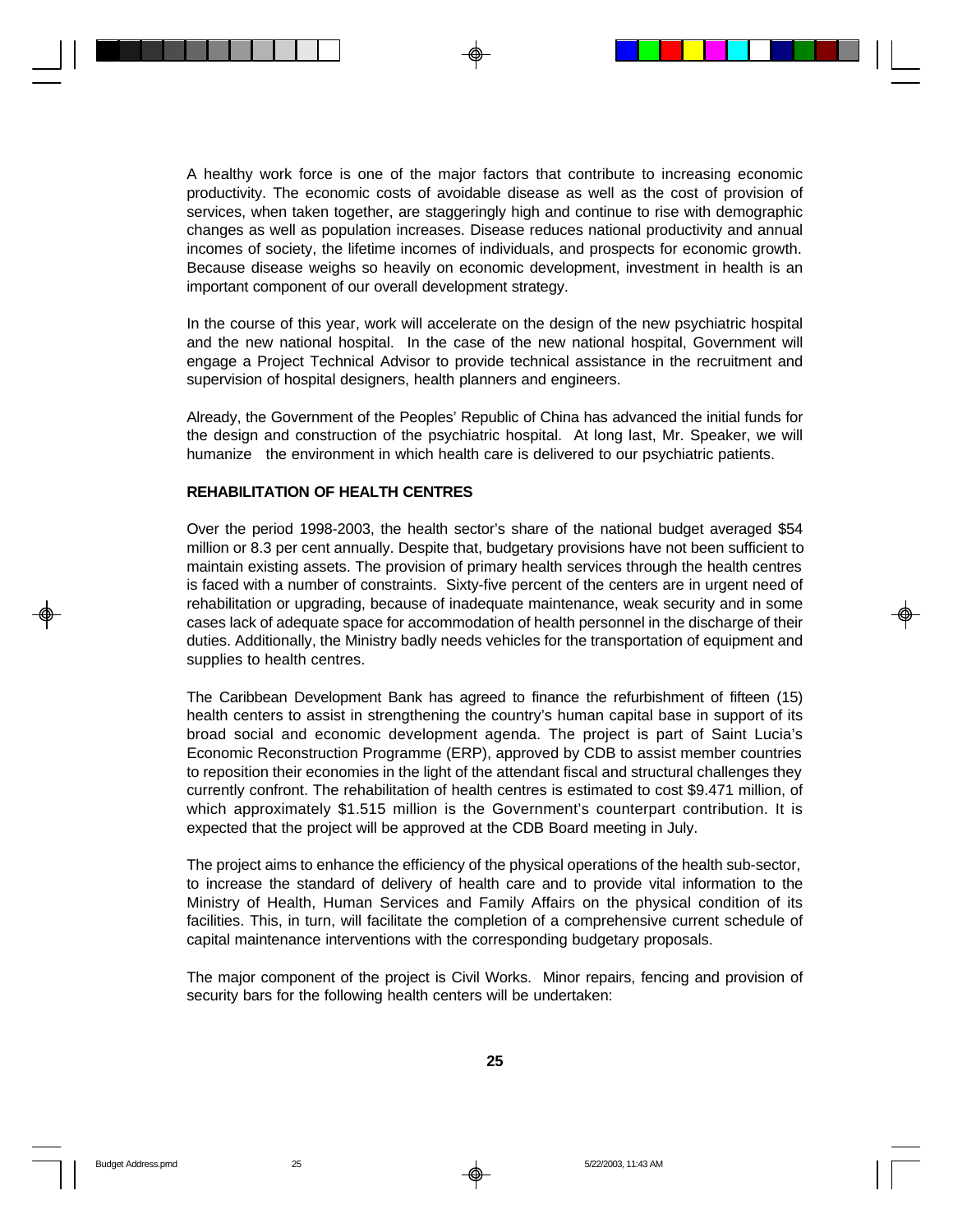- **Grand Riviere**
- Fond Assau
- La Ressource
- **Richfond**
- **Micoud**
- Mon Repos
- **Desruisseaux**
- Belle Vue
- **Grace**
- **Mongouge**
- Fond St Jacques
- **Canaries**
- La Croix
- La Clery, and
- **Bexon**

The project includes the replacement of defective equipment and furniture and the provision of additional equipment, furniture and fixtures. Provision is also made for the acquisition of three vehicles, including two panel vans, to service the Health Centres.

### **FLOOD CONTROL INVESTMENT: ANSE LA RAYE, CASTRIES, DENNERY**

Historically, the City of Castries and the village of Anse La Raye have been hard hit by floods from tropical storms such as Debbie in September 1994, which caused four deaths and injured 24 persons. In Castries, recurring floods typically produce disruption to vehicular and pedestrian traffic, public transport, deposition of silt and debris in streets, and aesthetic depreciation of the urban area. The village of Anse La Raye experiences regular damage to homes and businesses, to the extent that there is significant disruption to the day-to-day activities of the village. In both cases, the economic impact runs into hundreds of thousands of dollars in damage to property and loss of income – with each successive flood.

We have allocated the amount of \$635,754.60, through a loan from the Caribbean Development Bank, to undertake designs and preparation of tender documents for improvement of the drainage systems in Castries and Anse La Raye. This project is of high priority and upon completion, is expected, among other things, to minimize disruption of commercial and economic activity in Castries and Anse La Raye and provide the people of Anse La Raye the flood protection that they have so long craved.

The project entails the implementation of flood control measures and the reconstruction of drainage structures in both areas at a cost of \$29 million. These entail for Anse La Raye, the widening and construction of flood channels, the construction of flood berms, and the construction of a new 35 metre span bridge to replace the existing box culvert on the highway. In the case of Castries, the intention is to reconstruct the Jn Baptiste drain, replace box culverts, reconstruct the drain in the Botanical Gardens, increase the outfall of the Parris drain to the sea, redirect ravines, and improve the Chisel Street to Victoria Street section of the Parris drain.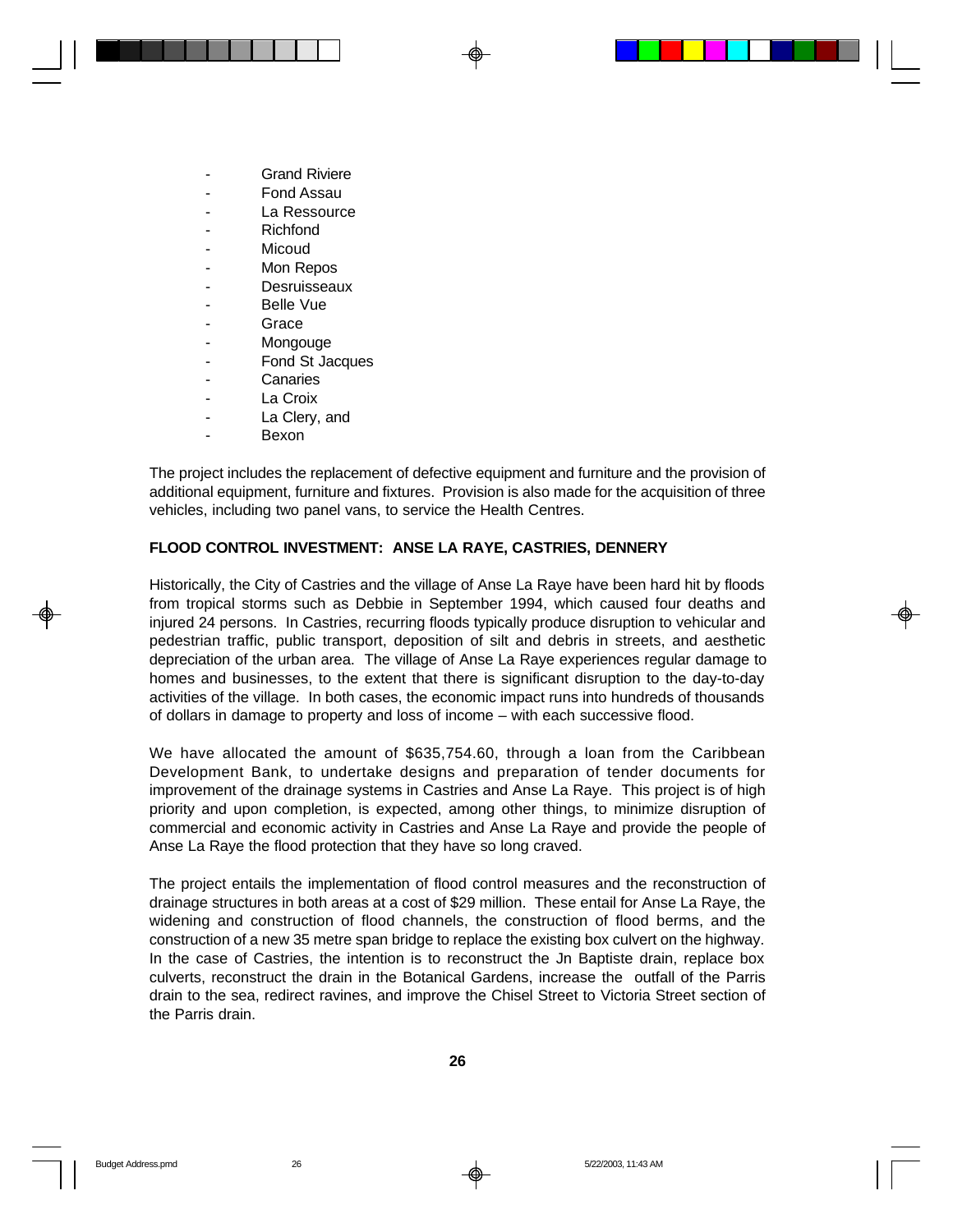A Statement of no-objection has been received from the CDB for the award of the contract for Designs and Tender Documents to Halcrow (St. Lucia), and this is expected to take six (6) months. Project implementation is estimated to take 12–18 months, and is expected to start during the last quarter of this fiscal year.

### **CONSTRUCTION OF ANSE LA RAYE JETTY**

Mr. Speaker, Honourable Members, two years ago, the Government embarked on a programme of construction of jetties. Jetties have been constructed and commissioned in Laborie and Canaries. The next and most obvious site for a jetty is the community of Anse La Raye. The construction of a jetty would facilitate the movement of persons by sea from the north to Anse La Raye, particularly to enjoy the popular Fish Friday activity.

This jetty will cost the Government of Saint Lucia \$3.5 million. It is proposed that construction commences towards the end of the financial year and to that end \$800,000 has been allocated

in this year's capital expenditure.

### **HUMAN RESOURCE DEVELOPMENT CENTRES**

The Government, Mr. Speaker, proposes to continue its investment in Human Resource Development Centres. It is expected that work will commence on the center for Laborie, later this year. A sum of \$1,600,000 has been allocated from SFA 2002 for the construction of a center in the Mabouya Valley. Design work will commence this year.

### **INVESTMENT IN PRODUCTIVE SECTORS**

I now turn, Mr. Speaker, to investment in the principal productive sectors.

#### **AGRICULTURE**

Mr. Speaker, our Government has consistently allocated significant levels of resources to the agricultural sector, and this trend continues in this Budget. We recognize that the agricultural sector underpins much of our economic development, and while this sector has been over taken by tourism in terms of the contribution to our GDP, it remains an important factor in our continued economic development.

Our strategy, since assuming office six years ago, has been to systematically modernize the banana industry, through strategic investments in infrastructure and re-engineering of the institutional arrangements. This has paid dividends, as is evident from our consistently high fruit quality scores, our quick rebound from the effects of Tropical Storm Lili, and the fact that our production currently accounts for fifty five (55) per cent of the total Windward Islands production.

Banana Commercialization: Irrigation and Drainage Infrastructure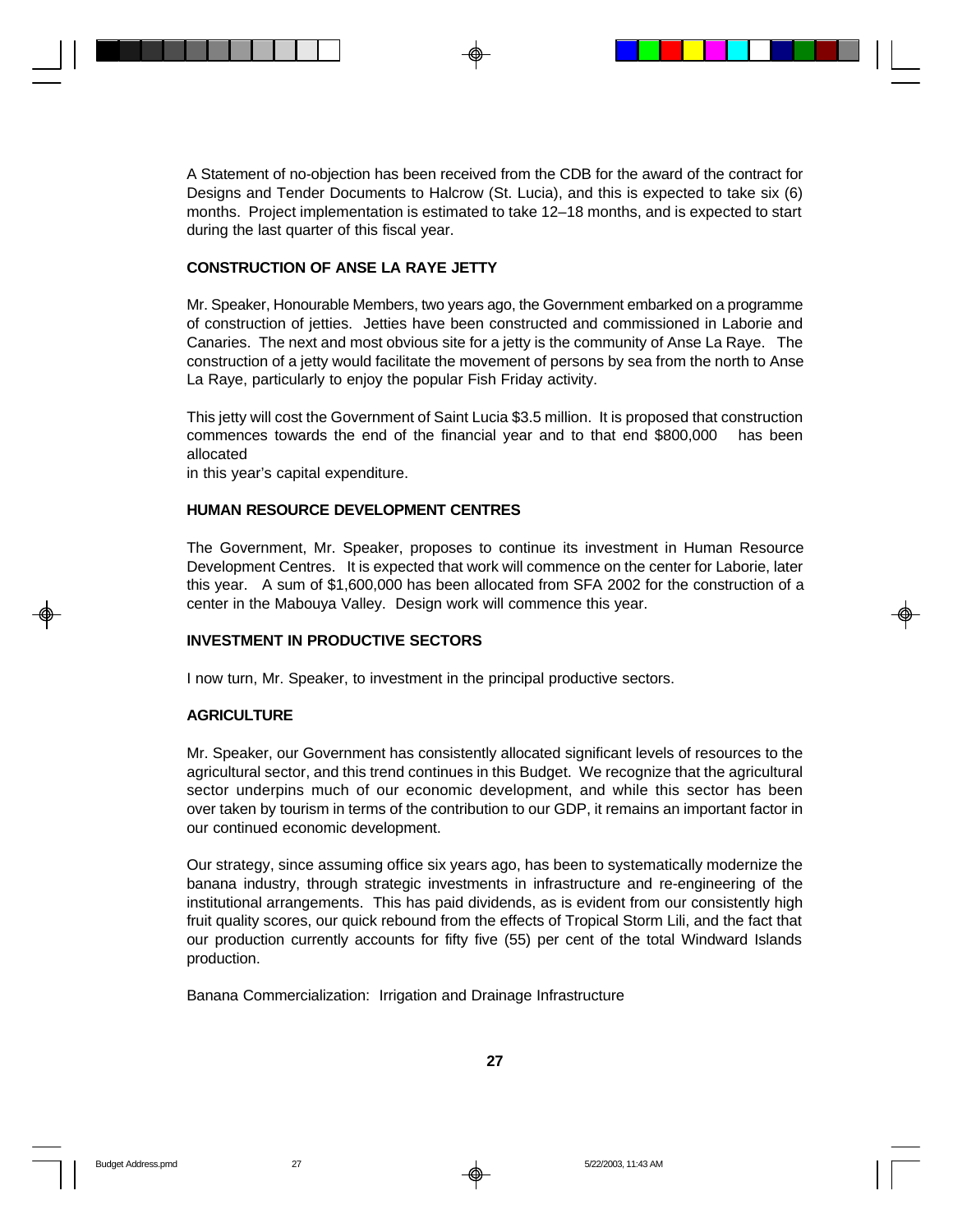Our Banana Commercialization programme will be completed this year with the official commissioning of 180 acres of off-farm irrigation infrastructure in Roseau, 51 acres in Canelles and 420 acres in Cul de Sac. A total of 116 farms will benefit from this investment. By the end of the coming financial year we will have a total of 651 acres of banana farm land under irrigation. In effect, Mr. Speaker, we would have accomplished in three years, since the inception of the European Union's SFA programme, what previous administrations failed to do over a thirty year period. A sum of \$8.7 million has been allocated in this year's Estimates for this activity.

#### **Banana Emergency Recovery Plan**

Mr. Speaker, in last year's Budget Statement, I informed Honourable Members of the initiation of a comprehensive Banana Emergency Recovery Programme to increase productivity and restore farmer confidence in the industry. This was to have been preceded by the establishment of a Banana Emergency Recovery Unit (BERU).

I am pleased to report that the BERU has been commissioned, and that within a very short period of time, it has already made a significant positive impact on the industry. During the 2002 Financial Year, our Government was able to conclude negotiations with the Caribbean Development Bank on the funding of the Banana Emergency Recovery Programme. A total of \$1.192 million of funds derived from Local Revenue will augment \$10.962 million of CDB funds to finance this programme during the coming year.

#### **Agricultural Development Programme**

Mr. Speaker, our Government has expended significant resources over the past six years in redesigning the environment within which the agricultural sector operates. As much as we may be uncomfortable with their far-reaching effects, trade liberalization and competition are very real factors which our agricultural sector must confront. Therefore, it was necessary that we made certain changes to the way in which we conducted business in the sector and to the laws that govern and regulate the sector.

Under our Agricultural Development Programme, a total of \$6.54 million is allocated from European Union SFA resources to fund a range of activities designed to further reengineer the sector.

Support will be provided to the Saint Lucia Bureau of Standards for the development of standards for the fish and meat industries. These standards will allow us to ensure that our consumers can always be confident of the integrity of the products that are offered to them for sale from all sources.

Praedial Larceny has long been a scourge on the agricultural sector, and currently ranks as one of the most serious disincentives to further investment in the sector. With the support of the European Union, we will initiate a pilot project to combat praedial larceny, which will focus, in the initial stages, on the areas hardest hit by this serious and frustrating form of criminal activity.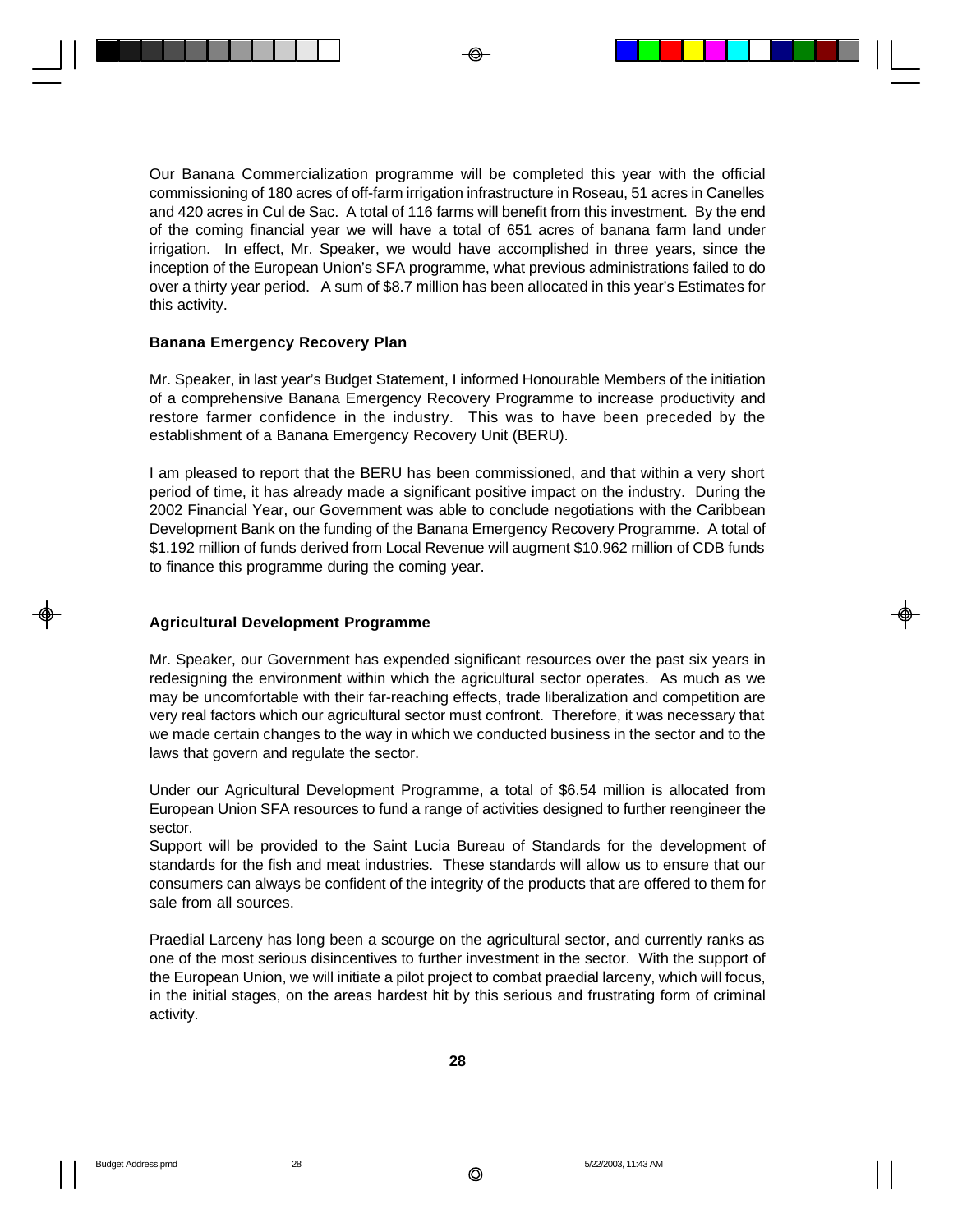The incursion of exotic pests and diseases also constitutes another serious threat to our domestic agriculture. In recent years we have had the misfortune of having to deal with the economic losses caused by the Pink Hibiscus Mealy Bug, the Varroa Mite, and the Giant African Snail. The future viability of our banana industry depends on our continued ability to keep the dreaded Black Sigatoka disease away from our shores. Therefore, during this financial year, we will establish a port-based quarantine facility, which will ensure that there is greater scrutiny and surveillance to detect the possible entry of pests of economic significance. Once again, this project is being funded under the European Union's Special Framework of Assistance programme.

Mr. Speaker, in our continuing effort to improve the infrastructure available for the post-harvest handling of our agricultural produce, and in so doing, enhance the quality of that produce, we will construct two (2) strategically positioned pack houses for fresh produce and cut flowers.

Our coastal fisheries development programme is almost complete. Within a few weeks after the passage of this Budget we will commission the Soufriere and Choiseul Fish Landing Facilities that have been built under our Japan-funded development programme. These facilities will allow us to consolidate the impressive gains that we have already made in this important sub-sector.

 Our policy in agriculture has always been to stabilize and modernize the banana industry, while providing opportunities for the further growth and development of the non-banana sector, and the interventions planned for this year are consistent with that overarching policy.

#### **TOURISM**

Over the years Mr. Speaker, this Government has invested heavily in tourism, by providing marketing funds for promoting Saint Lucia overseas. In addition, Government has catalyzed the development of the industry by providing the necessary infrastructure, largely in the form of capital works. We have also encouraged the enhancement of the product by extending incentives to entrepreneurs desirous of setting up new facilities, as well as for the expansion of existing operations. In return, these investments in the industry assist in sustaining full-time employment for over twelve thousand (12,000) Saint Lucians in various areas of productive engagement within the tourism industry itself.

Over the past six (6) years, visitor arrivals to Saint Lucia have grown by more than fifty percent (50%) overall, from 421,746 at the close of 1996 to 648,346 for the year 2002. Except for the price-led destinations in the Spanish Caribbean and Trinidad and Tobago, Saint Lucia has the distinction of having one of the highest growth rates in stay over arrivals (17%) over the six year period. Unquestionably, this expansion has underpinned our economic development, as other sectors have experienced less favourable returns.

Several new developments are expected to commence this financial year. These include Beau Estate in Soufriere comprising 50 villas, and the Discovery Bay project at Marigot with an additional 30 villas.

**29**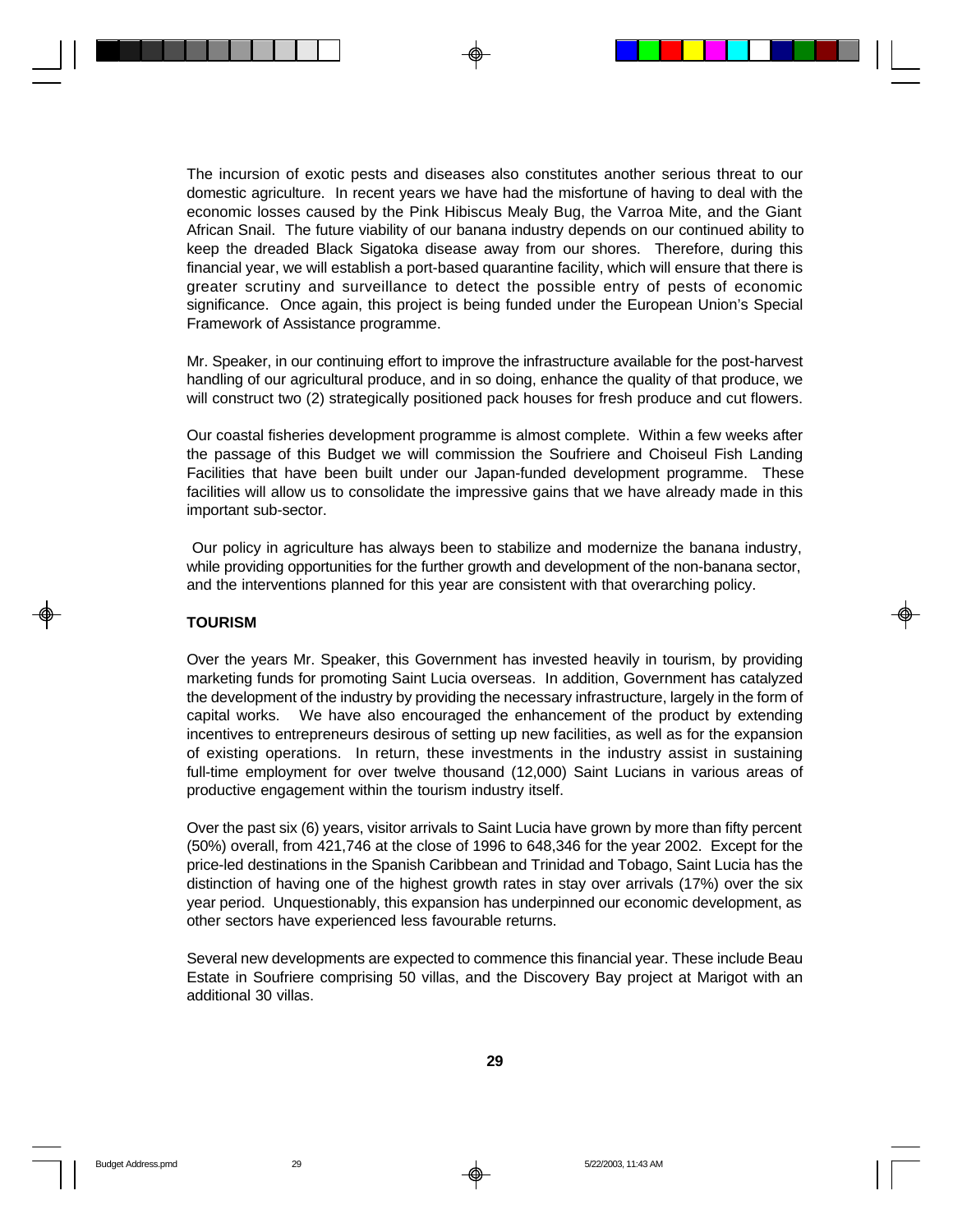In the same vein, Mr. Speaker, I am pleased to advise Honourable Members that all financial arrangements have been completed between NDC and the new operators of the former Club Med in Vieux Fort. After learning of Club Med's intention to close the property, the Government made it clear to Club Med that it was desirous of having a say in determining the future of the hotel. The National Development Corporation was immediately directed to commence negotiations for the transfer of the resort to Saint Lucia. The outcome of negotiations resulted in the purchase of the remaining life of an Emphyteutic Lease on the property, plus improvements to the buildings for US\$12 million. Concurrent negotiations were held with the new operators, who will be responsible for the payment of this amount to Club Med through a loan from the Bank of Nova Scotia. The hotel operator will spend a further US\$7 million in refurbishment work. It is expected that the hotel will open for business in November of this year.

#### **FISCAL ADJUSTMENTS AND REFORMS**

Mr. Speaker, I now wish to focus on the package of fiscal adjustments and reforms which underpins this Budget. With the challenges that we face, it has been difficult to do all that we would like, but I am confident that the proposals will be revenue enhancing as well as provide some measure of relief to our citizens. First, allow me to clarify the position of the Government on the Value Added Tax Debate.

#### **THE VALUE ADDED TAX (VAT) DEBATE**

Mr. Speaker, it has been interesting listening to the debate on VAT that has been carried in the media over the last few weeks. Ever since the recommendation of the OECS Tax Commissioners was placed in the public domain, the debate has been robust. Like most discussions in the media these days, the debate on the Government's position has been without fact. Mr. Speaker, permit me to outline the facts:

1. The Government of Saint Lucia, along with other Governments of the East Caribbean Currency Union, mandated the establishment of the Tax Commission. The mandate of the Commission is to advise member States on the administrative and technical changes in tax administration that are necessary to cope with the changing circumstances being experienced in the region and indeed, the world.

2. The Commission is headed by a renowned economist and former Vice Chancellor of the University of the West Indies, Sir Alister Mc Intyre, and comprises private and public sector officials from the countries in the Currency Union.

3. Members of the Commission visited all member States and had discussions with private and public sector representatives, as well as with representatives of Opposition Parties. I understand that they met representatives of the Opposition United Workers Party. As a result of these discussions, the Commission is formulating a set of recommendations ostensibly to modernize and strengthen tax administration in the Currency Union.

4. The suggestion that the Commissioners would be making a recommendation to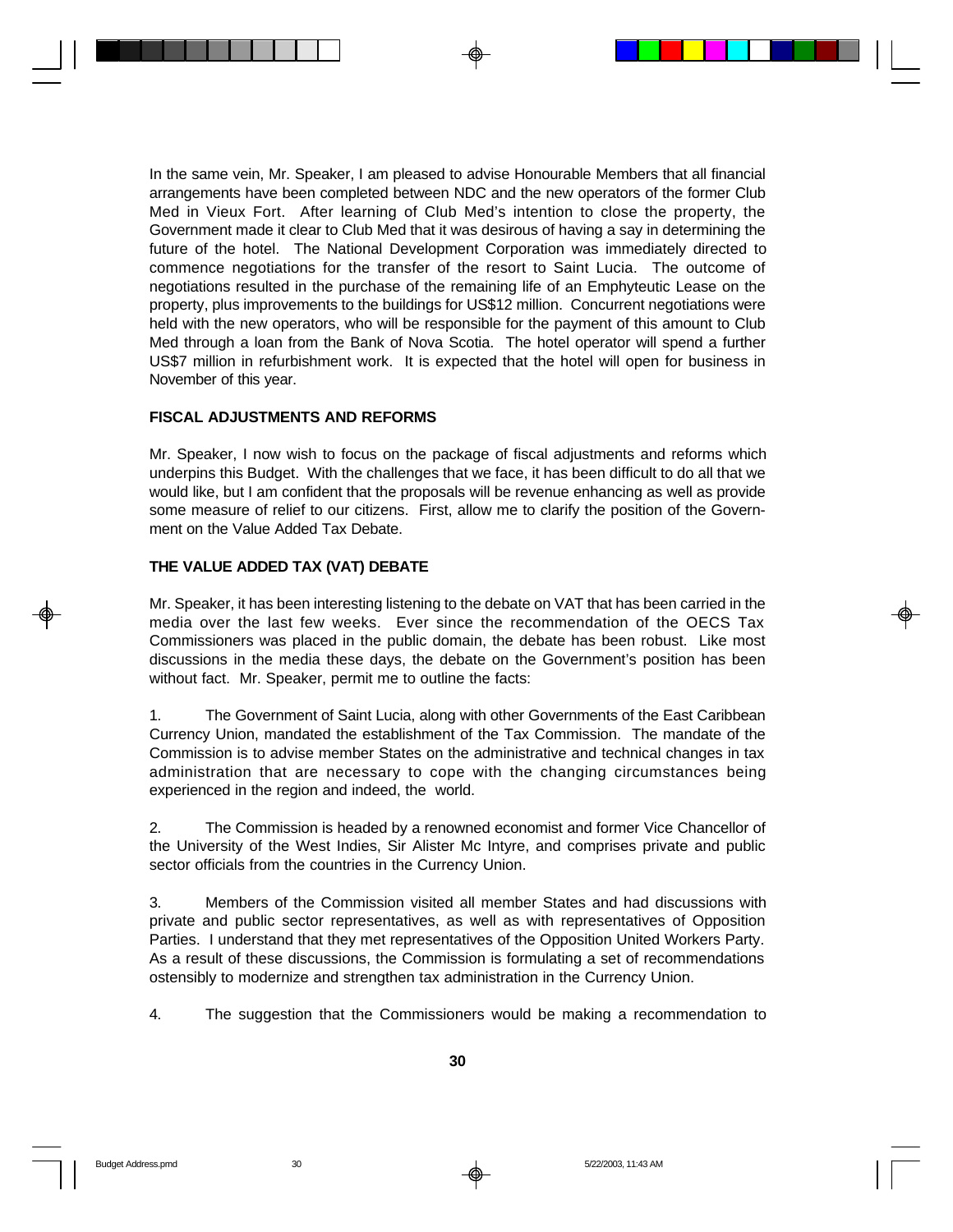introduce VAT or some form of transactions-based tax, came from an oral presentation made on behalf of the Commission by Sir Alister Mc Intyre, at a recent meeting of the Monetary Council of the Eastern Caribbean Central Bank.

So where does the Government of Saint Lucia stand on the implementation of VAT, Mr. Speaker? Only yesterday, we received the draft preliminary report of the Tax Reform and Administration Commission. The report of the Commissioners will be studied by our officials and made available to the public.

Our preference, Mr. Speaker, is to adopt a regional approach to the implementation of the recommendations of the Commissioners, that is, if we accept them. Presently, it is difficult to judge the reaction of our OECS partners to the report of the Commissioners, although there are some countries that may have more compelling reasons to introduce a VAT at this time.

At any rate Mr. Speaker, the implementation of a VAT or any form of transactions-based tax has to be carefully planned. Therefore, it would be reckless to assume that an immediate implementation of such a tax would be in the offing. The simple truth is that the Government of Saint Lucia has not had an opportunity to explore the recommendations of the Commission and has made no decision on this matter. I expect that a decision will be made in the course of the year, after appropriate consultation with our social partners.

#### **REDUCTION IN THE CORPORATE INCOME TAX RATE**

Mr. Speaker, despite the tight economic situation, we still feel it necessary to continue our adjustments to the income tax regime. Over the last few years we have made adjustments to the allowances and deductions that can be claimed by individuals, as well as some adjustments to the corporate tax regime. Indeed, as of this financial year, persons who earn up to \$16,000.00 will no longer pay income taxes. This Government has increased the threshold from \$12,000.00 to \$16,000.00. Some 5,500 persons no longer pay income tax as a result of this measure. Our goal is, and continues to be, to simplify the income tax regime while at the same time to offer incentives and relief to income tax contributors.

This year Mr. Speaker, we will be offering some relief to Corporate Tax Payers. This was promised in the 2001 Manifesto of the Saint Lucia Labour Party. We propose to reduce the Corporate Tax rate incrementally, over a period of three years. This approach has been adopted to avoid too sudden a loss of revenue from Corporate Tax, especially in this difficult time of adjustment.

The reduction will take effect as follows:

| Income Year 2003 | $1/3$ percent |
|------------------|---------------|
| Income Year 2004 | 1 percent     |
| Income Year 2005 | 2 percent     |

These adjustments mean that by Income Year 2005 the Corporate Tax rate would have been reduced from 331/3 percent to 30 percent. The reduction will only apply to firms that have fully paid up all outstanding arrears.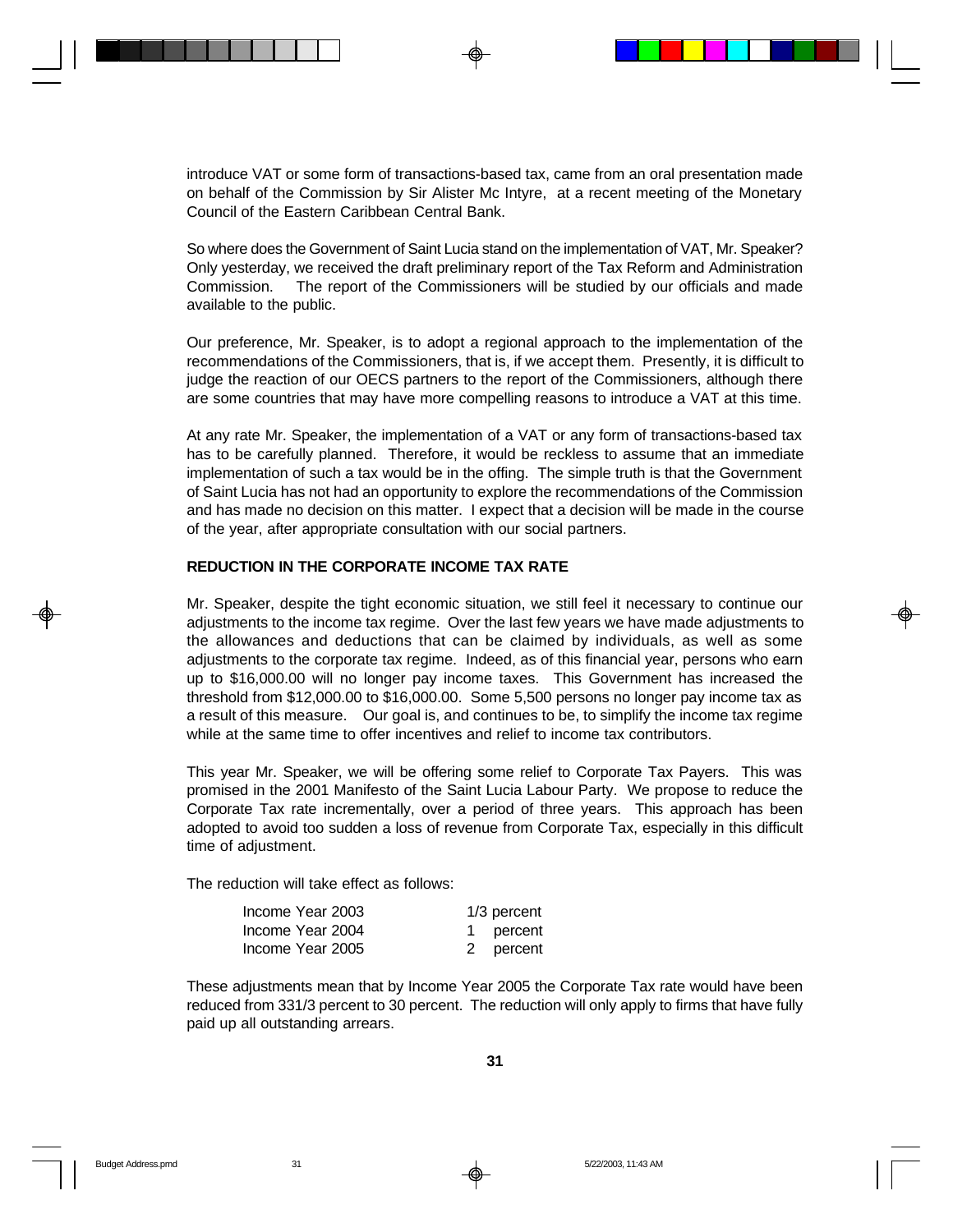Mr. Speaker, the trend in the other Caribbean states is to reduce Corporate Tax rates. By reducing the Corporate Tax rates we are signaling to the business community that we are willing to be competitive and that Saint Lucia will continue to lead the way in ensuring that our Corporate Tax rates remain competitive. Further, we are announcing to our Corporate neighbours in the region that Saint Lucia continues to be tax competitive. Indeed, we hope that this measure will encourage the development of more regional business in Saint Lucia.

#### **CONTINUATION OF TAX ARREARS PAYMENT PLAN**

Mr. Speaker, last year we introduced the Tax Arrears Payment Plan (TAPP). The objective of the plan was to offer an incentive to taxpayers who had arrears with the Inland Revenue Department to make arrangements to settle their arrears. The plan gave generous incentives should taxpayers agree to quickly retire their arrears. It was the intention of the plan to gradually reduce the incentive over time.

Mr. Speaker, I am happy to report to this Honorable House that the TAPP has been a resounding success. In fact, the Inland Revenue Department was able to surpass its target for arrears collection by \$1.7 million. The budgeted amount for arrears collection was \$16 million. This is a remarkable feat and the officers of the Inland Revenue Department must be commended for their efforts in widely promoting the incentives of the TAPP.

Consequently Mr. Speaker, I wish to announce that first year incentives of the TAPP will be extended for another year. Thus, taxpayers in arrears can expect that the following arrangements will be in place for another year:

For arrears that are settled before March 31, 2004, a waiver on interest of 70 per cent and penalty of 100 per cent will be offered.

### **EXEMPTION OF PENSIONERS FROM LAND AND HOUSE TAX**

Mr. Speaker, in the course of the 2001/2002 Budget presentation, I announced that Government will exempt from the payment of land and house tax, the owner-occupied dwelling houses of persons who qualify as pensioners as defined in the National Insurance Corporation Act. The exemption was intended to apply to properties occupied by these persons for the sole purpose of providing accommodation to themselves and their families rent-free. Properties or portions thereof, which are used for generating income, were not granted exemption.

This exemption has now been cast into law. However, the exemption did not apply to non NIC pensioners, for example, former public officers. The Pensioners Association has complained that though well intentioned, the exemption can result in an appearance of discrimination against a group of taxpayers.

I have accepted these submissions and propose to invite the House to further amend the Land and House Tax Ordinance to extend the relief to all pensioners whose sole source of income is a pension. These exemptions will not apply to persons who are in receipt of pensions from abroad.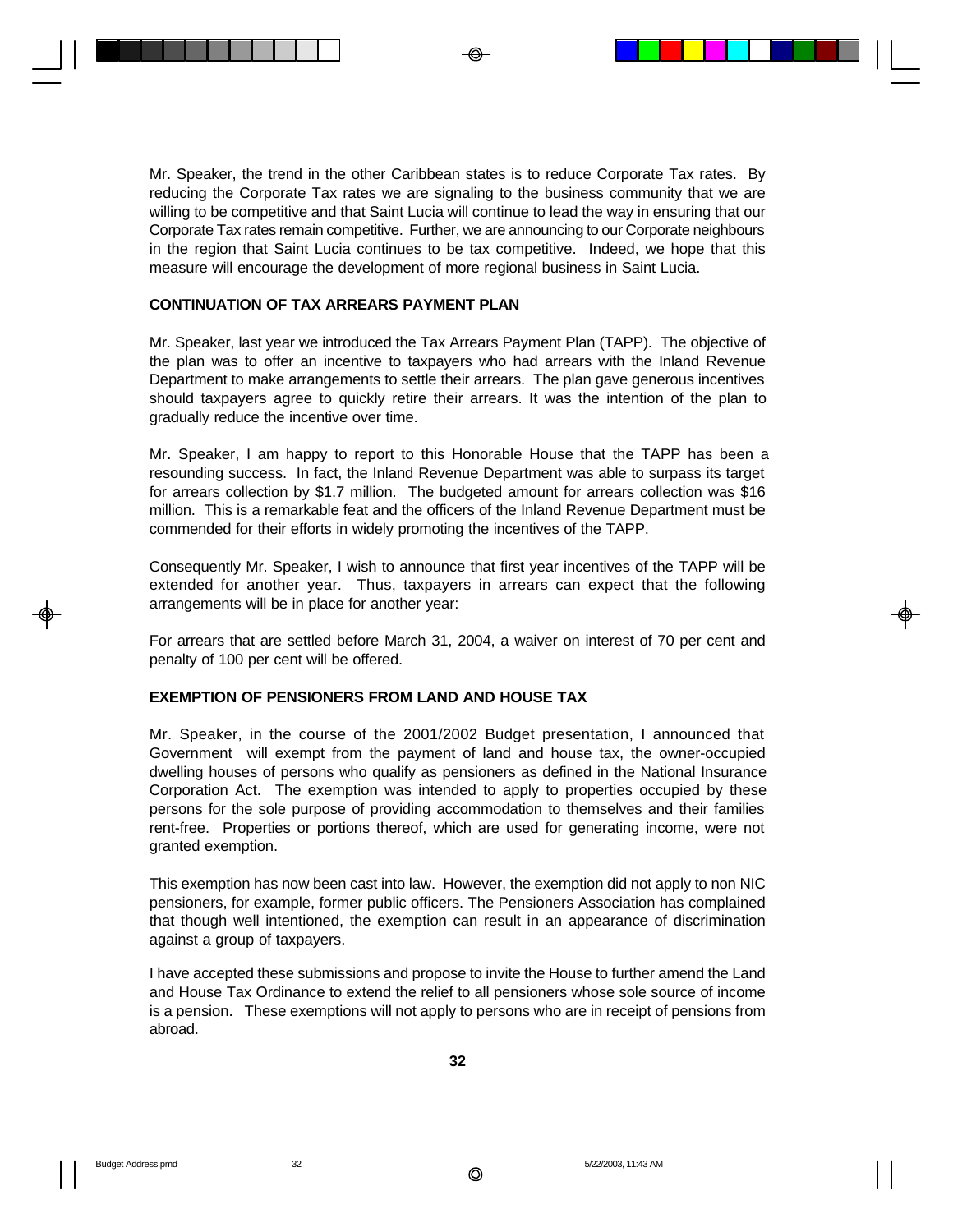### **REDUCTION IN STAMP DUTY FOR MORTGAGE REFINANCING**

Mr. Speaker, due to the efforts of this Government, we attempted to encourage banks to reduce their lending rates. While some banks have responded more positively than others, I believe that we are beginning to see a trend in falling interest rates. I am also anxious to encourage increased competition among the banks.

To further encourage competition, I propose to reduce the stamp duties applicable in cases when homeowners would wish to re-finance their mortgages. Presently should a homeowner desire to refinance his mortgage, stamp duty is payable in the following instances:

- 1. In cases where the house owner decides to transfer a mortgage to another institution; or
- 2. In cases where the house owner refinances an existing mortgage with the same institution and additional funds are acquired.

 Should a homeowner desire to refinance a mortgage to take advantage of a lower interest rate offered by a competitive bank, then the stamp duty would be reduced. I propose to reduce the stamp duty by 80 per cent.

Should a homeowner desire to refinance a mortgage with the same institution and wish to obtain additional funds, then the stamp duty would also be reduced. I propose to reduce the stamp duty by 75 per cent.

I intend to allow homeowners to take advantage of these changes for two years, starting from May 1, 2003.

Mr. Speaker, I feel certain that the foregoing measures will continue to foster the competitive spirit among the banks, as customers now will have the financial leverage to encourage greater competition.

# **REDUCTION IN EXCISE TAX ON MOTOR VEHICLES**

Mr. Speaker, one year ago, changes were introduced to the Environmental Levy and Excise Duty regime governing new and used vehicles. I am satisfied that these changes have succeeded in meeting the policy objectives of the Government. There is now greater parity between the respective markets in new and used cars. Under-invoicing has been significantly reduced, though not totally eliminated. The secondary market for used vehicles is beginning to show signs of recovery.

Now that the market has stabilized, I propose to reduce excise duties for motor vehicles, whether new or used, as follows:

(1) A 10 percent reduction for coaches and buses of seating capacity exceeding 21 persons, from 60 per cent to 50 per cent. This will yield an effective reduction of 16.7 per cent;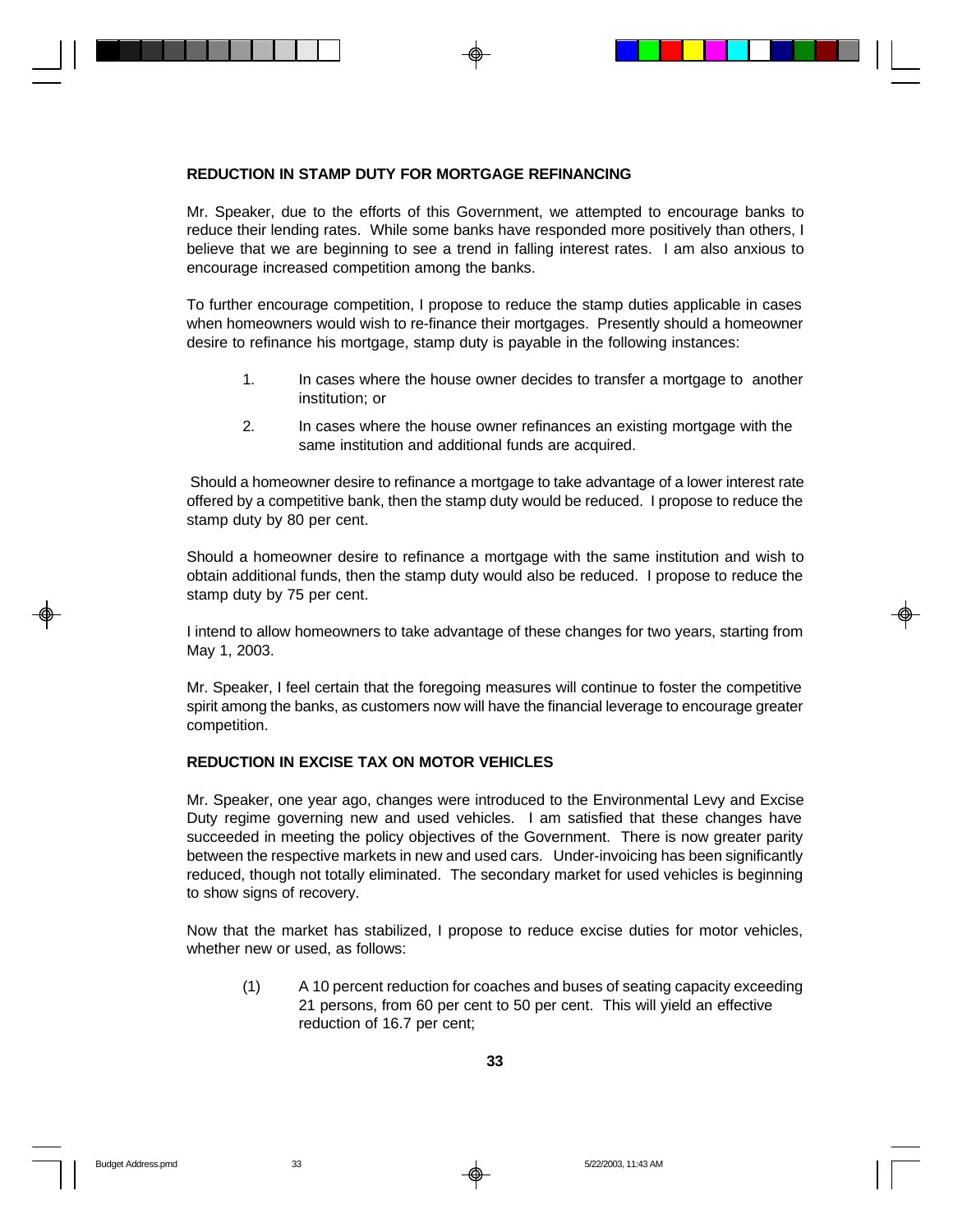- (2) A reduction for coaches and buses of seating capacity exceeding 29 persons, from 60 per cent to 50 per cent. This will yield an effective reduction of 16.7 per cent;
- (3) A reduction for vehicles between 1000cc and 1500cc, from 40.5 per cent to 30.5. This will yield an effective reduction of 32.7 per cent;
- (4) A reduction for vehicles between 1800cc and 2000cc, from 70 per cent to 60 per cent. This will yield an effective reduction of 14.3 per cent;
- (5) A reduction for vehicles above 2000cc and up to 3000cc, from 95 per cent to 85 per cent. This will yield an effective reduction of 10.5 per cent; and
- (6) A reduction for vehicles above 3000cc, from 100 per cent to 95 per cent. This will yield an effective reduction of 5 per cent.

It will be noticed that the most significant reductions have occurred at the lower end of the market, particularly in the category of vehicles between 1000cc to 2000cc.

### **INCREASE IN DRIVER'S LICENSE FEES**

Mr. Speaker, over the two year period 1999 to 2001, the number of registered drivers increased by 23.9 per cent. In 1994, the triennium system for the payment of licences was introduced. This means, Mr. Speaker, that drivers are required to pay their licences every three years. As a result, drivers are not burdened with the trouble of seeking an annual renewal. This makes the process simpler and less cumbersome.

However, Mr. Speaker, the greater number of drivers on the road and consequently, the increasing number of vehicles are placing a strain on our road network. Our road maintenance costs are increasing and we need to find the means of meeting these costs. In addition, we have witnessed over the past few years an increasing recklessness and irresponsibility among some of our drivers. A driver's license confers on the holder a serious responsibility, which unfortunately, many of our drivers choose to ignore. We must begin to tackle with resolve the issue of road safety. We cannot afford to lose our citizens to recklessness and irresponsibility on our roads.

Therefore, in addition to meeting the increasing cost of maintaining our road network, we must also allocate resources to address the serious issues pertaining to road safety. More developed countries use a system of tolls as a means of raising revenue to meet the cost of road security and safety. We have chosen not to go this route primarily because of the cost of introducing a toll system. Consequently, we need to pursue other means.

I therefore propose to increase the triennium charge for a driver's license from \$150 to \$300. In other words, each driver would be required to pay \$50.00 more per year. I expect that this measure would yield an additional \$1 million for this fiscal year. Some of these funds will be used to strengthen police traffic patrols and improve overall law enforcement on our streets and highways.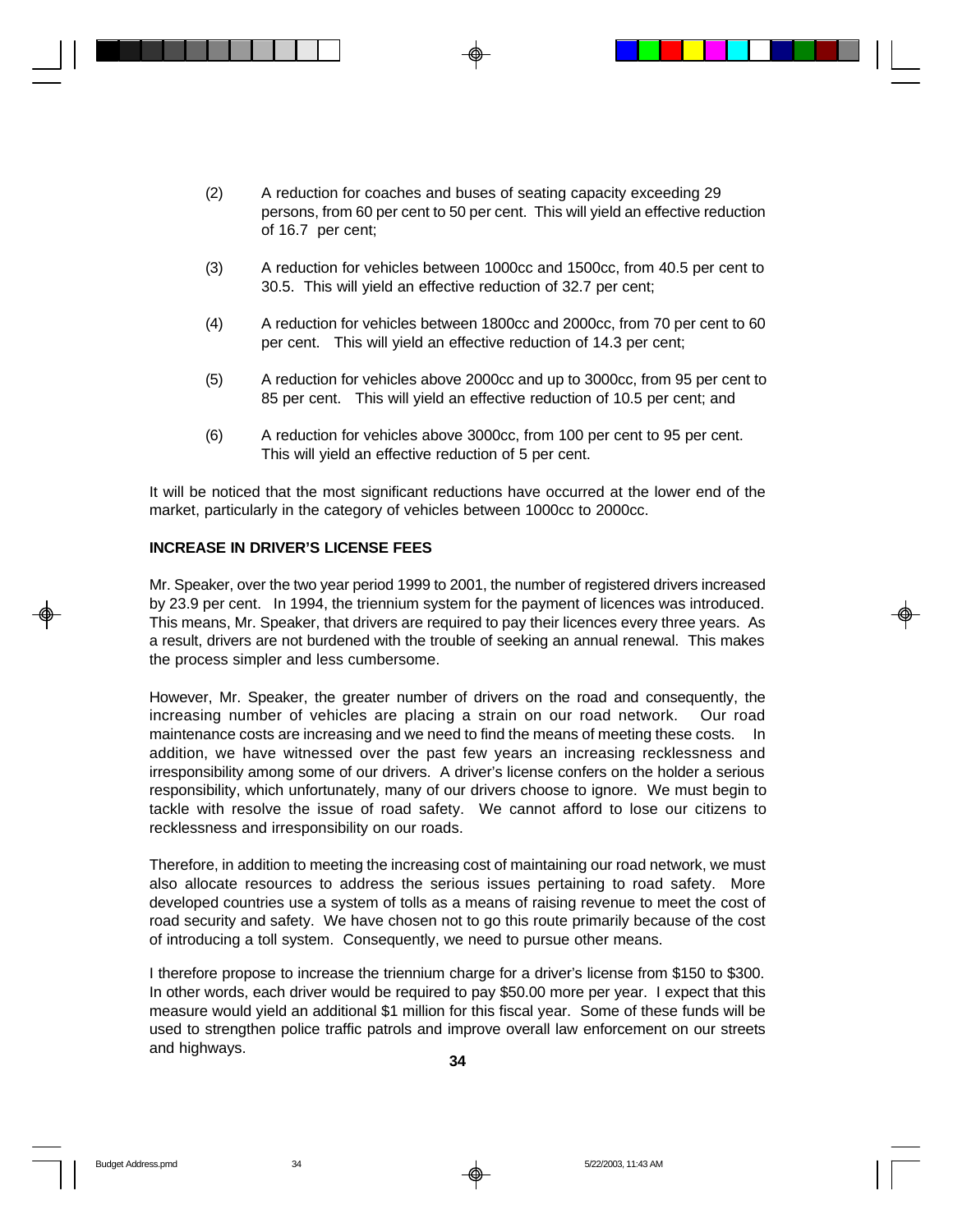#### **ADJUSTMENT IN SERVICE CHARGE**

Mr. Speaker, it is well known that the Customs Service Charge is currently levied on the CIF value of imported goods. The last time that the Service Charge was increased was in 1994. I propose to increase the service charge by 1 percent to 5 percent. I expect that this will yield an additional \$7 million in revenue.

### **ADJUSTMENT IN THE CONSUMPTION TAX**

Mr. Speaker, Honourable Members will recall that in the 1999/2000 Budget, the Government of Saint Lucia adopted, in obedience to its commitments to CARICOM, the fourth phase of the Common External Tariff. I indicated then that the conversion was a monumental task and mistakes would inevitably be made. And so, Mr. Speaker, there have been errors. Indeed, some two thousand five hundred (2500) items were zero rated, meaning that these items did not attract any Consumption Taxes. The exclusion of some of these items is inexplicable. For example, Cornish hens and lubricating oil were both zero rated.

There are some items which must remain zero rated, either because they are basic necessities, or because zero rates are necessary to protect local producers. In other words Mr. Speaker, since Consumption Taxes are to be applied equally on regional goods as well as domestic goods, Government sometimes foregoes revenue by declining to apply any Consumption Taxes on imported goods in order to protect domestic producers. Alternatively, Government may cast the Consumption Taxes at very low rates, to minimize the disadvantage to local producers. Hence, for example, Consumption Tax rates of 5 per cent may be set for certain commodities.

The items which will remain zero rated are reproduced in Appendix II for ease of reference. In other words, Government treats these items as basic necessities and will continue its policy of refusing to levy Consumption Tax on these items. Other items will be adjusted in accordance with existing policies, some will attract 5 per cent, others 10 per cent.

#### **DEPOSIT REFUND FOR PLASTIC RETURNABLES**

Mr. Speaker, from time to time detractors and supporters of the Government arrive at common points of agreement. One such common point is the cleanliness of our country. All are agreed that Saint Lucia is now a cleaner environment. Garbage collection and disposal of waste products are now under control and better managed.

But there is one outstanding problem that continues to defy solution. I refer to the disposal of plastic containers, particularly soft drinks. They are strewn everywhere, on roadsides, in gutters, drains, and on pavements. Just visit the Castries Habour or the Marchand River after heavy rains. Plastic bottles are everywhere. This has drawn adverse comments from cruise ship visitors, as well as locals.

Some progress has been made to address this problem of littering. Recently, Government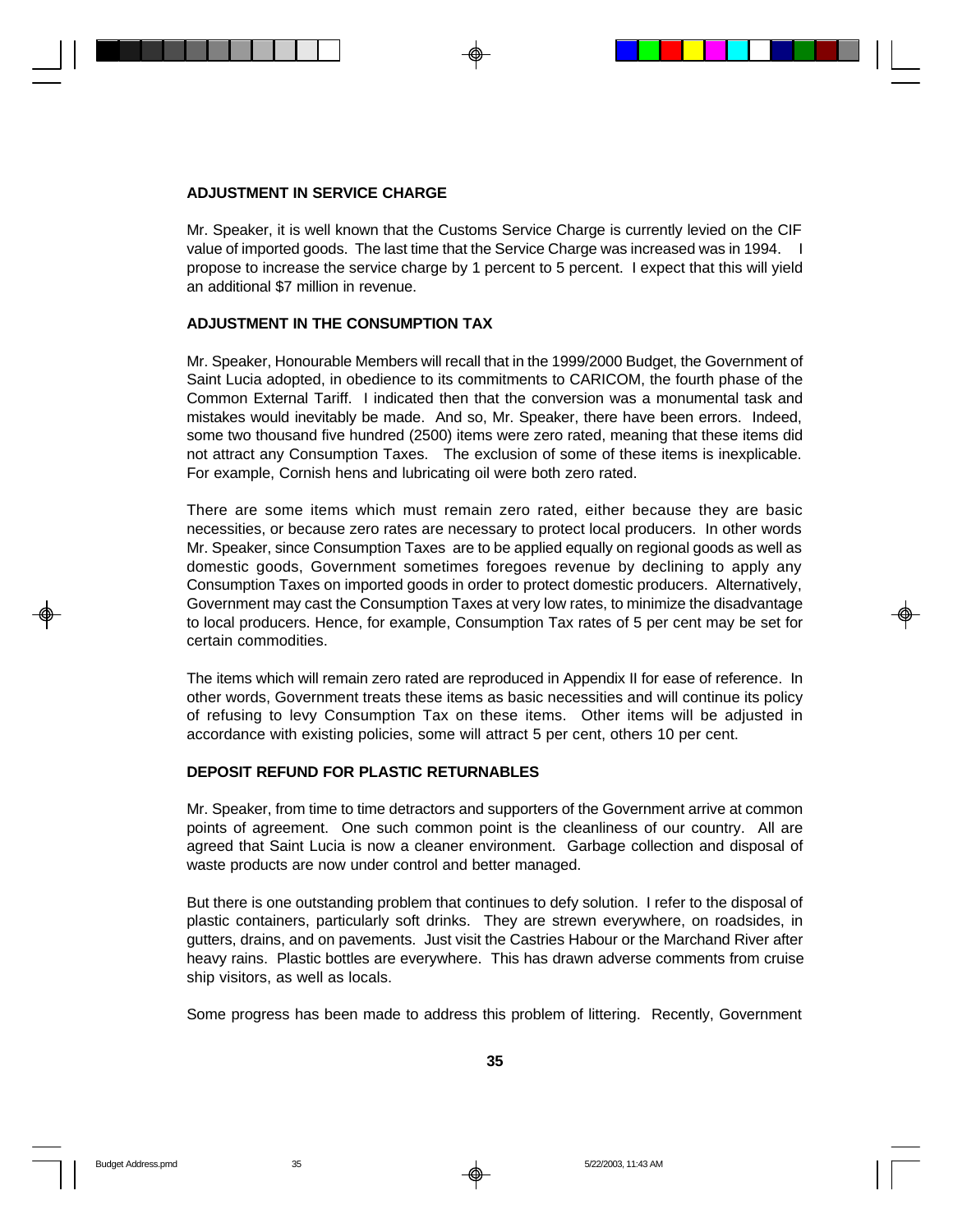granted concessions to a young Saint Lucian entrepreneur to collect and recycle plastic bottles. He will not succeed unless a system is put in place which places a value on returned plastic bottles. Moral suasion is not enough. It has not worked in the past.

Accordingly, I propose to invite Parliament to enact a "Refundable Containers Act" to deal with the collection and disposal of containers. Presently, soft drink manufacturers pay a refund to purchasers of bottled drinks on the return of empty glass bottles. I propose to extend this to plastic bottles and cans. A dealer or distributor may be exempted if he or she has in place an adequate system for the recycling of beverage containers. Otherwise, the dealer or distributor will be required to accept at his or her place of business from a redeemer any empty beverage container sold by the dealer, and will pay to the redeemer the refund value of each such beverage container.

Likewise a distributor will accept from a dealer or operator of a redemption center any empty beverage container identical to that sold by the distributor, and will pay the dealer or operator of a redemption center the refund value of each such beverage container.

A dealer or operator of a center to collect containers will be protected from abuse. The Act will make provision to allow them to refuse any broken bottle, corroded or dismembered can, or any beverage container that contains a significant amount of foreign material.

The refund value will be determined by the Minister by Order published in the Gazette, after consultation with Beverage Manufacturers.

#### **CONCLUSION**

Mr. Speaker, this is undoubtedly a period of economic and political uncertainty. We read daily of the economic distress taking place in countries of this hemisphere from Argentina to Dominica. Despite these difficulties, we have been able to avoid the pain and hemorrage that is now commonplace in other parts of the world.

Clearly Mr. Speaker, we are doing something right, and we will continue to exercise the fiscal prudence and responsibility that has now come to symbolize our Administration.

The Budget Statement that I have presented is a clear testimony of this Government's commitment to meeting the needs of every sector of the community in an environment of economic uncertainty. In addition to its emphasis on the development of the physical infrastructure, it provides institutional support to assist the Private Sector to weather the storms of a difficult global economic environment.

The budget also provides assistance to low income families in sourcing finance for housing and other productive activity, which will assist in poverty alleviation. The practice of abandoning the poor in periods of difficulty is now a thing of the past. This is a Government for all. This is a budget for all. It recognizes and responds to the needs of every section of the society in these difficult times. Members will note that this budget places deliberate emphasis on capital investment. This is because in the face of the current economic climate,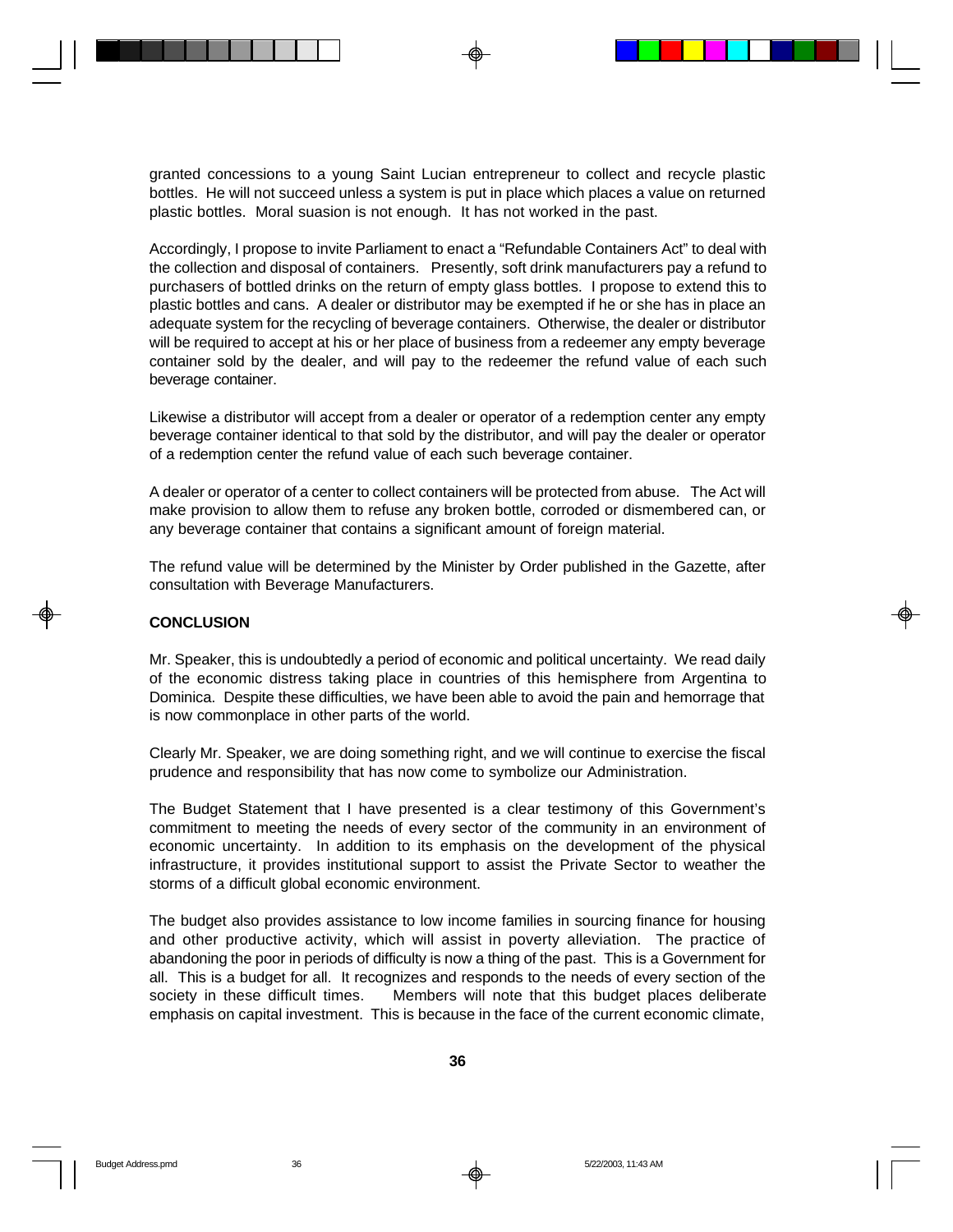Government has a key role to play in stimulating the economy and creating jobs. We have restated our commitment to the poor and underprivileged and to the modernization of the social infrastructure. It should be noted that physical infrastructure is not just about bricks and mortar, but is very much about social issues and improved services in schools, hospitals, housing and more. I therefore commend this Budget to this House and urge support for its acceptance.

I am therefore, honoured, Mr. Speaker, to move the second reading of the Appropriation Bill 2003/2004.

### **APPENDIX I**

#### **TERTIARY ROADS DEVELOPMENT PROGRAMME**

The list of roads is limited to a programme costing Euro 10 million and includes 54 sections representing a total of 107.845 km.

| Rank           | LIST OF PROJECTS<br>Length in Km Cost (in $\epsilon$ ) |         |         |         |         |
|----------------|--------------------------------------------------------|---------|---------|---------|---------|
|                | PRIORITY COEFFICIENT (in %) -                          |         |         |         |         |
| 1              | Fond Assau - Chassin Ch 1900 to Ch 2800                |         |         | 0.900   | 49,324  |
| $\overline{c}$ | Etangs-Union Vale-Delcer                               | 3.890   | 218,304 |         |         |
| 3              | Le Riche-La Pointe Delcer                              | 6.100   | 608,449 |         |         |
| 4              | Dennery-St. Joseph Errand Ch 0 to Ch 5500              |         |         | 5.500   | 572,543 |
| 5              | 1.700<br>Marquis Estate Road                           | 106,323 |         |         |         |
| 6              | Fond Assau-Chassin Ch 2800 to Ch 44001.600             |         |         | 231,306 |         |
| 7              | Paix Bouche-Boguis Ch 0 to Ch 538                      |         | 0.538   | 34,256  |         |
| 8              | Paix Bouche-Boguis Ch 538 to Ch 1547 1.009             |         |         | 42,860  |         |
| 9              | Fond Saint Jacques - Mgny 5.550                        |         | 968,453 |         |         |
| 10             | Mamiku Loop 1.929 186,504                              |         |         |         |         |
| 11             | Mahaut-Six Lieu Ch 0 to Ch 1900                        |         | 1.900   | 79,528  |         |
| 12             | Mahaut-Six Lieu Ch 1900 to Ch 3000                     |         | 1.100   | 177,261 |         |
| 13             | Guesneau - Forestiere 2.900 491,984                    |         |         |         |         |
| 14             | Venus-Millet<br>0.600<br>23.164                        |         |         |         |         |
| 15             | Dennery-St. Joseph Errand Ch5500 to Ch7600             |         |         | 2.100   | 127,628 |
| 16             | Canaries Valley Road Ch 0 to Ch 800                    |         | 0.800   | 24,070  |         |
| 17             | Canaries Valley Road Ch 800 to Ch 4550 3.750           |         |         | 383,458 |         |
| 18             | Desbarra Road 2.600<br>256,484                         |         |         |         |         |
| 19             | Anse La Raye - Venus Ch 0 to Ch 600                    |         | 0.600   | 28,731  |         |
| 20             | Volet - Mahaut 7.300 1,060,419                         |         |         |         |         |
| 21             | Sulphur Springs Road Ch 0 to Ch 1035                   |         | 1.035   | 173,849 |         |
| 22             | Monchy - Desrameau 1.600                               | 231,396 |         |         |         |
| 23             | La Borne Ch 0 to 944<br>0.944                          | 48.421  |         |         |         |
| 24             | Diamond -Fond St. Jacques Ch 0 to Ch 700               |         |         | 0.700   | 34,459  |
| 25             | Sir John Compton Dam Road 1.410                        |         | 65,803  |         |         |
| 26             | Mahaut-Calypso 3.300<br>305,948                        |         |         |         |         |
| 27             | Marquis – Boguis<br>1.250                              | 97,366  |         |         |         |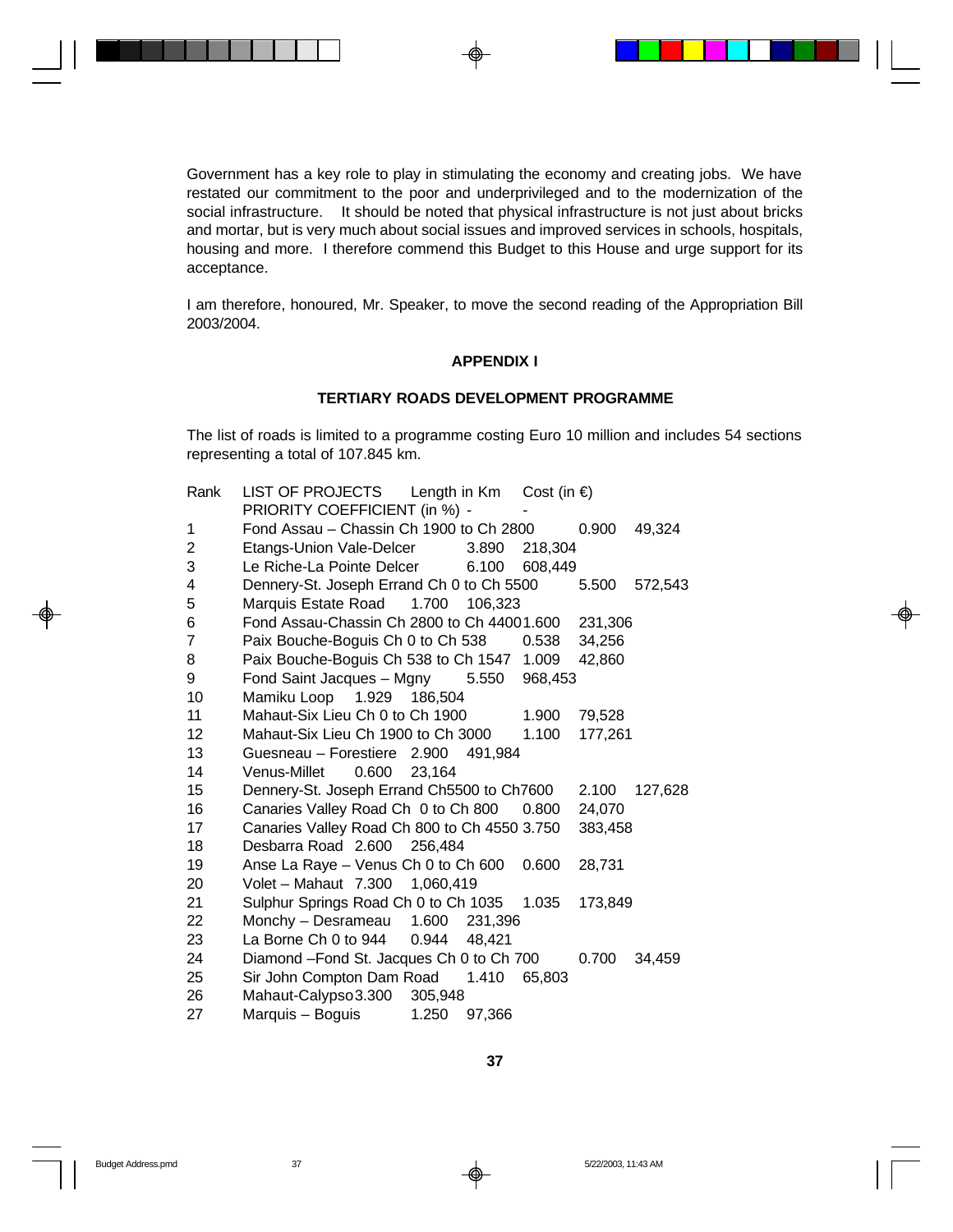| 28 | Des Cartier Ch 0 to Ch 800                            | 0.800         | 39,951        |         |         |
|----|-------------------------------------------------------|---------------|---------------|---------|---------|
| 29 | Des Cartier Ch 800 to Ch 1319                         | 0.519         | 94,063        |         |         |
| 30 | Millet –Tete Chemin<br>2.354                          | 215,391       |               |         |         |
| 31 | Victoria - Martin - Mongouge - Le Riche 4.300         |               |               | 289,479 |         |
| 32 | Errand - Deux Branches 1.800 23,185                   |               |               |         |         |
| 33 | Bois Canoe Road<br>0.200                              | 17.099        |               |         |         |
| 34 | Chateau Belair Ch 0 to Ch 100                         | 0.100 2.375   |               |         |         |
| 35 | Bellevedere - Anse La Liberte' Ch 0 to Ch 400         |               |               | 0.400   | 15,053  |
| 36 | Bellevedere - Anse La Liberte' Ch 400 to Ch 700 0.300 |               |               |         | 75,228  |
| 37 | Cas En Bas & Extension Ch 450 to Ch 873               |               |               | 0.423   | 15,712  |
| 38 | Rodney Bay Main Road Ch 0 to Ch 568 0.568             |               |               | 109,470 |         |
| 39 | Esperance-Raveneau 1.300 94,487                       |               |               |         |         |
| 40 | La Borne Ch 944 to 4500                               |               | 3.556 277,205 |         |         |
| 41 | Riviere Salee Ch 0 to Ch 1229 1.229                   |               | 56,503        |         |         |
| 42 | Anse La Raye - Venus Ch 600 to Ch 3600                |               |               | 3.000   | 309,195 |
| 43 | Anse La Raye - Venus Ch 3600 to Ch 8500               |               |               | 4.900   | 468,995 |
| 44 | Riviere Salee Ch 1900 to Ch 2285                      |               | 0.385         | 35,484  |         |
| 45 | Vieux Fort - Moule a Chique Main                      |               | 3.200         | 290,874 |         |
| 46 | Morne Panache 1.914 136,310                           |               |               |         |         |
| 47 | St. Lawrence Estate                                   | 3.193 237,148 |               |         |         |
| 48 | Bois D Orange- Wyndjammer                             | 1.672         | 112,393       |         |         |
| 49 | East Winds Road Ch 0 to Ch 500                        |               | 0.500         | 40,144  |         |
| 50 | East Winds Road Ch 500 to Ch 699                      |               | 0.199         | 58,875  |         |
| 51 | Grace - Augier 1.780 27,927                           |               |               |         |         |
| 52 | Augier-Cartien Ch 0 to 1400                           | 1.400         | 57,844        |         |         |
| 53 | Delcer -- Bois D'inde-Raveneau                        | 2.200         | 86,608        |         |         |
| 54 | Grace-Joyeaux-Bellevue 3.048                          | 212,174       |               |         |         |

# **APPENDIX II**

List of Cost of Living Items for which Consumption Tax Remains at 0%

| HS# | <b>DESCRIPTION</b> |
|-----|--------------------|
|     |                    |

| 0207110000 | Meat of fowls not cut in pieces frozen or chilled |
|------------|---------------------------------------------------|
| 020712000  | Meat of fowl not cut in pieces, frozen            |
| 020713000  | Fowl cuts and offal, fresh or chilled             |
| 020724000  | Turkeys: not cut in pieces, fresh or chilled      |
| 020726000  | Turkey cuts and offal fresh or chilled            |
| 0405901000 | Butterfat and butter oil                          |
| 0407003000 | Other fresh eggs                                  |
| 0703101000 | Onions                                            |
| 07032000   | Garlic                                            |
| 0704901000 | Cabbages                                          |
| 070511000  | Cabbage lettuce (head lettuce)                    |
| 070519000  | Other lettuce                                     |

-⊕

<u>a ka</u>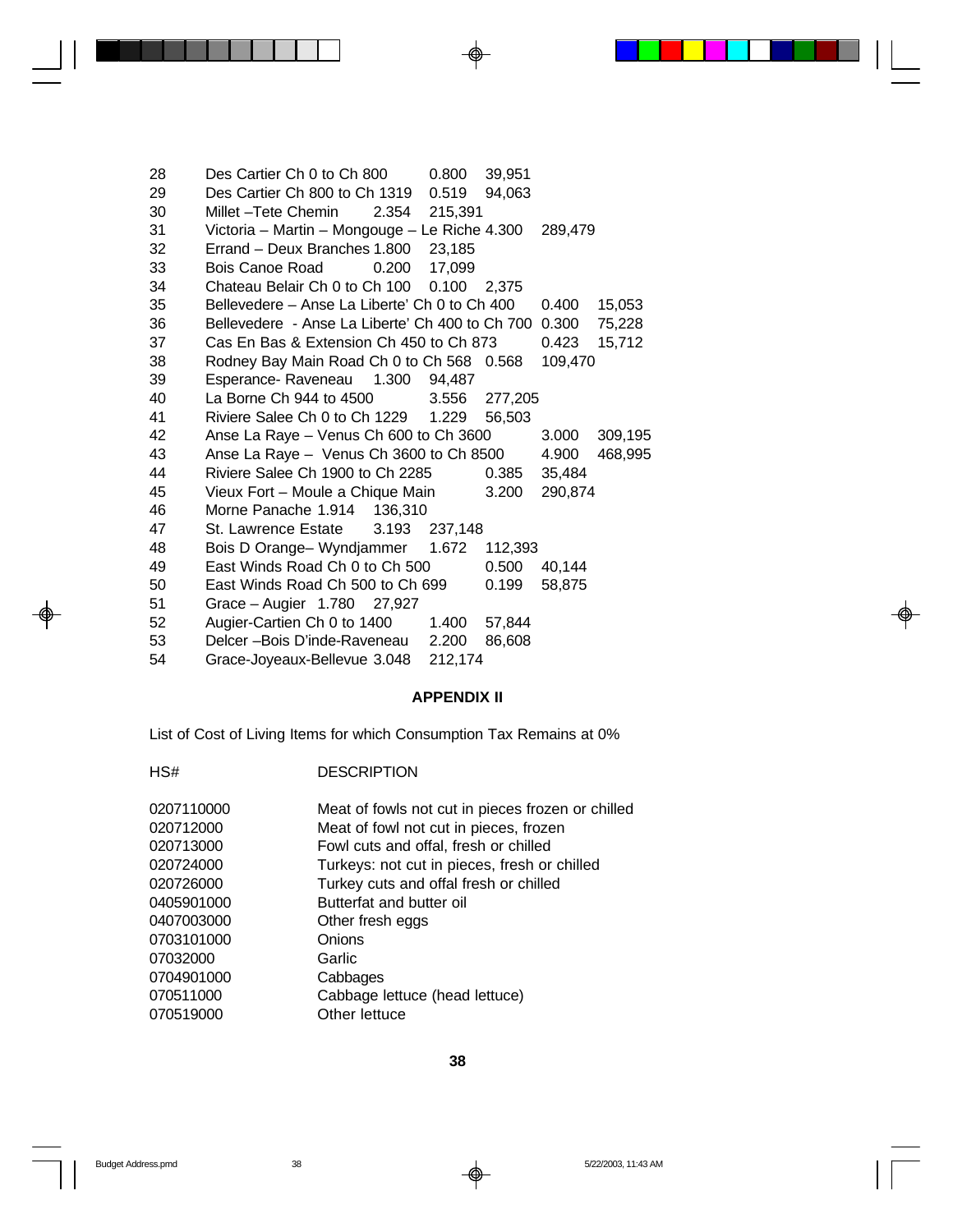Carrots Other carrots and turnips Cucumbers Pigeon peas Blackeye peas String beans Split peas 0713109000 Other peas Other peas (pisum sativum) Small red (adzuk) beans (phaseolus or vigna angularis) Other red kidney beans Chickpeas (Garbanzos) Bean of the species vigna mung O (L.) Hepper or vigna radiata (L.) Lentils Manioc (Cassava) Processed cheese not grated or powdered Other fresh eggs 07101000 Potatoes Sweet Potatoes Arrowroot Dasheen Eddoes Tannia Yams Bananas Fresh Plantains Fresh Breadfruit Christophine (choyote) Crude oil of coconut oil Homogenized vegetable preparation for infant use Orange Juice preparation for infant use Other orange juice Other fruit juices Concentrated grapefruit juice Other grapefruit juice Preparation of the juice of any single citrus fruit for infant use Pineapple Juice concentrated. Preparation for infant use. Tomato Juice preparation for infant use. Tomato Juice preparation for infant use Grape must preparation for infant use, put up for retail sale Preparations of tamarind juice for infant use, put up for retail sale Preparations of Tomato Juice for infant use Preparation of pineapple-based juices for infant use Preparations of other mixtures of Juices for infant use Preparation for infant use, put up for retail sale Protein concentrates preparations for infant use put up for retail sale